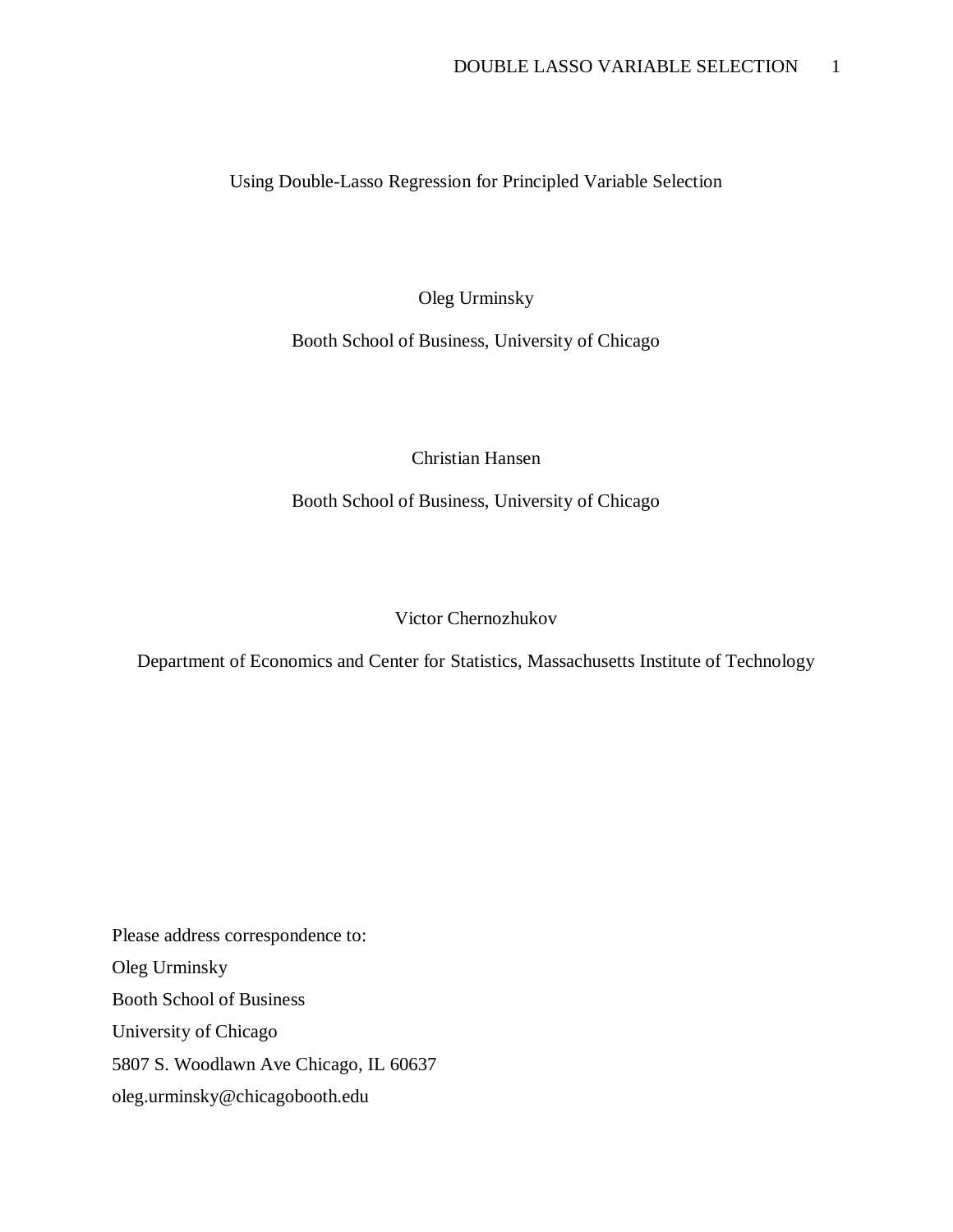### **Abstract**

The decision of whether to control for covariates, and how to select which covariates to include, is ubiquitous in psychological research. Failing to control for valid covariates can yield biased parameter estimates in correlational analyses or in imperfectly randomized experiments and contributes to underpowered analyses even in effectively randomized experiments. We introduce double-lasso regression as a principle method for variable selection. The double lasso method is calibrated to not over-select potentially spurious covariates, and simulations demonstrate that using this method reduces error and increases statistical power. This method can be used to identify which covariates have sufficient empirical support for inclusion in analyses of correlations, moderation, mediation and experimental interventions, as well as to test for the effectiveness of randomization. We illustrate both the method's usefulness and how to implement it in practice by applying it to four analyses from the prior literature, using both correlational and experimental data.

Keywords: research methods, covariate, regression, variable selection, confound, omitted variable bias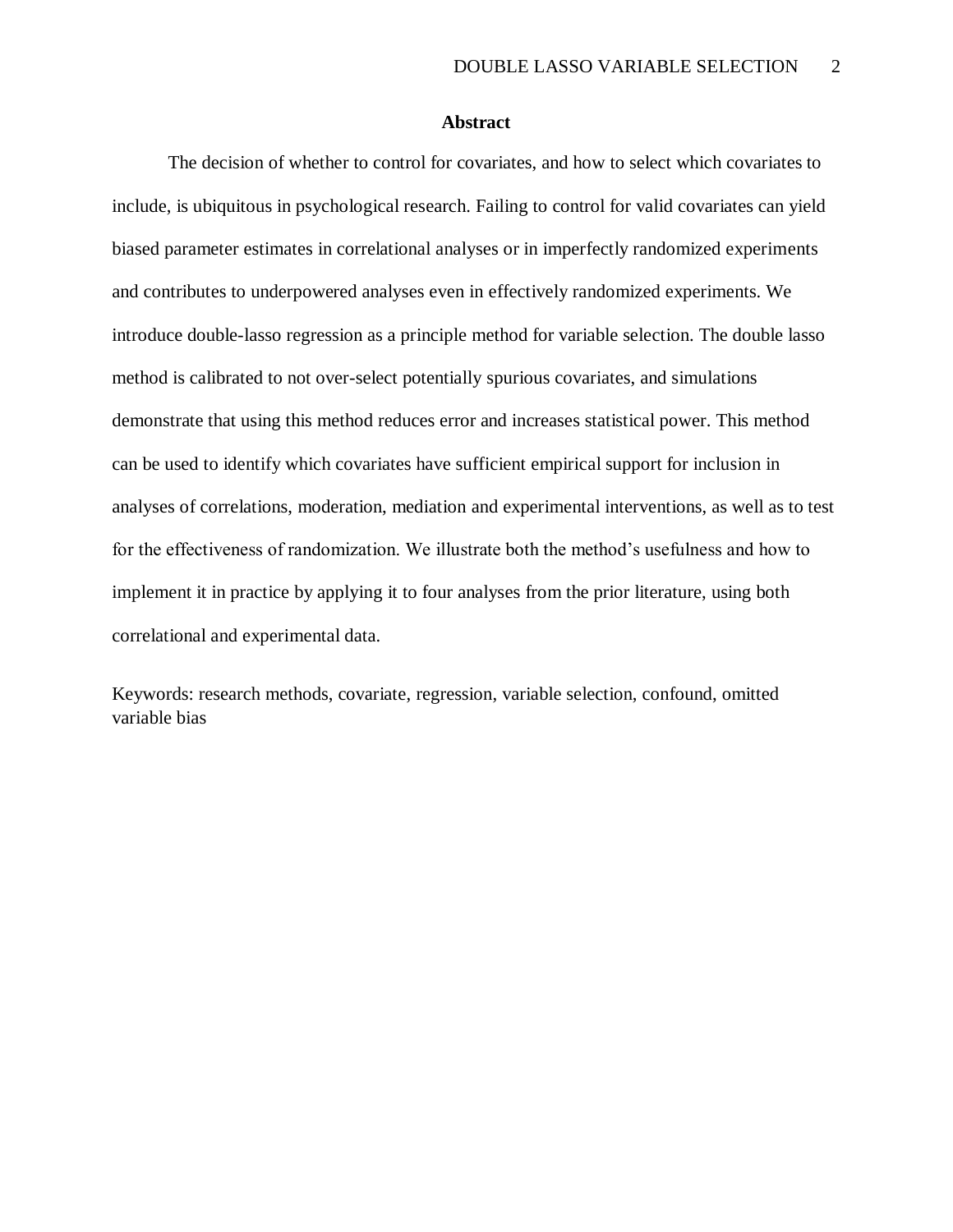Although people's behavior is shaped by many factors, psychological research typically attempts to isolate the effects of one construct of interest (or sometimes a small number of constructs). In focusing on a key predictor, it is not always clear how to best account for the possibility that other factors may also affect the outcome variable. While statistically controlling for valid covariates in correlational or experimental analyses can yield more accurate estimates and significance tests of focal effects, including unnecessary covariates can also be problematic, and can even be misused.

In this paper, we present a two-step method using lasso regression (Belloni, Chernozhukov, & Hansen 2014) as a practical solution to the problem of principled variable selection for covariates, drawing on recent advances in statistics and econometrics. We apply this method to four datasets drawn from recent literature to illustrate the usefulness of double-lasso variable selection in both correlational analyses and experimental designs.

# **The Covariate Selection Problem**

Analyses that fail to take into account valid predictors of the dependent variable can suffer from multiple problems. In correlational analyses, omitted variables that predict the dependent variable and are correlated with the focal independent variable(s) can cause bias in estimated parameters (Darlington, 1990; Mauro, 1990). When valid covariates are excluded, the estimated coefficient of interest may either be artificially strong (when the covariate is a confound), or may be artificially weak (a suppression effect; MacKinnon, Krull, & Lockwood, 2000; Thompson, 2006).

A common way of avoiding this problem is to use experimental manipulations as independent variables. When randomization is successful, the experimental independent variable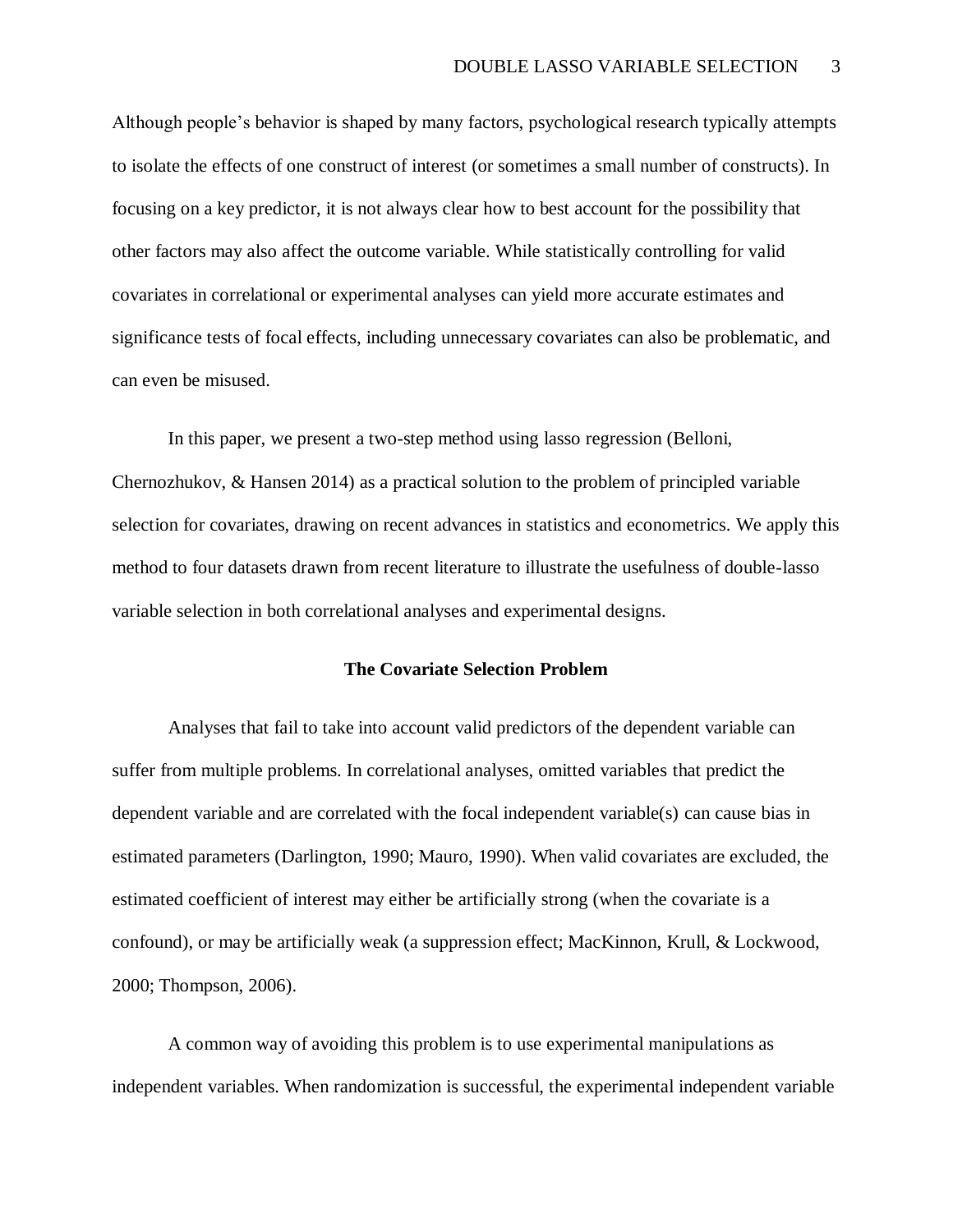should be uncorrelated with any omitted variables, precluding bias in estimating the effect of the independent experimental variable. However, in practice, attempted random assignment may not always yield the desired independence (Darlington, 1990; Zhou & Fishbach, 2016), and formal tests are rarely conducted to confirm randomization (Wilkinson, 1999). Even when randomization is successful, failure to statistically control for valid predictors of the dependent variable reduces the statistical power of the experiment (Darlington, 1990; Judd, McClelland, & Ryan, 2011), exacerbating the already typically low likelihood of detecting a true effect of the independent variable (Rossi, 1990).

Given these benefits of controlling for covariates, it may seem surprising that the practice is not widely promoted and is not prevalent in the literature. The common absence of covariates is likely attributable to several factors. As a practical concern, researchers may rely on rules of thumb (e.g., Green, 1991) and conclude that their sample size is too small to support including more predictors. In the extreme case, in datasets with more potential covariates than participants, including all the variables in a linear regression is not even possible.

Furthermore, it is not always clear how to go about selecting covariates and discussions of best practices in psychological research provide little guidance on this issue (Cumming, 2014; Wilkinson, 1999). Automatically controlling for a standard set of variables, such as demographics, is not recommended (Meehl, 1971). Automated methods, particularly stepwise regression, are widely recognized to perform poorly (i.e., over-fitting the data, selecting nonoptimal models, inflating  $R^2$ ; Freedman, 1983; Thompson, 1995; Thompson, 2006) and are rarely used.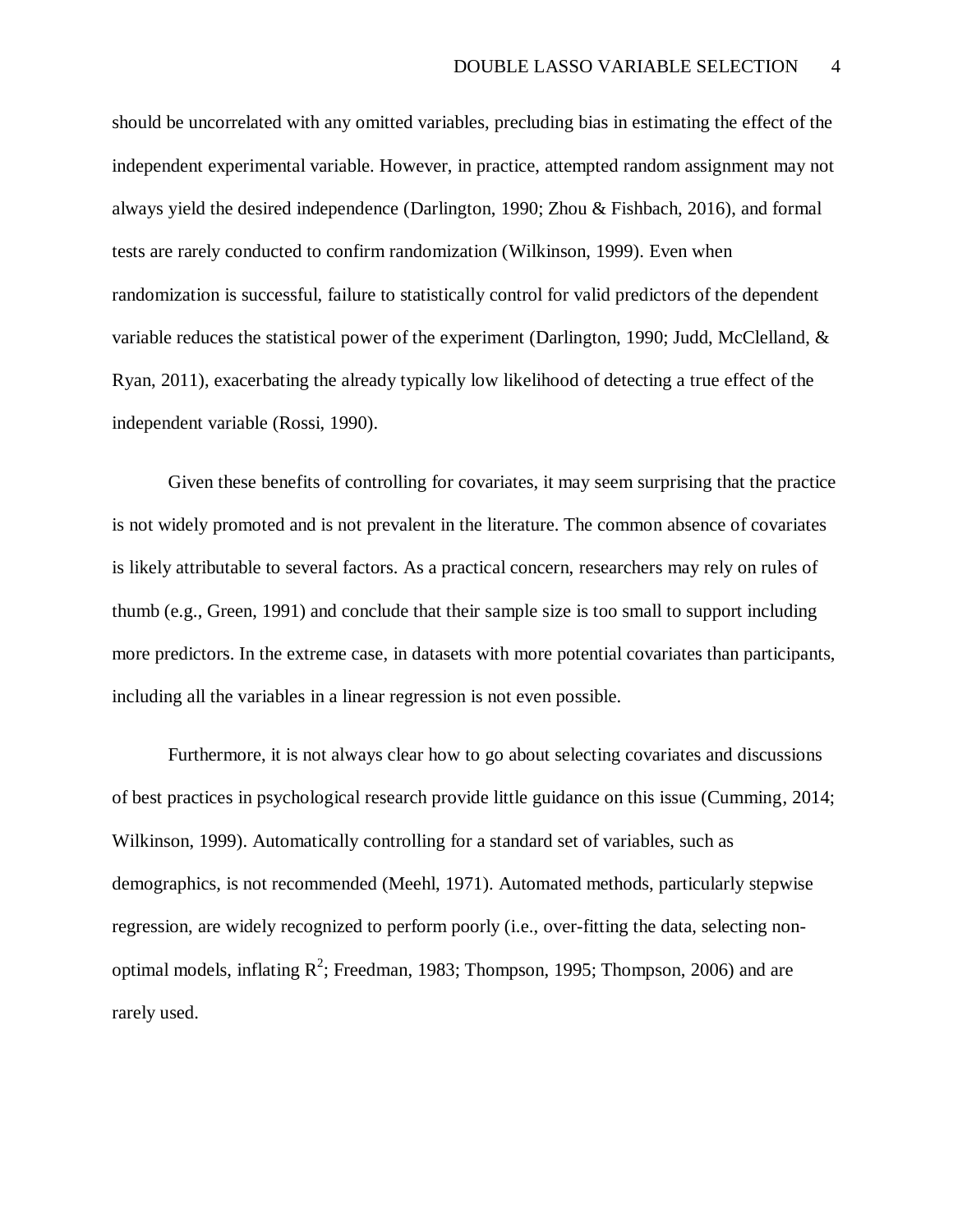In fact, recent work on research integrity has cautioned that the decision of whether or not to control for covariates can contribute to the problem of researcher degrees of freedom and false positives. Simmons, Nelson, and Simonsohn (2011) provide an elegant example of how selective reporting of only those analyses including controls that contribute to a significant focal result can lead to spurious findings. In fact, Simonsohn, Nelson, and Simmons (2014) use presence of covariate controls as a suspicious characteristic to distinguish between studies more or less likely to have been "p-hacked", and report evidence supporting this suspicion. Thus, researchers may feel that it is simpler and more conservative to report main effects without covariates. Even when controlling for covariates could be beneficial, the lack of established principled methods for doing so may discourage researchers from doing such analyses.

### **Double-Lasso Variable Selection**

We propose that recently developed methods based on lasso regression (e.g. Tibshirani, 1996) provide a useful solution to these problems. We describe a "double-lasso" approach (Belloni et al., 2014) that can help researchers select variables for inclusion in analyses in a principled manner that avoids inflated Type I errors. The goal is to identify covariates for inclusion in two steps, finding those that predict the dependent variable and those that predict the independent variable. The second step is important, because exclusion of a covariate that is a modest predictor of the dependent variable but a strong predictor of the independent variable can create a substantial omitted variable bias. In experimental data, the second step also serves as a test of randomization. While we recommend using lasso regression, calibrated to avoid overfitting, in these variable selection steps, we also discuss similarly-performing alternative methods. The variables selected in either step are then included in the regression of interest.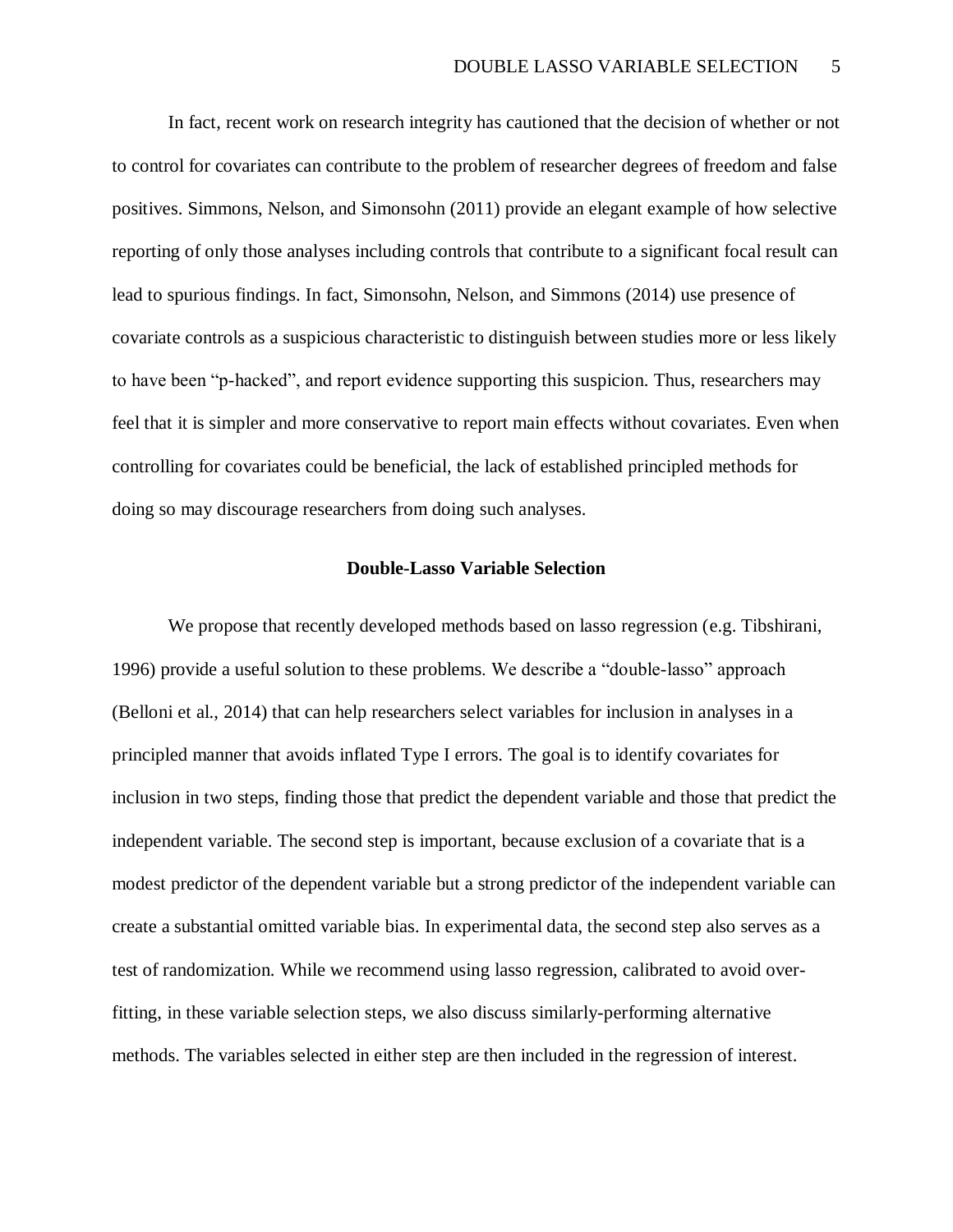Without loss of generality, we focus on the case with a single focal independent variable of interest,  $X_i$  and we want to know how it relates to dependent variable  $Y_i$ . The focal variable  $X_i$ could be either a measured variable or an experimental condition code. In addition, we have multiple potential covariates,  $W_{i1}$  to  $W_{iK}$ . We could estimate a linear regression model, finding  $\beta$ s that minimize the sum of squared errors in the regression equation:

$$
Y_i = \beta_0 + \beta_1 X_i + \beta_2 W_{i1} + \ldots + \beta_{K+1} W_{iK} + \epsilon_i
$$

A lasso regression instead finds  $\beta$ s that minimize the sum of squared errors in the regression equation with an additional penalty term:

$$
Min[\Sigma_i(Y_i-\beta_0+\beta_1X_i+\beta_2W_{i1}+ \ldots +\beta_{K+1}W_{iK})^2 + \lambda \ \Sigma_k | \beta_k|]
$$

The penalty term results in the lasso regression shrinking the estimated regression coefficients towards zero and potentially setting coefficients on some variables exactly to zero, both of which help reduce over-fitting. The lasso, by setting some coefficients to zero, also performs variable selection. These shrinkage properties allow Lasso regression to be used even when the number of observations is small relative to the number of predictors (e.g. discussion in James, Witten, Hastie, & Tibshirani, 2013).

However, directly using lasso regression can be problematic. Those lasso-estimated coefficients that are actually non-zero are typically underestimated, and lasso may mistakenly exclude variables with non-zero coefficients, particularly variables with moderate effects. Each of these phenomena generally causes significant regularization bias that adversely affects estimation and inference about  $\beta_1$ . The omission of covariates with moderate but non-zero coefficients is especially problematic and results in omitted variable bias when these covariates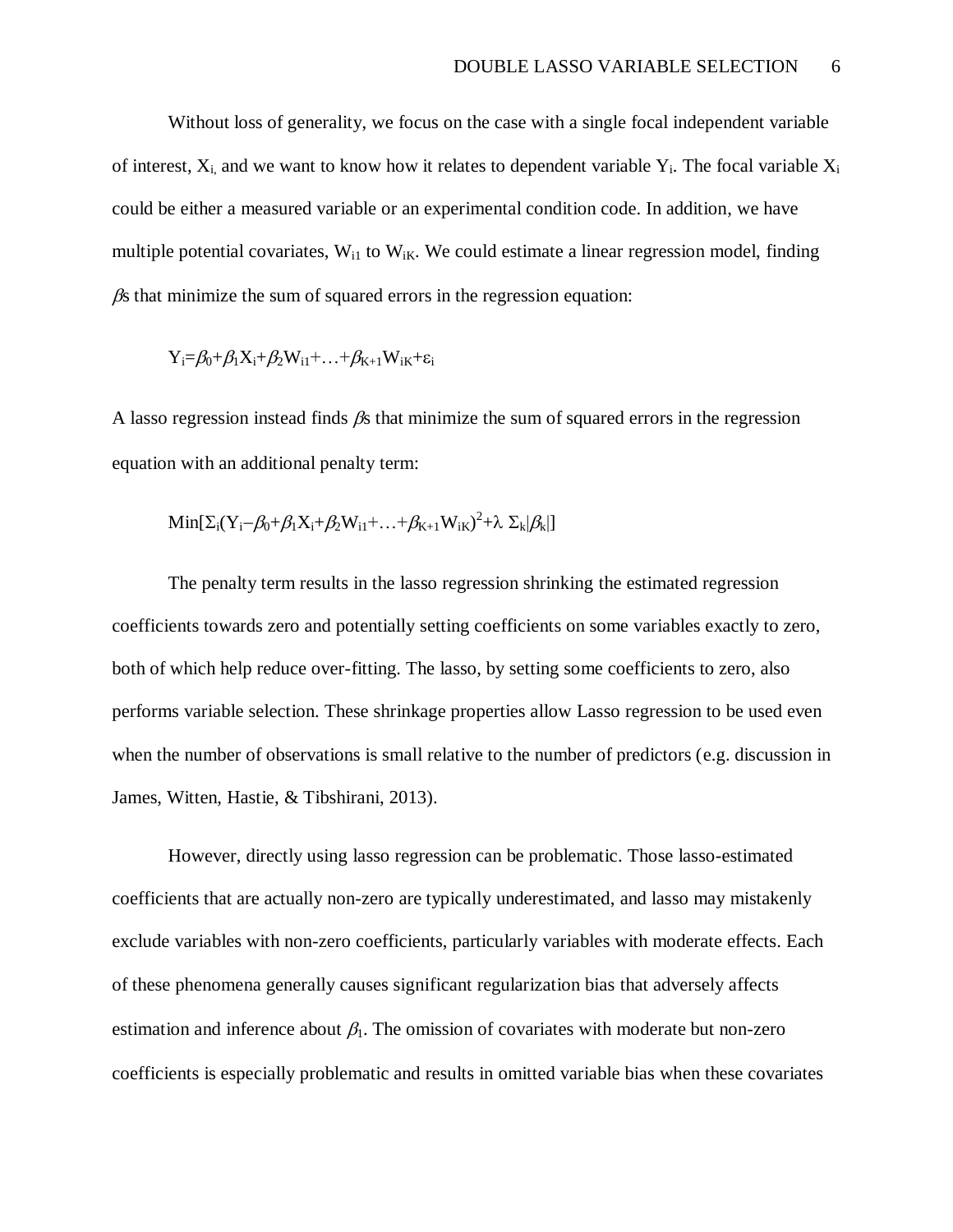are relevant predictors of the focal variable. In order to overcome such biases, we recommend using the "double-lasso" variable selection procedure (Belloni, et al., 2014), which was explicitly designed to alleviate both sources of bias, as follows:

Step 1: Fit a lasso regression predicting the dependent variable, and keeping track of the variables with non-zero estimated coefficients:

$$
Y_i = \alpha_0 + \alpha_1 W_{i1} + \ldots + \alpha_K W_{iK} + \epsilon_i
$$

Step 2: Fit a lasso regression predicting the focal independent variable, keeping track of the variables with non-zero estimated coefficients:

$$
X_i = \delta_0 + \delta_1 W_{i1} + \ldots + \delta_K W_{iK} + \epsilon_i
$$

If  $X_i$  is an effectively randomized treatment, no covariates should be selected in this step.

Step 3: Fit a linear regression of the dependent variable on the focal independent variable, including the covariates  $(W_{ik})$  selected in either of the first two steps:

$$
Y_i = \beta_0 + \beta_1 X_i + \Sigma_k \epsilon_A \beta_{k+1} W_{ik} + \epsilon_i
$$

In the equation, *A* is the union of the variables estimated to have non-zero coefficients in Steps 1 and 2. This regression could also include a small set of additional covariates identified a priori as necessary. Interpret and report the coefficient estimates and significance tests on the focal variable(s) as the final results.

While implementation is fairly straightforward and extends easily to multiple focal variables by repeating Step 2 for each, the choice of the tuning parameter  $\lambda$  is very important for successfully avoiding over-fitting (see SOM-R). Dedicated code for this procedure is available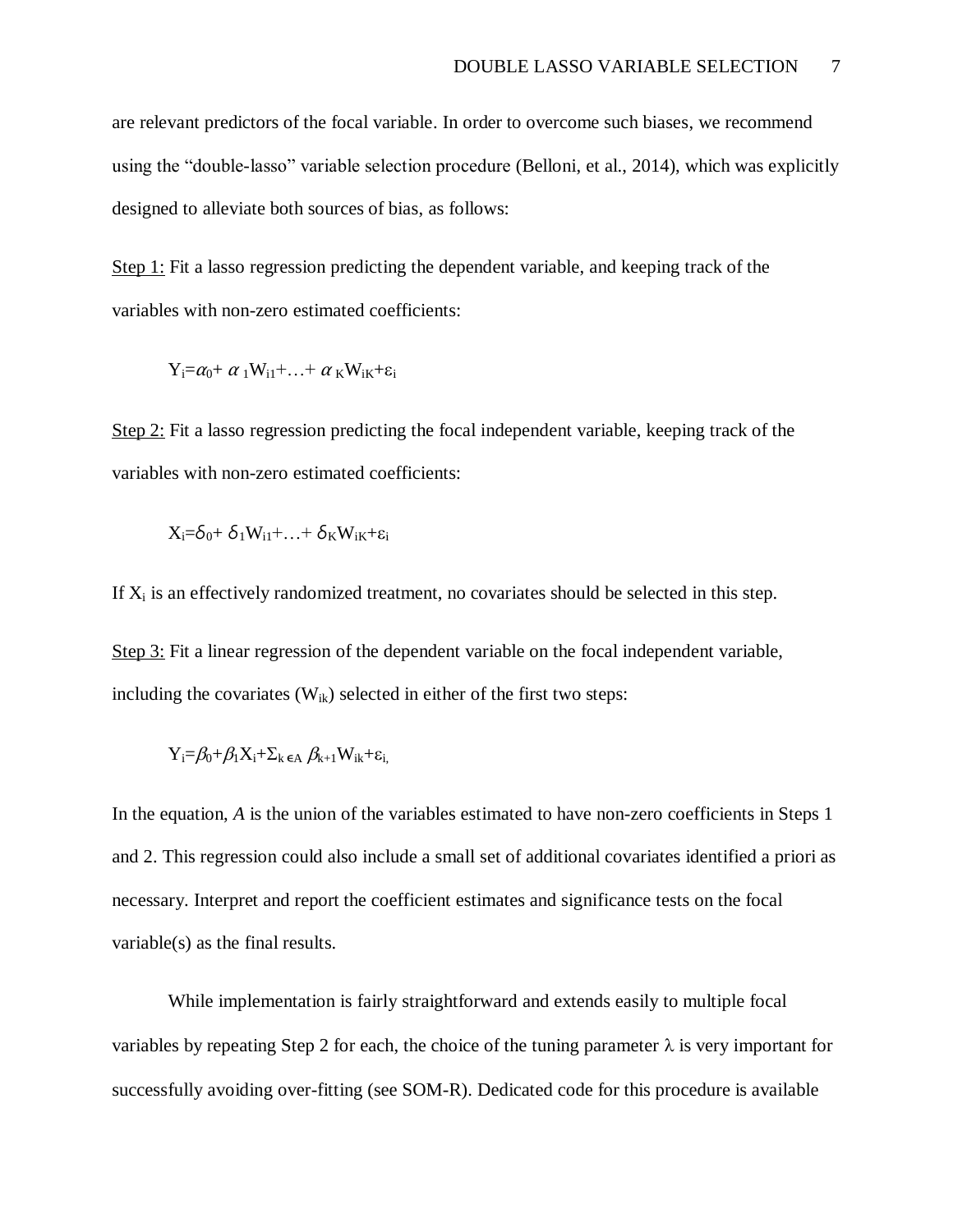for use with STATA. We also provide details and examples in the SOM-U for how to apply this method in both STATA and in the R statistical package, and how to closely approximate the results using modified forward-selection in SPSS (Kozbur, 2015).

We note that other approaches are available in the statistics literature (as reviewed, e.g., in Chernozhukov, Hansen & Spindler, 2015) including approaches, such as Athey & Imbens (2015), that accommodate inferring treatment effects in settings with fully heterogeneous treatment effects where the linear model may be inappropriate (Imbens & Rubin, 2015).

# **Simulation Results**

We ran a simple simulation to illustrate the practical benefits of double-lasso variable selection. We generated 10,000 datasets from eight known sets of parameters, varying the number of available covariates and the sample size (full details in the SOM-R). We compare the double-lasso procedure to five alternatives: regression including no covariates ("none"), including all the covariates when possible ("all"), including all covariates selected in a step-wise regression ("stepwise"), choosing covariates to maximize the chances of the independent variable being significant ("p-hacking") and, as a baseline, using the correct variables ("true").

On average (see Table 1), the double-lasso selected close to the right number of covariates (2.6 vs. 2 actual), and far fewer than stepwise (5.5) or p-hacking (4.9). The average error in estimating the coefficient of the dependent variable in the double-lasso was very close to the true baseline (RMSE=.261 vs. .246), lower than including no covariates (RMSE=.356) or all covariates (RMSE=.383) and much lower than p-hacking (RMSE=.496). The significance test for the focal independent variable was well calibrated in the double lasso, rejecting the null hypothesis 5.4% of the time, similar to "none" and "all" (5.3% and 5.6%, respectively) and much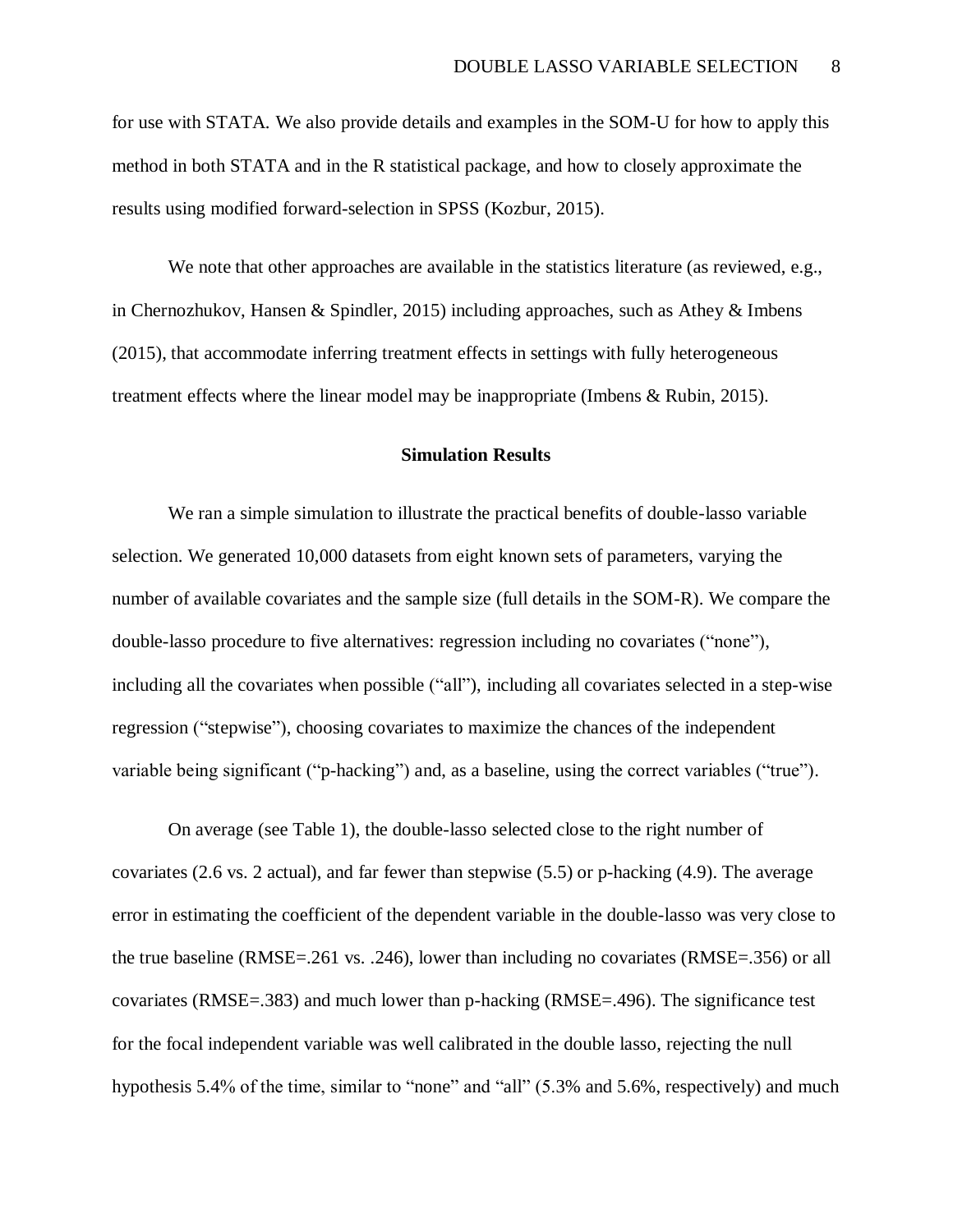better than "stepwise" (11.8%) or p-hacking (29.8%). Perhaps most importantly, using the double-lasso yielded substantial benefits in statistical power compared to those other methods that also did not over-reject (.579 vs. .626 for the "true" baseline, compared to .323 for "none" and .396 for "all").

We also tested two procedures that roughly approximate the double-lasso. Two-step multiple regression (including all potential covariates, and then re-running the regression removing non-significant covariates) provides reasonable solutions, but underperforms the double-lasso and is infeasible in settings with more available covariates than observations. Double-forward regression (using forward regression to do both steps, with modified p-value cutoffs, see the SOM-R) yields results quite similar to the double lasso.

Table 1.

Comparison of double-lasso with alternative analysis methods, averaging across simulated datasets.

|                              | Variables |             |       |       |       |
|------------------------------|-----------|-------------|-------|-------|-------|
| Method                       | Selected  | <b>Bias</b> | RMSE  | Size  | Power |
| True model (baseline)        | 2         | 0.001       | 0.246 | 0.050 | 0.626 |
| No covariates                | 0         | 0.001       | 0.356 | 0.053 | 0.323 |
| All covariates               | 40        | 0.001       | 0.383 | 0.056 | 0.396 |
| P-hacking                    | 4.9       | 0.279       | 0.496 | 0.298 | 0.911 |
| Stepwise regression          | 5.5       | $-0.092$    | 0.268 | 0.118 | 0.511 |
| Two-step multiple regression | 3.8       | 0.003       | 0.274 | 0.066 | 0.596 |
| Double-forward-regression    | 1.6       | $-0.007$    | 0.261 | 0.053 | 0.587 |
| Double-Lasso                 | 2.6       | $-0.015$    | 0.261 | 0.054 | 0.579 |
|                              |           |             |       |       |       |

Notably, the double-lasso performs well even in demanding situations. For example, with a sample size of 60, it is impossible to include 120 covariates in a standard regression, and researchers in this situation might therefore not include any covariates. However, double-lasso variable selection identifies covariates and improves on the no-covariate model in this situation, with both lower error (RMSE=.276 vs. .390) and higher statistical power (.422 vs. .261). Next,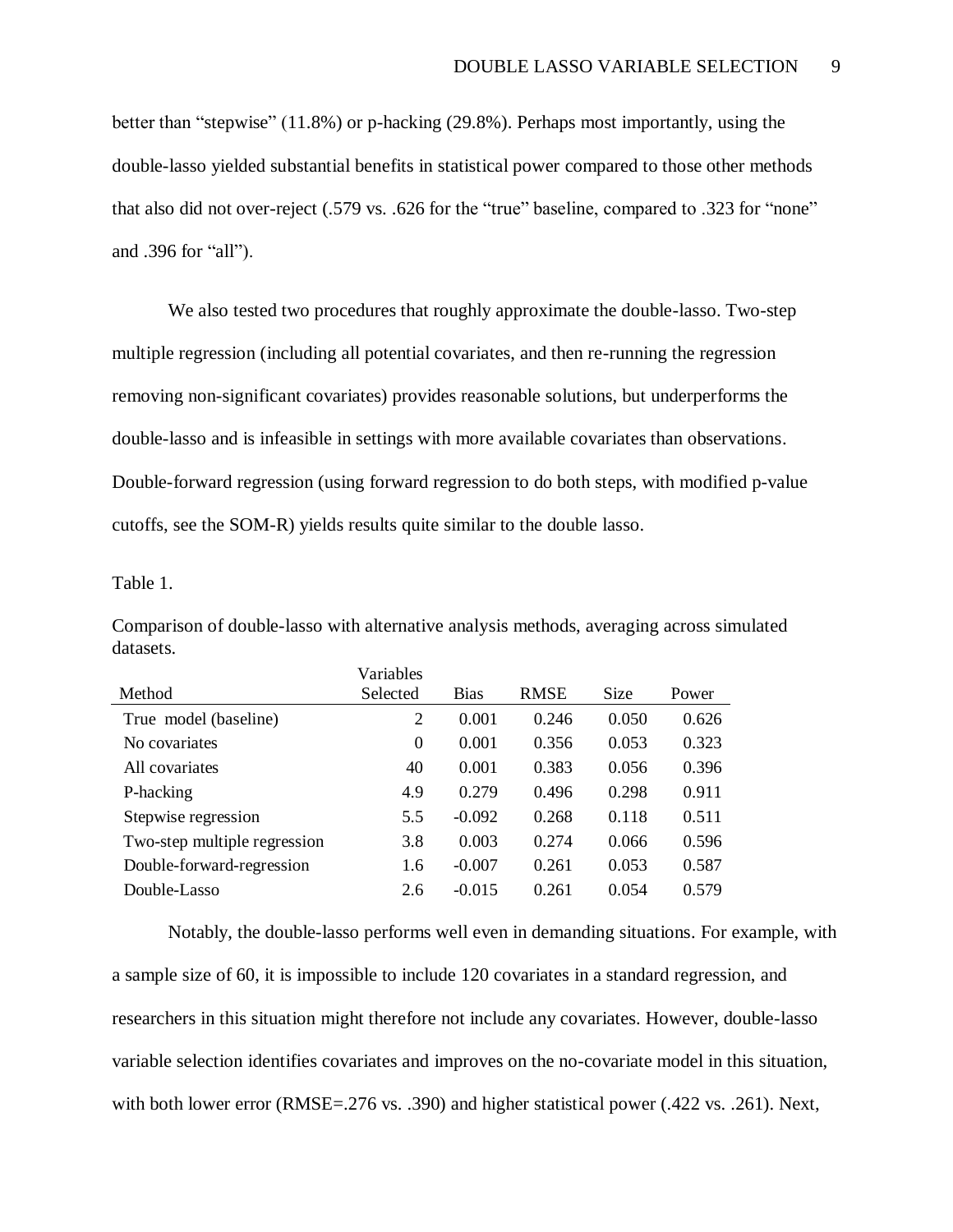we illustrate the proposed variable selection method by using it to analyze four datasets discussed in the literature.

### **Analysis 1: Correlational Analysis of Parents' Life Satisfaction**

Nelson, Kushlev, English, Dunn, and Lyubormirsky (2013) concluded, based on analyses of three datasets, that parents report relatively higher levels of life satisfaction, happiness, and meaning in life than do nonparents, contrary to some prior research. Their analyses were based on mean comparisons (t-tests) and correlations, without including any covariates as statistical controls. These conclusions were criticized by Bhargava, Kassam, and Loewenstein (2014), who re-analyzed the data and found that the satisfaction and happiness were not higher for parents, controlling for demographics.

In Study 1, Bhargava et al. (2014) reported a significant positive relationship between parental status and life satisfaction in the World Values Survey data without any controls ( $\beta$ =0.224,  $p$ <.001), similar to Nelson et al. (2013). This suggests that parents are more satisfied with their lives than non-parents, on average. However, they also find that the relationship is instead negative when controlling for marital status, age and gender ( $\beta$ =-0.144,  $p$ =.04), and is non-significant when controlling for income as well ( $\beta$ =-0.065, *p*=.34).

Thus, whether the relationship between life satisfaction and parenthood was significantly positive, non-significant or significantly negative depended on whether and which covariates were included. One important consideration is whether the potential covariates should be considered controls, on theoretical and logical grounds (e.g, as opposed to being analyzed as potential mediators). Assuming that the variables are valid potential controls, it is not clear which covariates should be included and what conclusion should be drawn. In fact, the lack of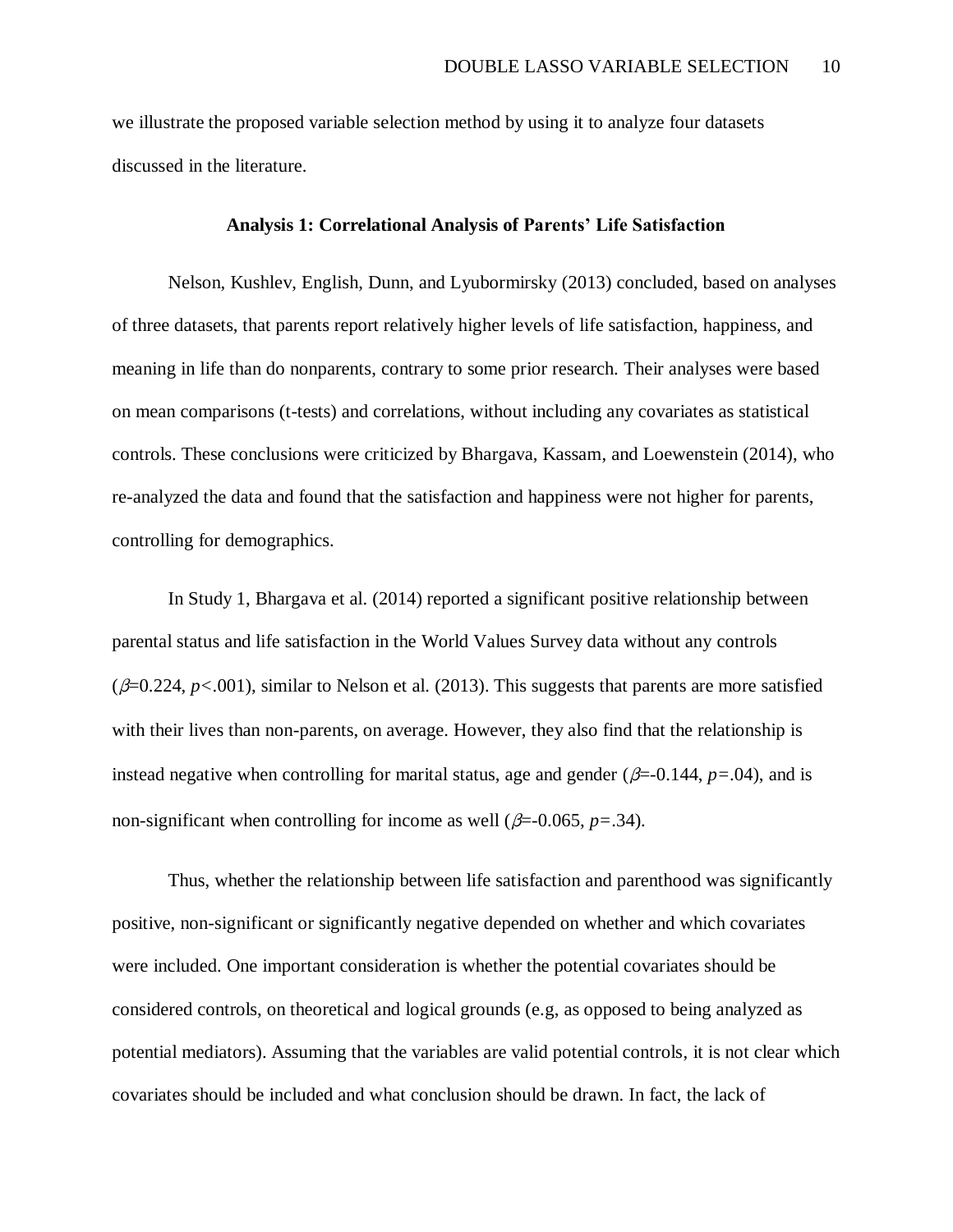difference found by Bhargava et al. (2014) could potentially even be spurious, a result of multiple testing of many potential covariates. The double-lasso addresses this concern by identifying whether there is sufficient empirical justification for including the published covariates and potentially identifying other covariates.

To be comprehensive and test the ability of the method to handle many potential covariates, we began with 9 demographic variables, created dummy codes from the categorical variables and computed powers of the variables and interactions, yielding a total of 524 potential covariates. Using the procedure described above, we then identified a subset of 17 covariates for which there was sufficient empirical support to be included in the final test. These were covariates that were either strong predictors of life satisfaction or of being a parent.

In particular, our analysis using double-lasso variable selection confirms that there is sufficient evidence to include the variables identified by Bhargava et al. (2014) (age, gender, marital status and income) as covariates, as well as several other variables and interactions (Table 2). In the resulting model, we find a significant negative relationship between parental status and life satisfaction ( $\beta$ =-0.196,  $p$ =.006), controlling for the identified covariates. Note that it is important for the results to conduct both variable selection steps. If we only use covariates identified as predictors of the dependent variable (life satisfaction) and leave out those identified as predictors of being a parent, we instead find a weaker negative relationship between parental status and life satisfaction ( $\beta$ =-0.127, *p*=.051).

While this analysis tells us which potential covariates have empirical support for inclusion, it cannot determine which variables make logical sense or are theoretically justified to include. As an example, one potential concern with this analysis is that parenthood might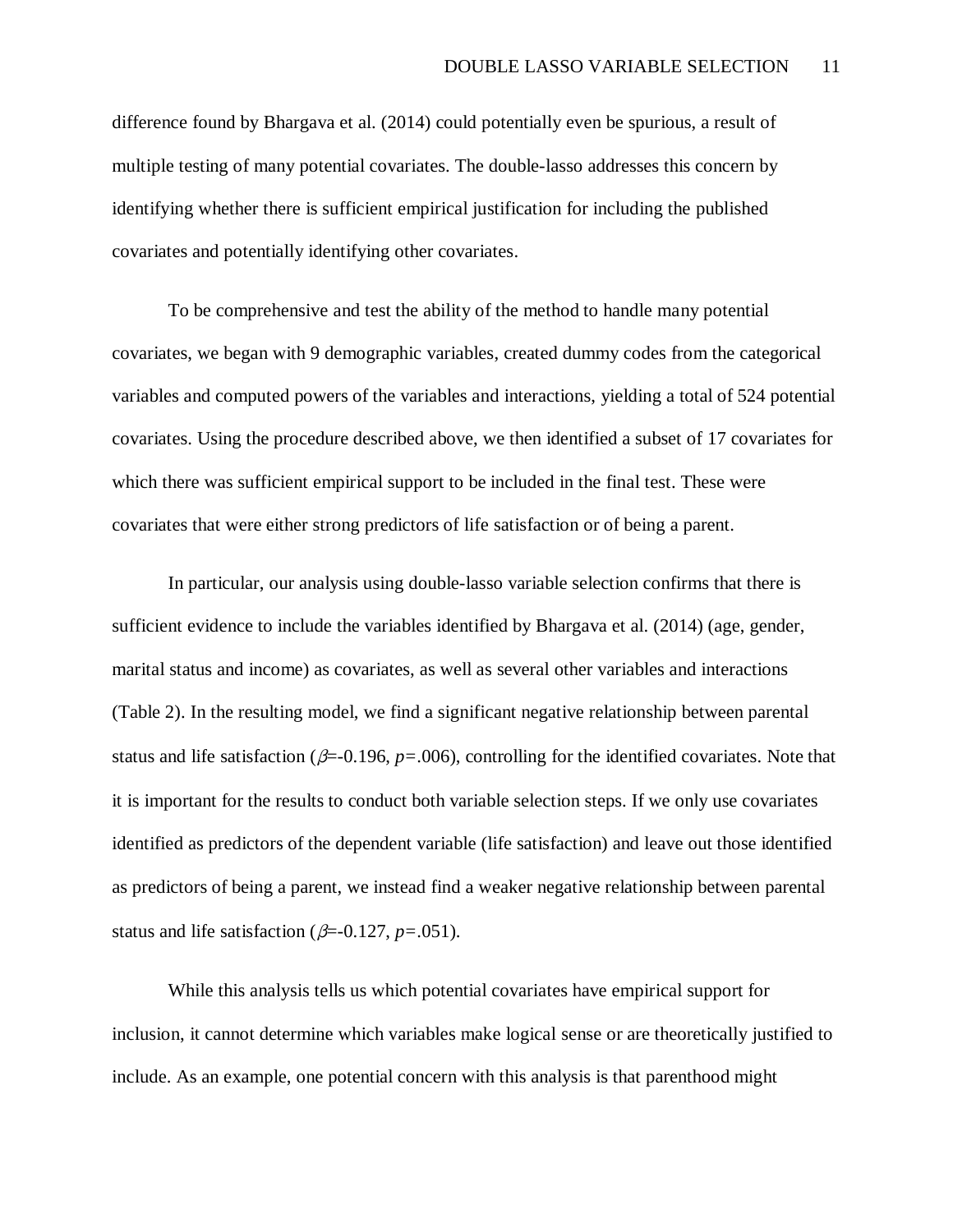causally impact some of the variables, particularly income and employment status. When we rerun the regression excluding these variables as potential covariates, we still find a significant negative relationship between parental status and satisfaction  $(\beta = 0.221, p = 0.002)$ , controlling only for marital status, age, gender and interactions of those covariates (see SOM-U).

Table 2.

Regression of parenthood on life satisfaction, with double-lasso selected covariates.

| Variable                               | β        | <b>SE</b> | t       | $\boldsymbol{v}$ | Low CI   | High CI  |
|----------------------------------------|----------|-----------|---------|------------------|----------|----------|
| Primary variables:                     |          |           |         |                  |          |          |
| Constant                               | 6.750    | 0.128     | 52.57   | .000             | 6.498    | 7.001    |
| Parent                                 | $-0.196$ | 0.071     | $-2.75$ | .006             | $-0.336$ | $-0.056$ |
| Main effect covariates:                |          |           |         |                  |          |          |
| Married                                |          |           |         |                  |          |          |
| (including living together as married) | 0.513    | 0.157     | 3.27    | .001             | 0.206    | 0.821    |
| Income (3 point scale)                 | 0.582    | 0.119     | 4.90    | .000             | 0.349    | 0.815    |
| Age                                    | 0.912    | 0.235     | 3.88    | .000             | 0.451    | 1.373    |
| Age= $18$                              | 0.300    | 0.213     | 1.41    | .159             | $-0.117$ | 0.717    |
| $Age=19$                               | 0.129    | 0.213     | 0.61    | .544             | $-0.288$ | 0.547    |
| $Age=20$                               | 0.521    | 0.191     | 2.73    | .006             | 0.147    | 0.896    |
| $Age=21$                               | 0.175    | 0.175     | 1.00    | .319             | $-0.169$ | 0.518    |
| $Age=22$                               | 0.545    | 0.169     | 3.23    | .001             | 0.214    | 0.876    |
| Age= $23$                              | 0.187    | 0.171     | 1.09    | .274             | $-0.148$ | 0.523    |
| Gender (Male)                          | $-0.142$ | 0.063     | $-2.24$ | .025             | $-0.267$ | $-0.018$ |
| Employment: Housewife                  | 0.066    | 0.123     | 0.54    | .590             | $-0.175$ | 0.308    |
| Chief wage earner                      | 0.144    | 0.070     | 2.07    | .038             | 0.008    | 0.281    |
| Interaction covariates:                |          |           |         |                  |          |          |
| Married x Age                          | 0.143    | 0.352     | 0.41    | .685             | $-0.547$ | 0.833    |
| Married x Age to fourth power          | 0.491    | 0.608     | 0.81    | .419             | $-0.701$ | 1.684    |
| Married x Income rating (3 point)      | $-0.106$ | 0.181     | $-0.59$ | .557             | $-0.461$ | 0.248    |
| Married x Income rating (11 point)     | 0.303    | 0.221     | 1.37    | .170             | $-0.130$ | 0.737    |
| Employment: Student x Male             | 0.344    | 0.269     | 1.28    | .202             | $-0.184$ | 0.871    |

Nelson et al. (2013) and Bhargava et al. (2014) also debated whether demographics moderated the effect of parenthood on life satisfaction, with the latter paper arguing that evidence of such moderation was weak. In separate analyses, we find that marital status ( $\beta$ =.362,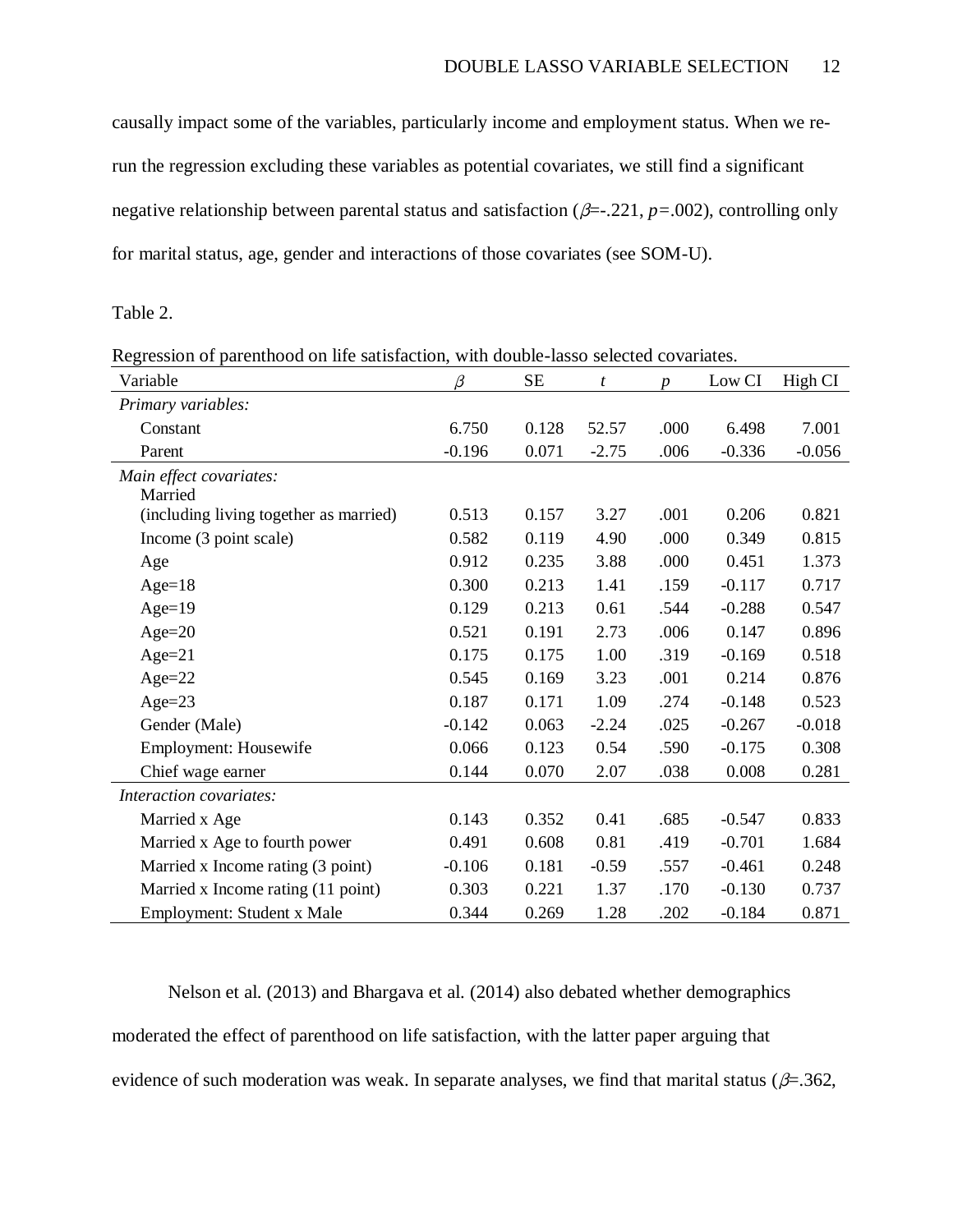$p=0.015$ ) and age ( $\beta_{age}=3.281$ ,  $p=.009$ ;  $\beta_{age-squared}=3.107$ ,  $p=.045$ ) moderates the effect of being a parent, controlling for selected covariates, but gender does not.

Overall, our findings parallel those of Bhargava et al. (2014). The higher self-reported life satisfaction of parents may be explained primarily by the differing demographic characteristics of parents vs. nonparents, disguising lower life-satisfaction among parents, all else equal. Controlling for covariates, we also find a significant relationship between parenthood and lower happiness ( $\beta = .050$ ,  $p = .034$ ). In contrast, we find a significant positive relationship between parenthood and more thoughts about meaning in life ( $\beta$ =.094,  $p$ =.002, see SOM-U).

### **Analysis 2: Mediation Analysis of Conservative Happiness**

Next, we look at how double-lasso regression can be used to inform variable selection when conducting a mediation analysis. Napier and Jost (2008) report that conservatives demonstrate higher levels of subjective well-being than liberals do. Using large secondary data sets, they identify rationalization of inequality as a mediator of this difference, in accordance with system-justification theory. However, a potential concern is that the mediation result may be spurious, if the mediator is merely a proxy for other factors that relate to political orientation and subjective well-being. While the paper reports mediations including selected demographic controls, we can use lasso regression to test whether inclusion of the covariates is supported by the data.

We reanalyzed the 1,192 participants in the 2000 American National Election Survey who had completed the measures analyzed in Study 1 of Napier and Jost  $(2008)$ .<sup>1</sup> We confirmed

 $\overline{a}$ 

 $^1$  Our sample size differs slightly from the original paper. An additional analysis without excluding missing demographic variables is presented in the SOM.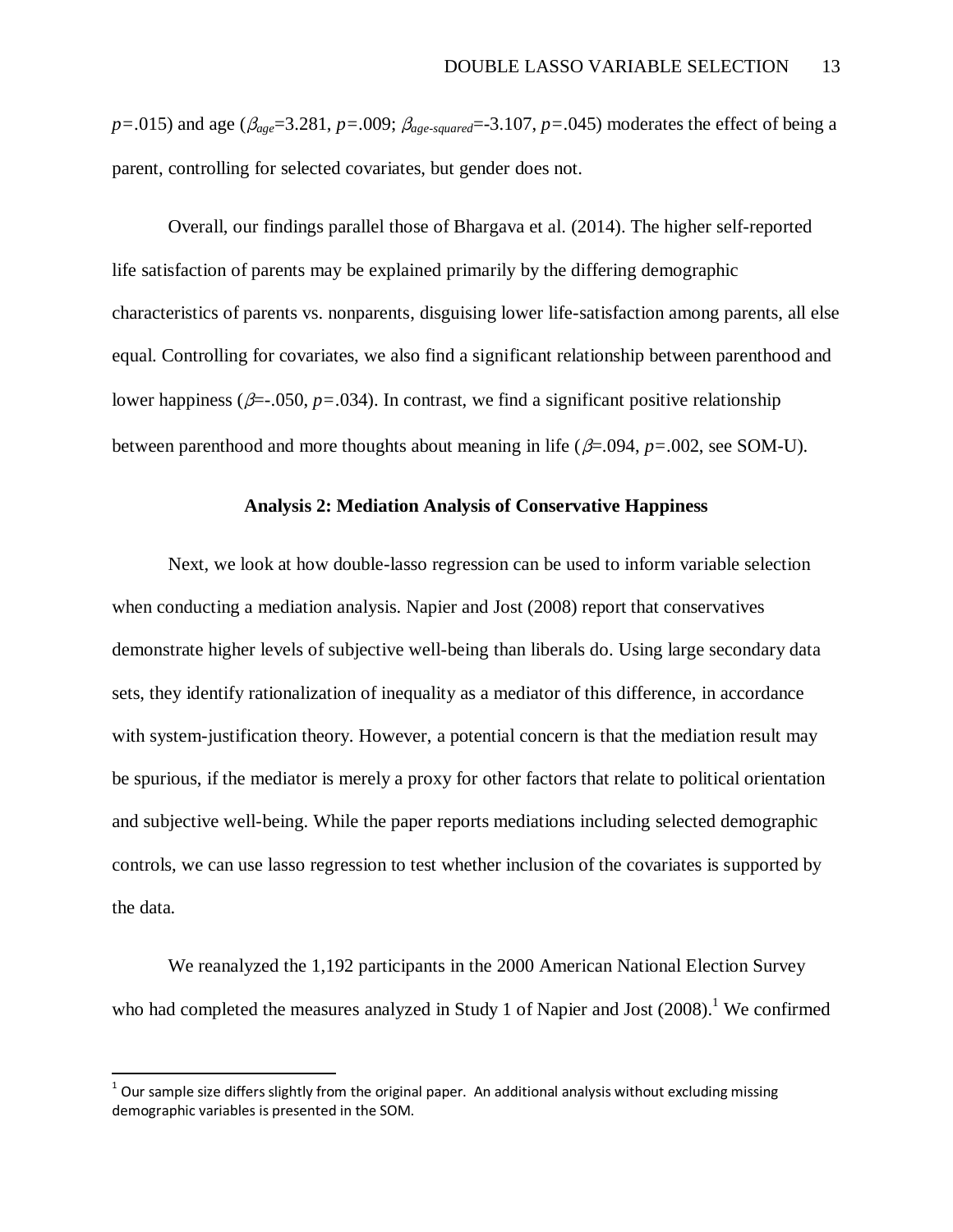that conservatives were happier ( $\beta$ =.282, *t*(1190)=4.70, *p*<.001), and the difference was partially mediated by the rationalization of inequality scale (indirect  $\beta$ =.062, bootstrap CI=[.0004,.1246], *p*=.049, Preacher & Hayes, 2004).

The dataset also includes a large number of demographic variables that could be potentially confounding the mediation result. We chose 35 demographic variables, including all the variables used in the paper, and created dummy codes for all categorical variables. We conducted a double-lasso analysis to test the resulting 141 demographic variables for inclusion, and identified four covariates (church attendance and dummy codes for employment, being married and African-American ethnicity). Controlling for these covariates, the effect of political orientation on happiness is marginally significant (Model 1, Table 3). While the coefficient of political orientation does decrease when rationalization of inequality is included (Model 2, Table 3), the mediation is not significant (indirect  $\beta$ =.045, bootstrap CI=[-.011,.102], *p*=.116). These results suggest that the proposed mediation in the original study is sensitive to the inclusion of a more complete set of covariates, which are identifiable using the double-lasso procedure.

#### Table 3

|                               |          | Model 1 |       |                  |          | Model 2 |      |      |
|-------------------------------|----------|---------|-------|------------------|----------|---------|------|------|
| Variable                      | β        | SE      | t     | $\boldsymbol{P}$ | $\beta$  | SE      | T    | p    |
| Primary variables:            |          |         |       |                  |          |         |      |      |
| Constant                      | 2.048    | .183    | 11.18 | .000             | 1.803    | .225    | 8.03 | .000 |
| <b>Political Orientation</b>  | 0.125    | .067    | 1.87  | .061             | 0.078    | .073    | 1.06 | .287 |
| Mediator:                     |          |         |       |                  |          |         |      |      |
| Rationalization of inequality |          |         |       |                  | 0.090    | .053    | 1.69 | .091 |
| Covariates:                   |          |         |       |                  |          |         |      |      |
| Church attendance             | 0.101    | .030    | 3.34  | .000             | 0.102    | .030    | 3.36 | .001 |
| Married                       | 0.235    | .074    | 3.16  | .002             | 0.225    | .074    | 3.03 | .003 |
| Not unemployed or disabled    | 0.671    | .162    | 4.13  | .000             | 0.686    | .161    | 4.25 | .000 |
| <b>Black</b>                  | $-0.270$ | .132    | 2.05  | .041             | $-0.233$ | .132    | 1 77 | .077 |

Regressions of political orientation on happiness.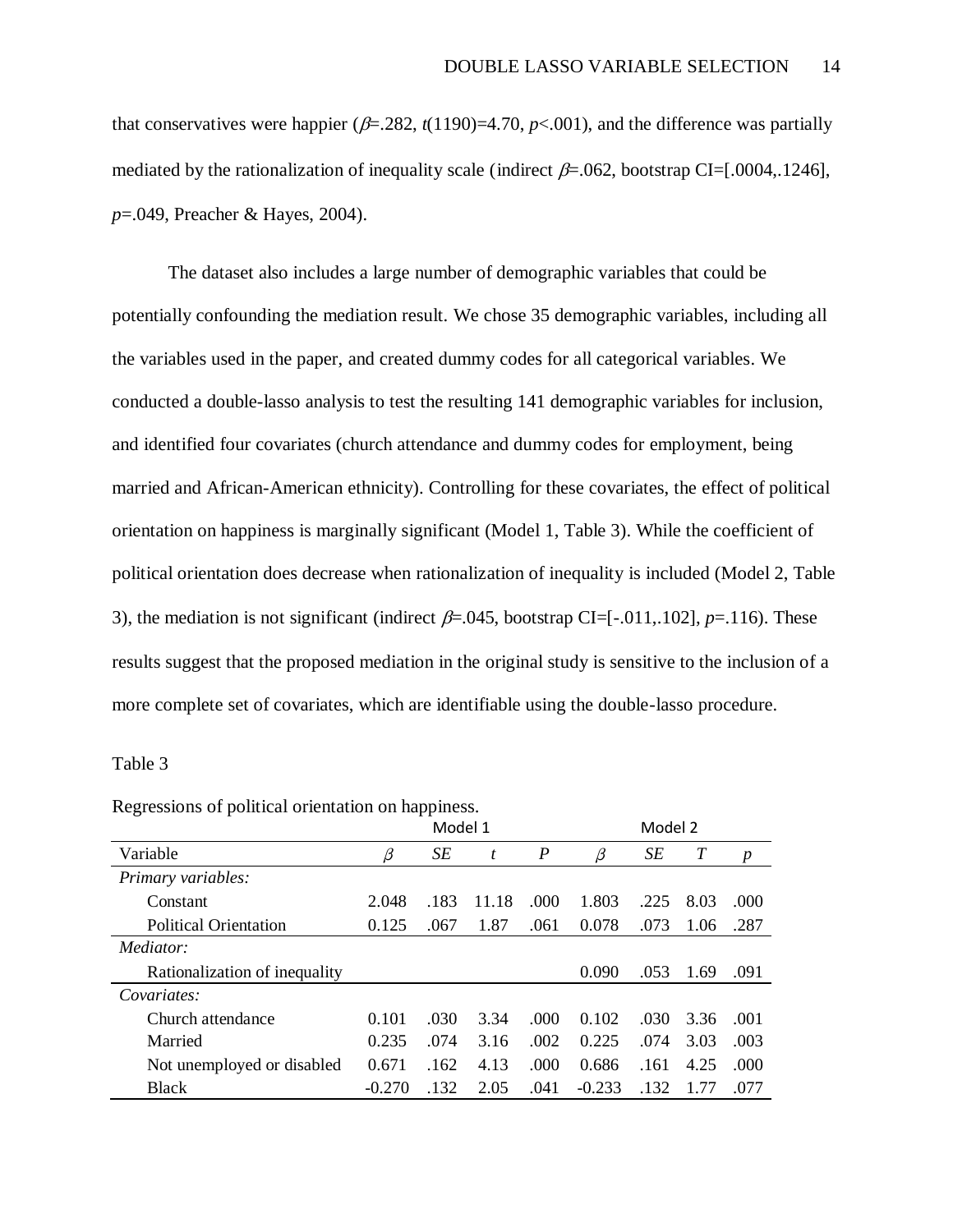#### **Analysis 3: Spurious Experiment on Chronological Rejuvenation**

While controlling for covariates can be helpful, as in the prior analyses, Simmons et al. (2011) have shown that opportunistically controlling for covariates can contribute to spurious findings. The potential for controls to distort the primary findings is a particular concern in experimental studies, where successful randomization addresses issues of confounding. We reanalyzed the data from Study 2 of their paper to test whether using the double-lasso would reduce the likelihood of including spurious covariates.

In Study 2, Simmons et al. (2011) present an intentionally spurious finding, reporting that a randomized experimental intervention (having people listen to "When I'm Sixty Four" by the Beatles vs. a control song) had a significant effect on the participant's age, controlling for father's age (M=20.1 vs. 21.5 years old,  $\beta$  = -521.85, *t*(17)=2.22, *p*=.040). The covariate was also significant in the regression ( $\beta$  = 98.34, *t*(17)=3.86, *p*=.001).

We identified nine potential covariates in the dataset. Dummy-coding a categorical variable yielded 10 variables. The double-lasso takes into account not only the multiple comparisons, but also the small sample size  $(N=20)$ , setting a higher bar for covariates to be included. As a result, the double-lasso analysis revealed insufficient empirical support to include any of the potential covariates in the regression. The resulting single-variable regression accurately revealed no significant effect of the experimental manipulation ( $\beta$  = -305.30, t(18)=1.00, *p*=.329). In this case, simply using a principled variable-selection method eliminated the spurious finding.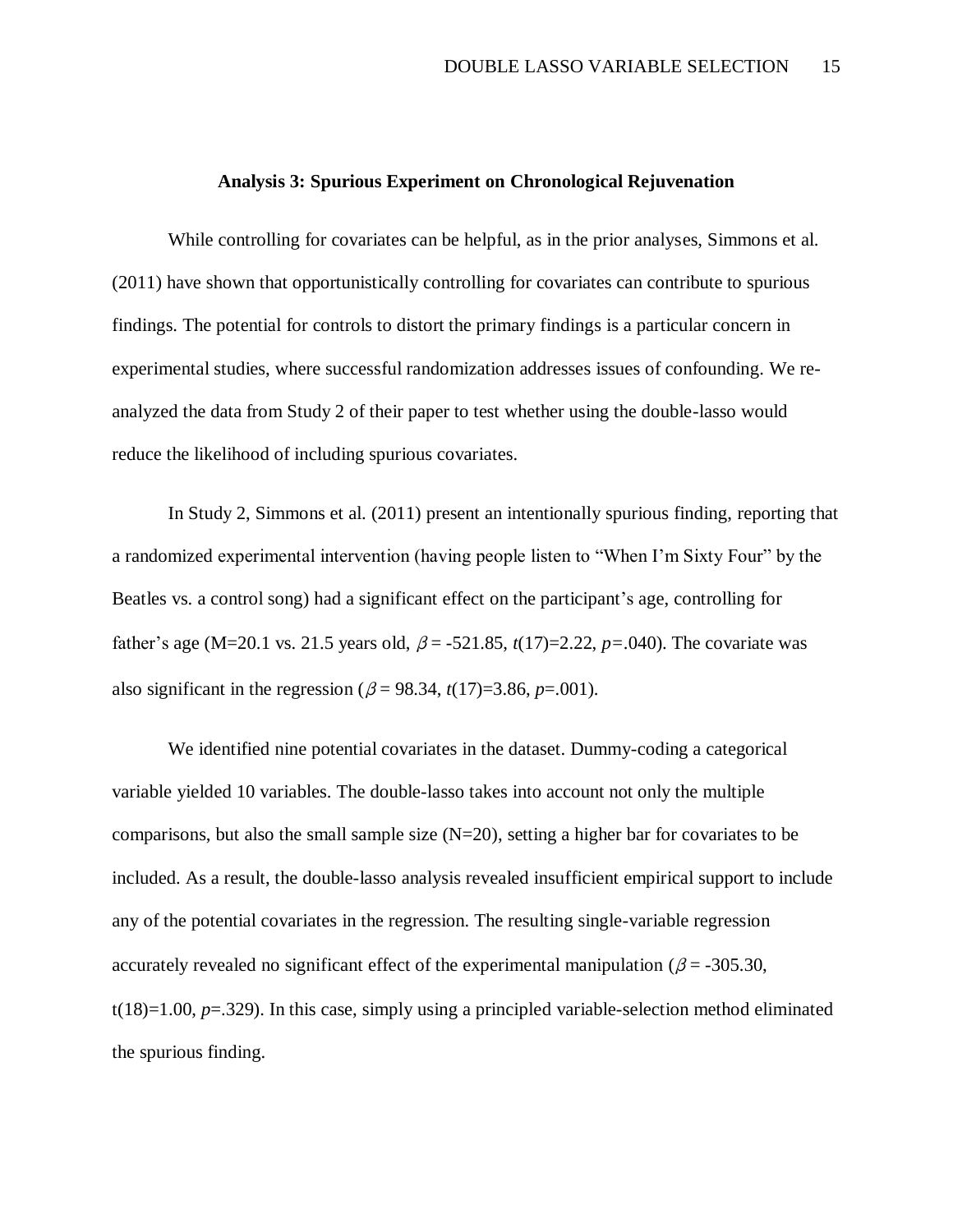#### **Analysis 4: Suggested Defaults Experiment in Donation**

In the last analysis, we demonstrate that the double-lasso method can be used to identify valid covariates in a randomized experiment, testing whether randomization was successful, and increasing the statistical power to detect a result. Goswami and Urminsky (2016) conducted a field experiment on the effect of recommended amounts in donation appeals. Each appeal letter included three donation amounts (low, medium and high) that were based on the recipient's most recent donation amount. In the four focal conditions, appeal letters were randomly assigned to include a recommendation to give the low amount, medium amount, high amount or to not include any recommended amount.

One of the hypotheses tested was a "scale-back" effect, in which donors would anchor on the recommended amount and give less when the low amount was recommended, compared to the control condition with no recommendation. People who chose to donate gave less in the lowrecommendation condition (vs. control), but the difference was not significant (M=\$162 vs.  $$283, t(46)=1.38, p=.175$ . Ten potential covariates were available, to which we added non-linear transformations and interactions, for a total of 196 potential covariates. There was a strong a priori rationale for including one of the potential covariates, the prior amount donated, since the choice options in the appeal letter actually differed depending on the most recent donation.

We used a double-lasso regression to identify which covariates had empirical support for inclusion. First, none of the covariates had a significant relationship with experimental condition. While this might be expected since the conditions were randomly generated in the stimuli, it can be problematic to simply assume effective random assignment in the data collected (Darlington,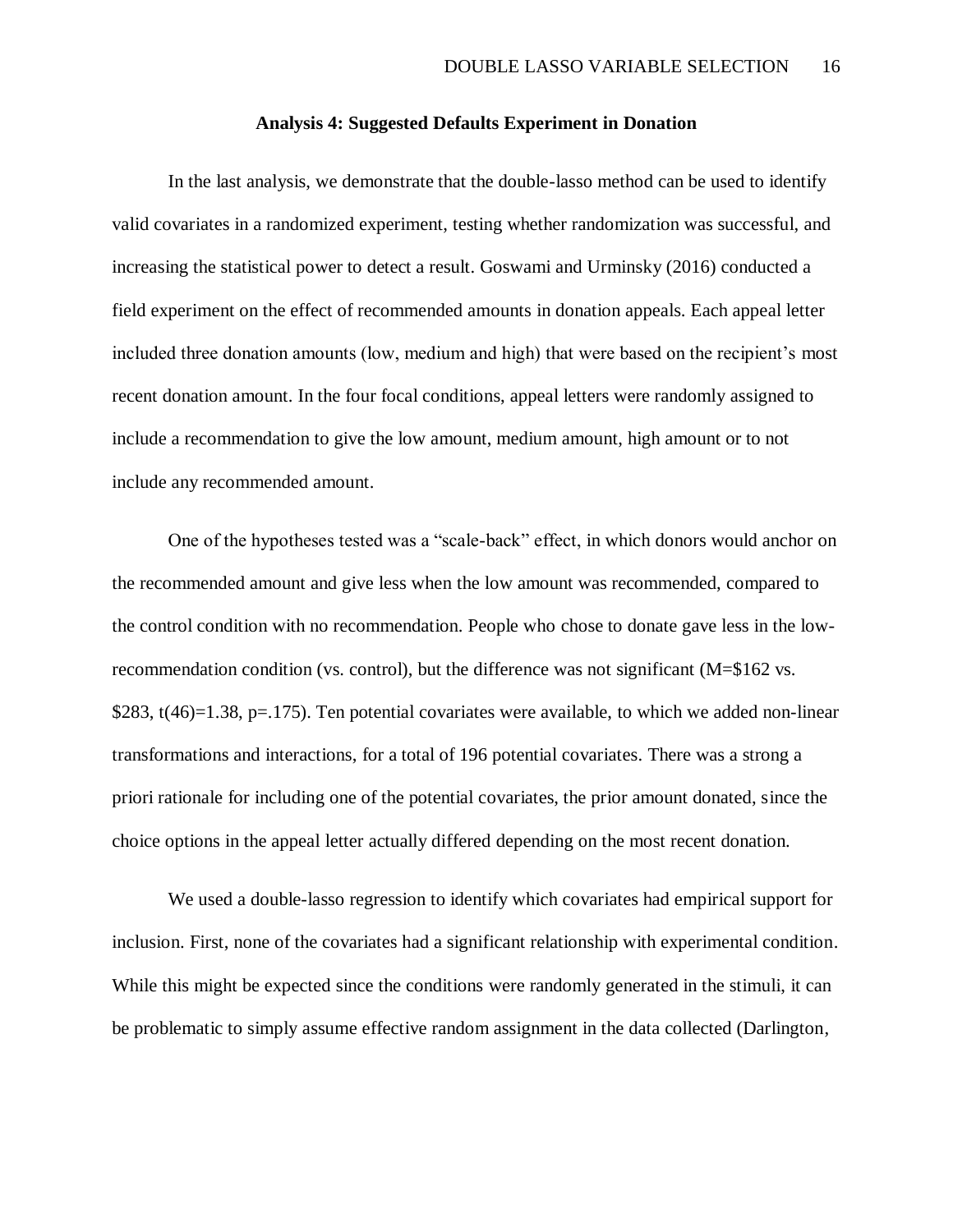1990). Thus, this step provides a valuable tool for validating the effectiveness of randomization, which is rarely tested in psychological research.

Based on the relationship to amount donated, three covariates were identified (most recent donation amount and two interactions) in the lasso step predicting donation amount. As noted above, no covariates were selected in the step predicting experimental condition, revealing no evidence of failed randomization based on the covariates. A linear regression including the identified covariates (as well as orthogonal experimental conditions), confirmed that there was a significant effect of the low recommendation condition on log donation amount relative to control ( $\beta$ = -.365, t(67)=3.03, p=.004, Table 4). This analysis demonstrates how double-lasso regression can be used to identify valid covariates, increasing the power of experimental tests.

Table 4.

| SULULU UVAHALUS.                    |          |           |         |      |           |          |
|-------------------------------------|----------|-----------|---------|------|-----------|----------|
| Variable                            | β        | <b>SE</b> | t       | n    | Low CI    | High CI  |
| Primary variables:                  |          |           |         |      |           |          |
| Constant                            | 1.064    | 0.303     | 3.51    | .001 | 0.459     | 1.670    |
| Low Amount Recommended              | $-0.365$ | 0.121     | $-3.03$ | .004 | $-0.605$  | $-0.124$ |
| Medium Amount Recommended           | $-0.130$ | 0.1365    | $-0.95$ | .344 | $-0.402$  | 0.142    |
| High Amount Recommended             | 0.025    | 0.1465    | 0.17    | .865 | $-0.267$  | 0.316    |
| Other randomized manipulations:     |          |           |         |      |           |          |
| Five earmarking options shown       | $-0.202$ | 0.104     | $-1.94$ | .057 | $-0.409$  | 0.006    |
| Previous donation shown             | 0.011    | 0.098     | 0.11    | .911 | $-0.185$  | 0.207    |
| Selected covariates:                |          |           |         |      |           |          |
| Log of prior year donation          | 0.695    | 0.099     | 7       | .000 | 0.497     | 0.8937   |
| Log of prior year donation x        |          |           |         |      |           |          |
| Log of lifetime giving              | 0.016    | 0.008     | 2.06    | .043 | 0.0005    | 0.032    |
| Consecutive years of giving squared |          |           |         |      |           |          |
| x Prospect status                   | 0.0002   | 0.0006    | 0.34    | .739 | $-0.0009$ | 0.001    |

Regression of randomized suggestion level on donation amount among donors, with double-lasso selected covariates.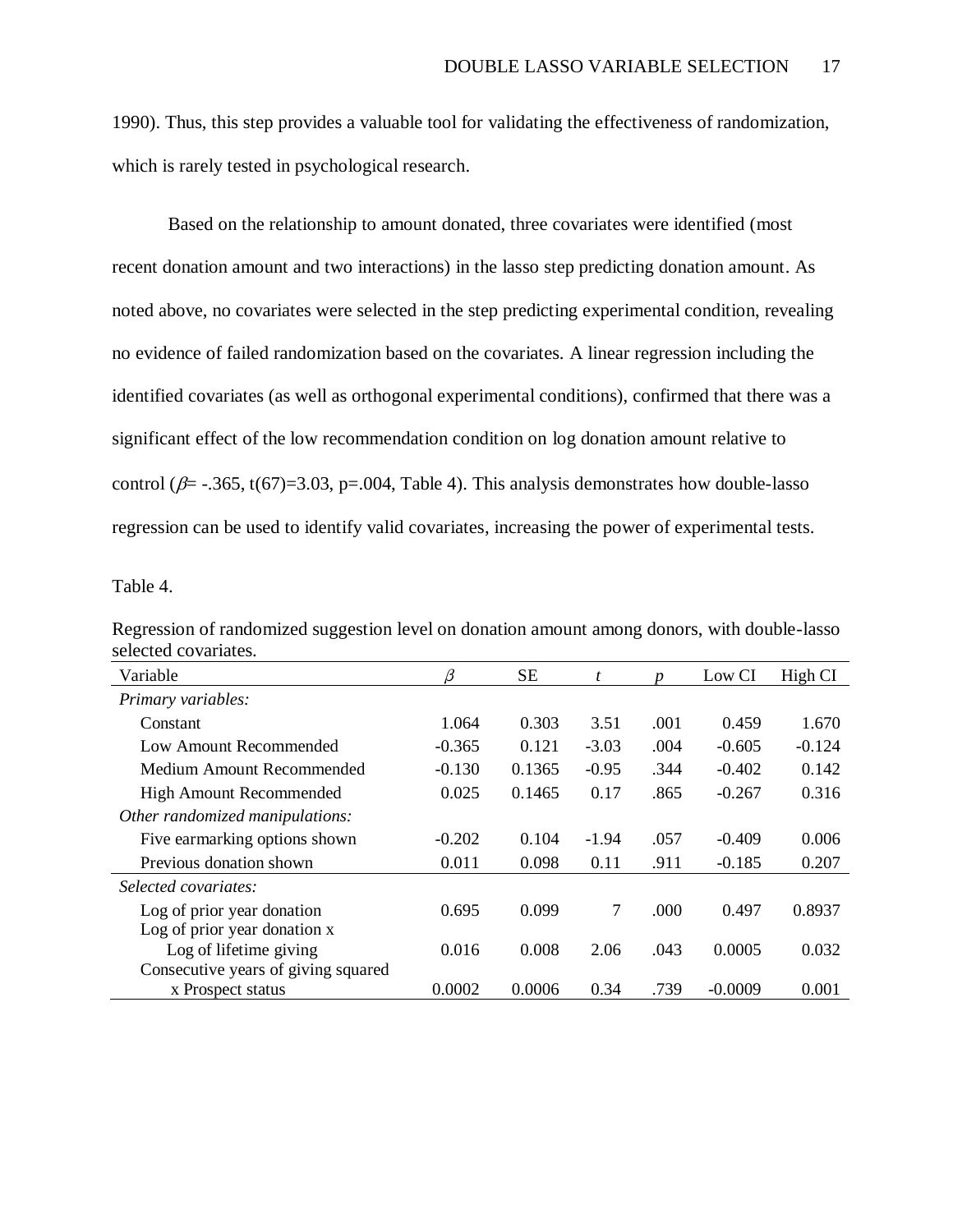### **Concluding Remarks**

The simulation and re-analyses demonstrate the potential benefits of using a principled variable selection method, such as the double-lasso, for better identifying which covariates to include and not include in analyses across a range of situations. It is important to emphasize that the analytic method presented here cannot determine either the role that selected variables should play, or how their effects on the relationship of interest should be interpreted. A confound, a manipulation check and a mediator may all have similar statistical relationships in the data (MacKinnon, Krull, & Lockwood, 2000; Zhao, Lynch, & Chen, 2010), and these distinctions should typically be made on theoretical grounds.

However, either including all covariates or ignoring covariates entirely, either because of the conceptual difficulty of identifying the theoretical role of the variable or because of the potential for covariates to be used improperly (i.e., in p-hacking), is no solution. Failing to control for valid covariates can yield biased parameter estimates in correlational analyses or in imperfectly randomized experiments and contributes to underpowered analyses even in effectively randomized experiments. As demonstrated in the analyses, double lasso variable selection can be useful as a principled method to identify covariates in analyses of correlations, moderation, mediation and experimental interventions, as well as to test for the effectiveness of randomization. While variable selection methods are no substitute for thinking about what the variables mean, the approach presented here can provide an empirical basis for determining which variables to think hard about.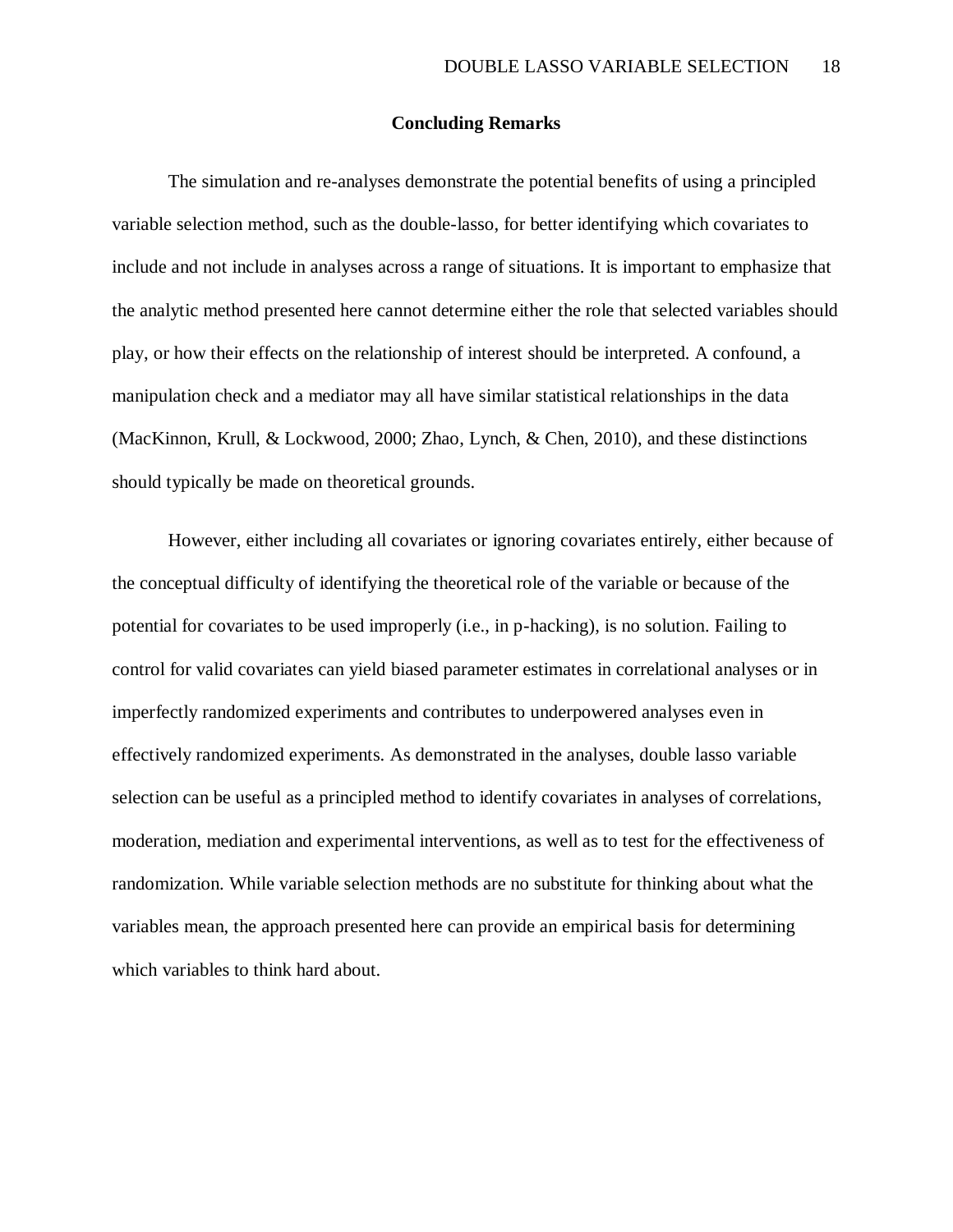Author contribution:

The first author analyzed the data and wrote the first draft of the paper. The second author assisted in the data analysis and conducted the simulations. All three authors collaborated on the final draft of the paper.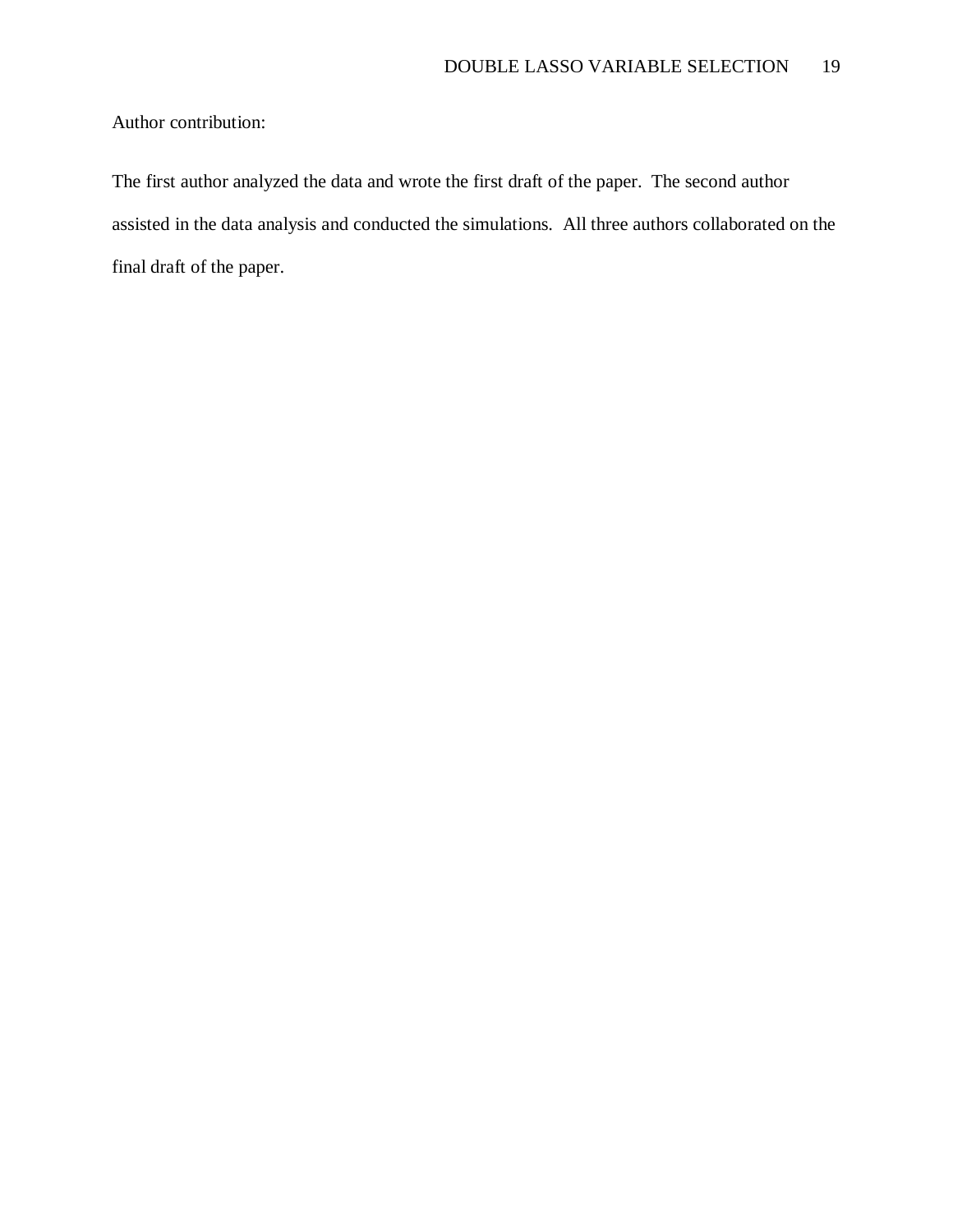### **References**

- Athey, S. & Imbens, G. W. (2015). Machine learning methods for estimating heterogeneous causal effects. NBER working paper.
- Belloni, A., Chernozhukov, V., & Hansen, C. (2014). Inference on treatment effects after selection amongst high-dimensional controls. *Review of Economic Studies*, 81(2), 608- 650.
- Bhargava, S., Kassam, K. S., & Loewenstein, G. (2014). A reassessment of the defense of parenthood. *Psychological Science*, *25*(1), 299-302.
- Chernozhukov, V., Hansen, C., & Spindler, M. (2015). Valid post-selection and postregularization inference: An elementary, general approach. *Annual Review of Economics*, 7, 649-688.
- Cumming, G. (2014). The new statistics why and how. *Psychological Science*, 25(1), 7-29
- Darlington, R. B. (1990). *Regression and linear models* (Chapters 4 and 8). New York: McGraw-Hill.
- Freedman, D. A. (1983). A note on screening regression equations. *The American Statistician*, *37*(2), 152-155.
- Green, S. B. (1991). How many subjects does it take to do a regression analysis? *Multivariate Behavioral Research*, 26, 499‐510.
- Goswami, I., & Urminsky, O. (2016) When should the ask be a nudge? The effect of default amounts on charitable donations, *forthcoming*, *Journal of Marketing Research.*
- Imbens, G. W. & Rubin, D. B. (2015). *Causal Inference for Statistics, Social, and Biomedical Sciences*. Cambridge University Press.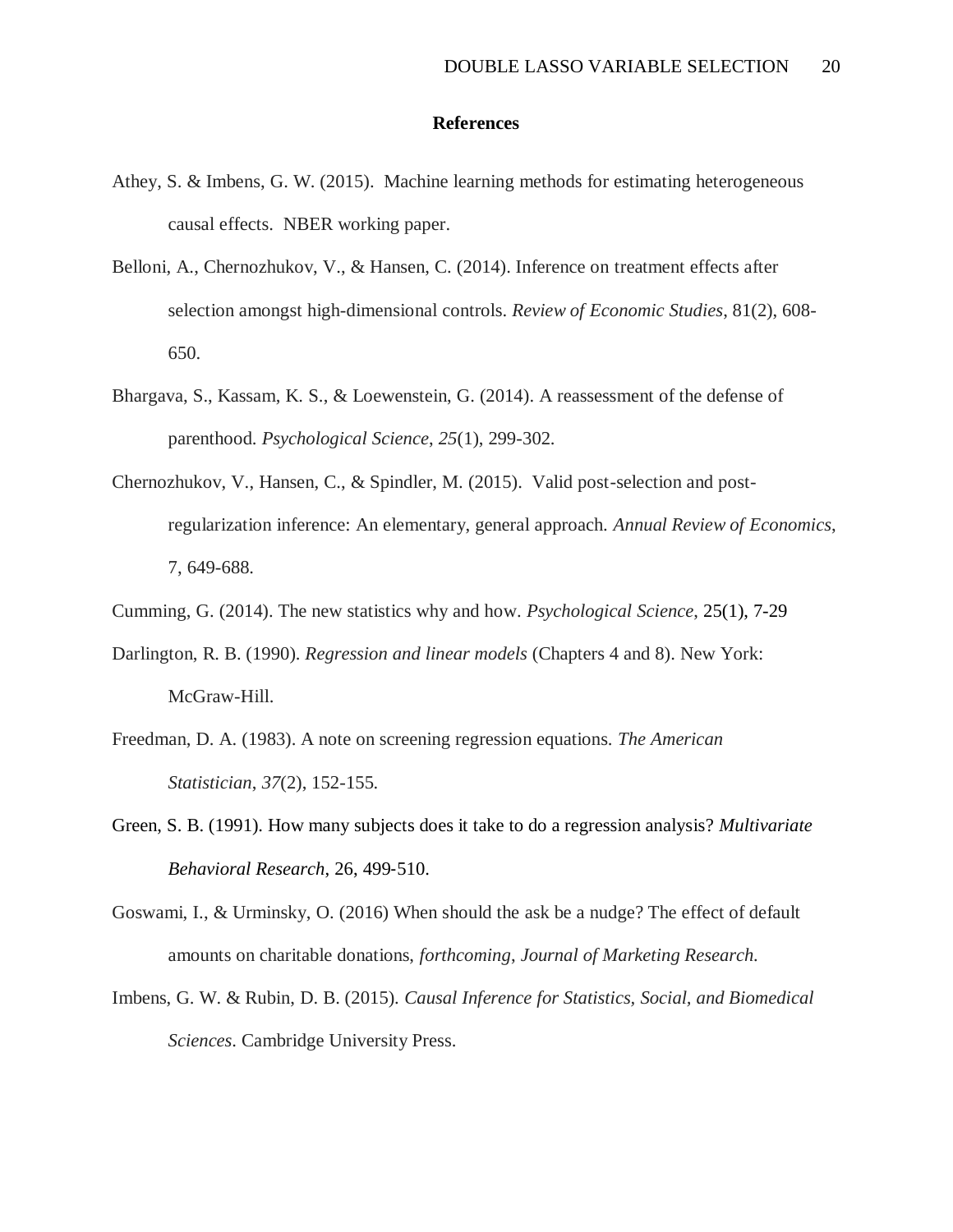- James, G., Witten, D., Hastie, T., & Tibshirani, R. (2013). *An Introduction to Statistical Learning*. Springer.
- Judd, C. M., McClelland, G. H., & Ryan, C. S. (2011). *Data analysis: A model comparison approach*. Routledge.

Kozbur, D. (2015). Testing-based forward model selection. Working paper arXiv:1512.02666.

- MacKinnon, D. P., Krull, J. L., & Lockwood, C. M. (2000). Equivalence of the mediation, confounding and suppression effect. *Prevention Science*, *1*(4), 173-181.
- Mauro, R. (1990). Understanding LOVE (left out variables error): A method for estimating the effects of omitted variables. *Psychological Bulletin*, *108*(2), 314.
- Meehl, P. E. (1971). High school yearbooks: a reply to Schwarz. *Journal of Abnormal Psychology, 77* (2), 143-148
- Napier, J. L., & Jost, J. T. (2008). Why are conservatives happier than liberals? *Psychological Science*, *19*(6), 565-572.
- Nelson, S. K., Kushlev, K., English, T., Dunn, E. W., & Lyubomirsky, S. (2013). In defense of parenthood children are associated with more joy than misery. *Psychological Science*, *24*(1), 3-10.
- Preacher, K. J., & Hayes, A. F. (2004). SPSS and SAS procedures for estimating indirect effects in simple mediation models. *Behavior Research Methods, Instruments, & Computers*, *36*(4), 717-731.
- Rossi, J. S. (1990). Statistical power of psychological research: What have we gained in 20 years? *Journal of Consulting and Clinical Psychology*,*58*(5), 646.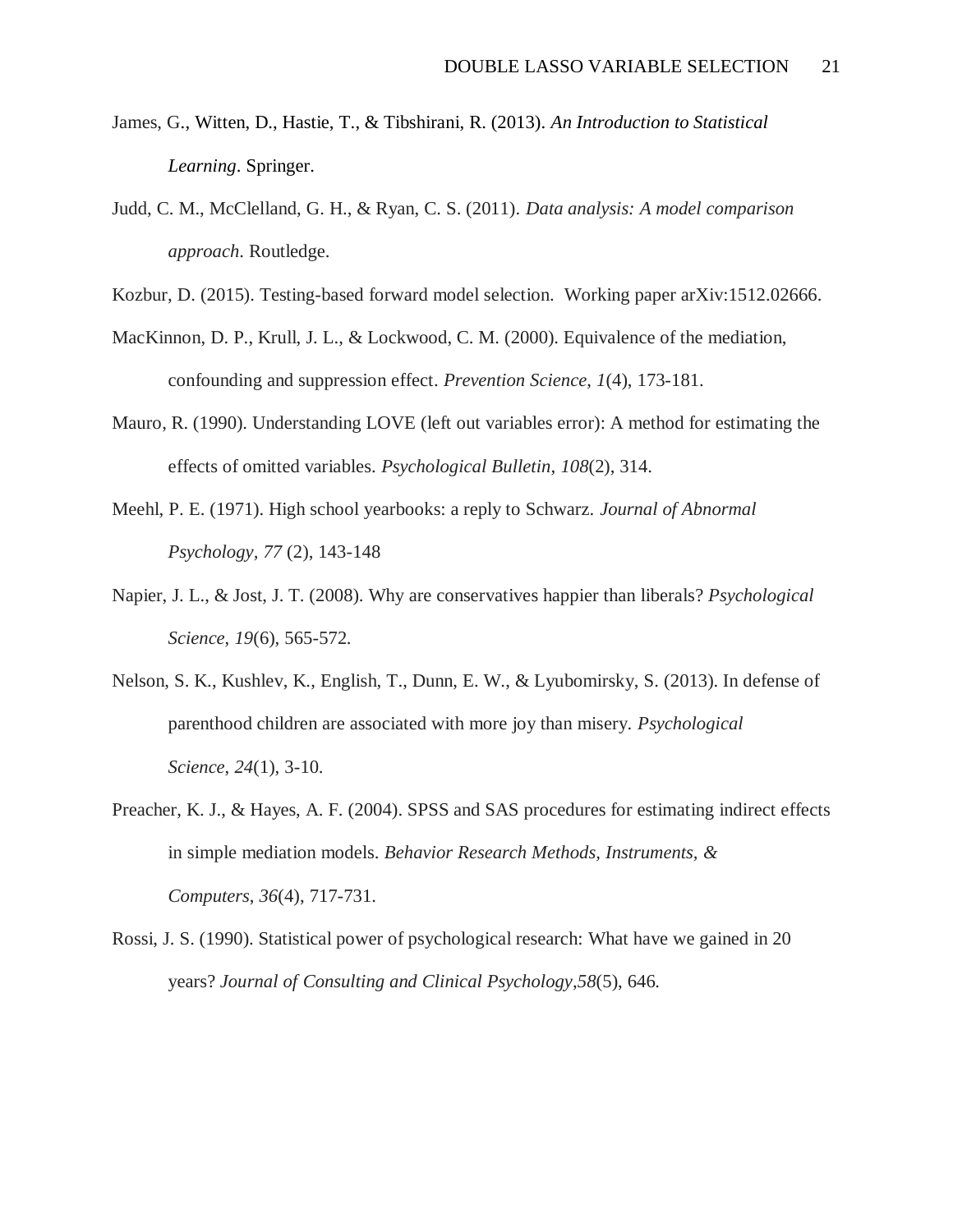- Simmons, J. P., Nelson, L. D., & Simonsohn, U. (2011). False-positive psychology: Undisclosed flexibility in data collection and analysis allows presenting anything as significant. *Psychological Science*, 22, 1359–1366.
- Simonsohn, U., Nelson, L. D., & Simmons, J. P. (2014). P-curve: A key to the file drawer. *Journal of Experimental Psychology: General*, 143, 534–547.
- Thompson, B. (1995). Stepwise regression and stepwise discriminant analysis need not apply here: a guidelines editorial. *Educational and Psychological Measurement* 55, no. 4 (1995): 525-534.
- Thompson, B. (2006). *Foundations of behavioral statistics: An insight-based approach*. (Chapters 8 and 9) Guilford Press.
- Tibshirani, R. (1996). Regression shrinkage and selection via the Lasso. *Journal of the Royal Statistical Society, Series B,* 58(1), 267-288.
- Wilkinson, L. (1999). Statistical methods in psychology journals: Guidelines and explanations. *American Psychologist*, *54*(8), 594.
- Zhao, X., Lynch, J. G., & Chen, Q. (2010). Reconsidering Baron and Kenny: Myths and truths about mediation analysis. *Journal of Consumer Research*, *37*(2), 197-206.
- Zhou, H. & Fishbach, A. (2016) Selection Bias in Online Panels: How Unattended Participant Attrition Lead to Surprising (yet False) Research Conclusions. Working paper.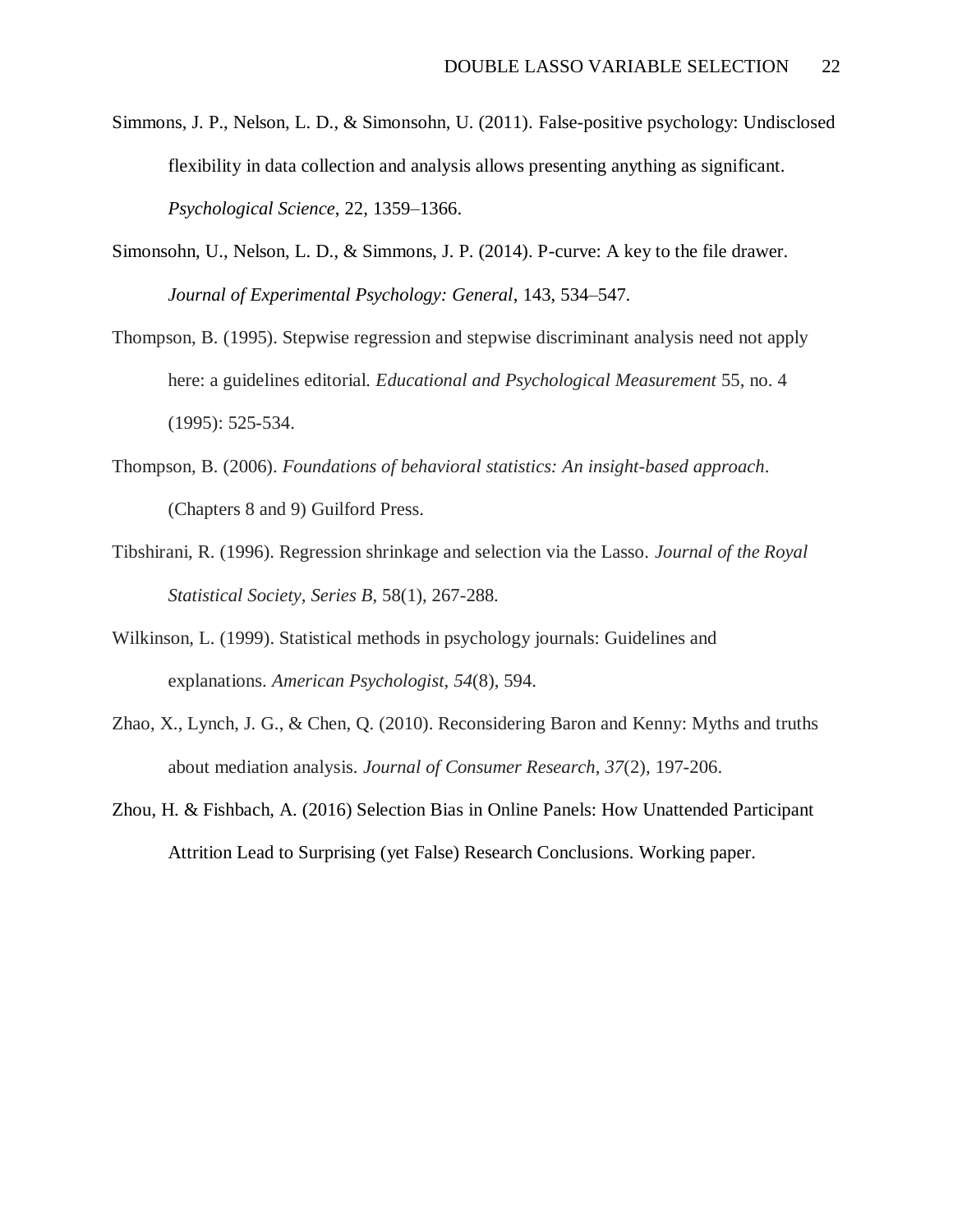### **Supplemental Online Materials - Reviewed**

### *Implementation of the double-lasso procedure*

A key issue in implementation is how to set the tuning parameter  $\lambda$ . By construction, a sufficiently low value would result in all covariates being included, while a very high value would result in no covariates being included. Based on prior work (e.g. Belloni, Chen, Chernozhukov and Hansen (2012) and Belloni, Chernozhukov and Hansen (2014)), we suggest using

$$
\lambda = 2.2 \sigma_R \sqrt{N} \Phi^{-1} \left( 1 - \frac{\alpha}{2K \ln(N)} \right).
$$

In this expression, *N* is the sample size, *K* is the number of potential covariates being tested,  $\Phi^{-1}$ is the standard normal distribution inverse CDF, and  $\sigma_R$  is the standard deviation of the residuals. In practice, the standard deviation of the residuals needs to be estimated. Estimation may proceed by first fitting a simple model, such as a model with just an intercept, and using the residuals to form an initial guess for the standard deviation. This initial guess may then be used to form  $\lambda$  for use in the lasso regression. One can then use the residuals from the lasso regression to update the guess for the standard deviation and repeat for a small number of iterations. Details are provided in Belloni, Chen, Chernozhukov and Hansen (2012) who also provide an appropriate generalization for heteroskedastic data. The basic procedure can also be modified to obtain estimates of average treatment effects (Belloni, Chernozhukov and Hansen 2014) and more general treatment effects (Belloni, Chernozhukov, Fernández-Val and Hansen 2015) suitable for general heterogeneous treatment effect settings as well.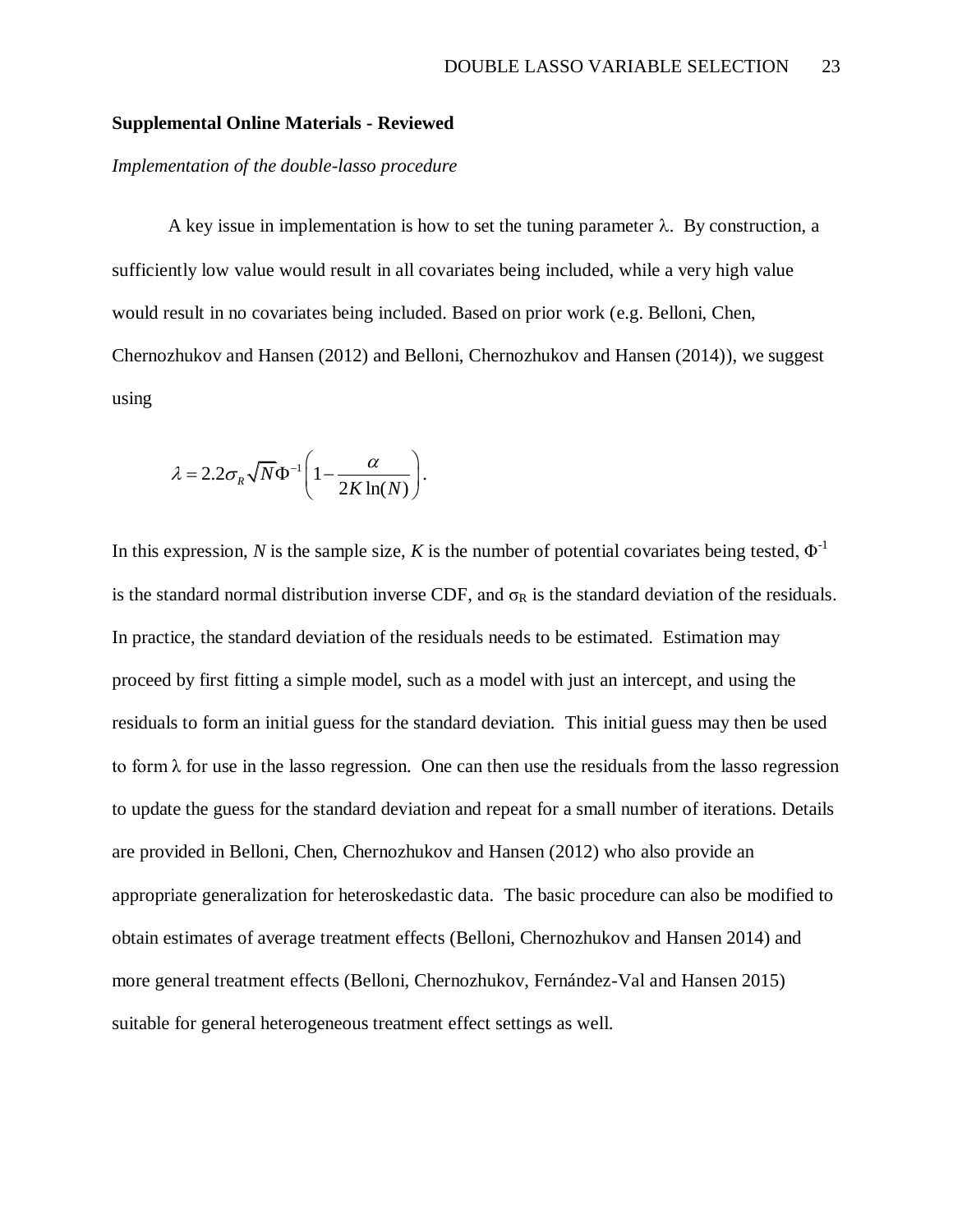This choice of  $\lambda$  ensures that, in the limit (i.e. as N gets very large), a model with good statistical properties and approximately the right number of covariates is chosen. In our analyses, we set  $\alpha$ =.10. Heuristically, we note that if one were considering a Bonferroni correction for testing K hypotheses using two-sided t-tests maintaining an error rate of α, one would use a

cutoff of  $\Phi^{-1}$  1 2*K*  $\Phi^{-1}\left(1-\frac{\alpha}{2K}\right)$ , which is closely related to the choice above. The additional terms,

especially the ln(N), can be viewed as additional factors that aid in making sure the procedure screens out all variables that are not highly relevant. In general, the method will require "more evidence" for inclusion of a covariate as the sample size increases and as the number of potential predictors increases, all else equal.

The next issue is how to easily implement the procedure. A macro is available for use with STATA, and the *glmnet* procedure in R can also be used (with some minor modifications, including using  $\lambda$ /2N as the regularization parameter). While the double lasso is not available in SPSS, a "double forward regression" approach can be used in SPSS (and most other statistical software programs) that closely approximates the double-lasso, by setting the *p*-value for entry to  $.1/[\ln(N)*K]$ . This choice roughly corresponds to the analysis in Kozbur (2015) but does not include additional adjustments that are needed in the theory but are difficult to implement in SPSS. Without these additional corrections, formal validity of the procedure is theoretically questionable except under restrictive conditions. However, in our simulations and data analyses, the "double forward regression" performs well and yields similar results to the double lasso. Analyses of the examples using all three programs, including executable scripts, can be found in the unreviewed appendix.

#### *Simulations*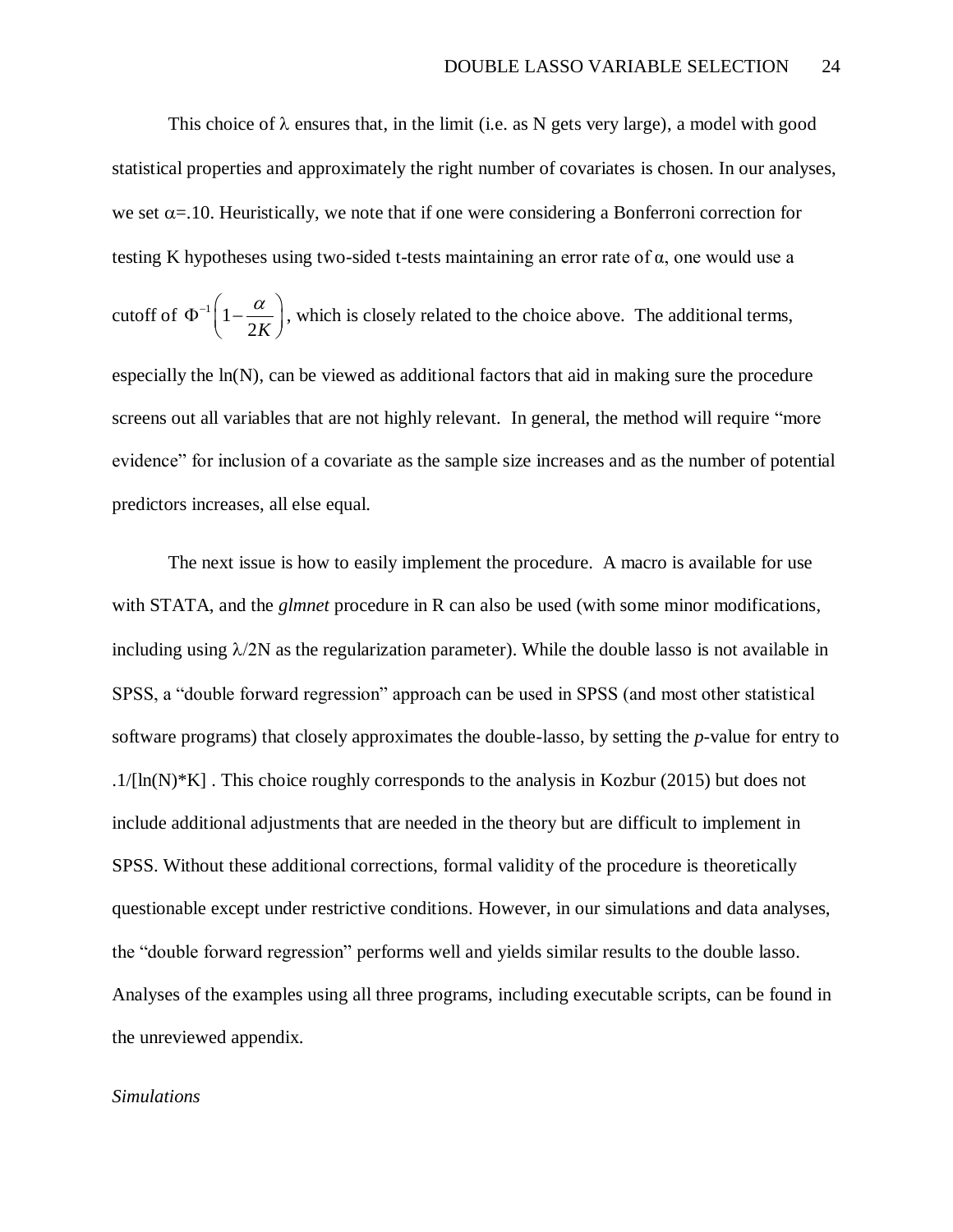For our simulations, we generate data from a model representing a randomized trial given by

$$
Y_i\!\!=\!\!\beta_0\!\!+\!\beta_1X_i\!\!+\!\beta_2W_{i1}\!\!+\!\ldots\!\!+\!\beta_{K\!+\!1}W_{iK}\!\!+\!\!\epsilon_{i.}
$$

The treatment variable  $X_i$  is set equal to one for half of the observations and 0 for the remaining observations, and we set  $\beta_1 = .5$ . We generate controls  $W_{i1}, ..., W_{iK}$  by drawing initial variables  $Z_{i1}, \ldots, Z_{iK}$  from a multivariate normal distribution with the mean and variance of each component equal to 0 and one, respectively, and correlation between  $Z_{ik}$  and  $Z_{il}$  equal to  $.7^{[k-l]}$ . We then set  $W_{ik} = Z_{ik}$  for  $k \leq K/2$  and  $W_{ik} = 1(Z_{ik} > 0)$  for  $k > K/2$  where 1(⋅) denotes the indicator function that returns one when the expression inside the parentheses is true and 0 otherwise. We then set the coefficient on  $W_{i1}$  and the coefficient on  $W_{i,K/2+1}$  equal to one. We consider  $n = 60$  with  $K = 15, 30, 45, 60,$  and 120 and  $n = 100$  with  $K = 25, 50, 75, 100,$  and 200. The error terms,  $\varepsilon_i$ , are drawn as iid mean 0 normal random variables.

We consider a homoskedastic case where the variance of  $\varepsilon_i$  is equal to one, and a heteroskedastic case where  $Var(\epsilon_i) = [0.15exp{\{\beta_0 + \beta_1 X_i + \beta_2 W_{i1} + \dots + \beta_{K+1} W_{iK}\}}]^2$ . We report bias and RMSE for estimating  $\beta_1$ , rejection frequency for 5% level t-tests of the null hypothesis that  $\beta_1$  is equal to the true value of .5 (size), and power of 5% level t-tests against the alternative that  $\beta_1$  is equal to 0. All results are based on 10,000 simulation replications. The full set of simulation results are available in the unreviewed appendix.

#### **References**

Belloni, A., Chen, D., Chernozhukov, V., & Hansen, C. (2012). Sparse models for optimal instruments with an application to eminent domain. *Econometrica*, 80(6), 2369-2429.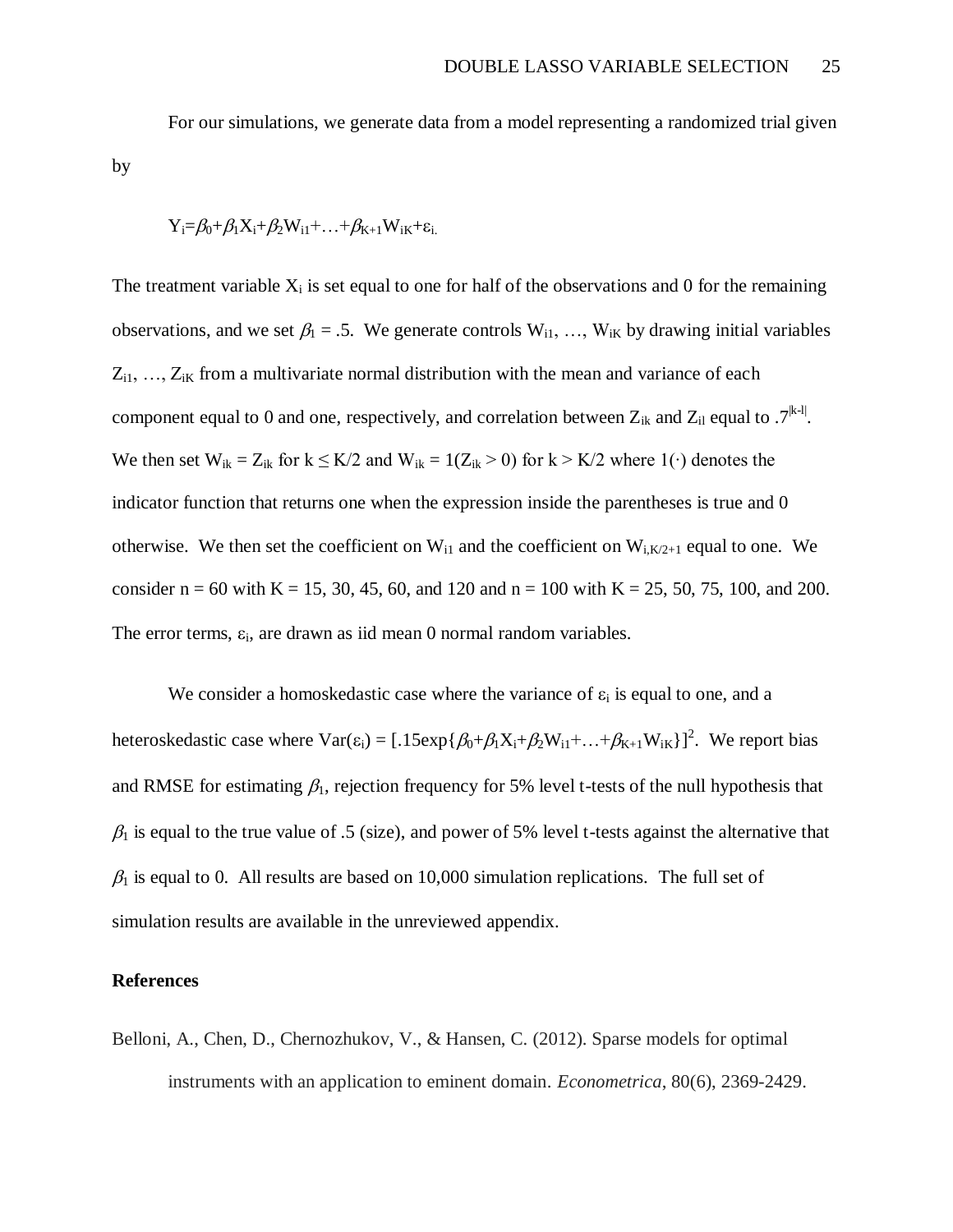- Belloni, A., Chernozhukov, V., & Hansen, C. (2014). Inference on treatment effects after selection amongst high-dimensional controls. *Review of Economic Studies*, 81(2), 608- 650.
- Belloni, A., Chernozhukov, V., Fernández-Val, I., & Hansen, C. (2015), Program evaluation with high-dimensional data. Forthcoming *Econometrica*.

Kozbur, D. (2015). Testing-based forward model selection. Working paper arXiv:1512.02666.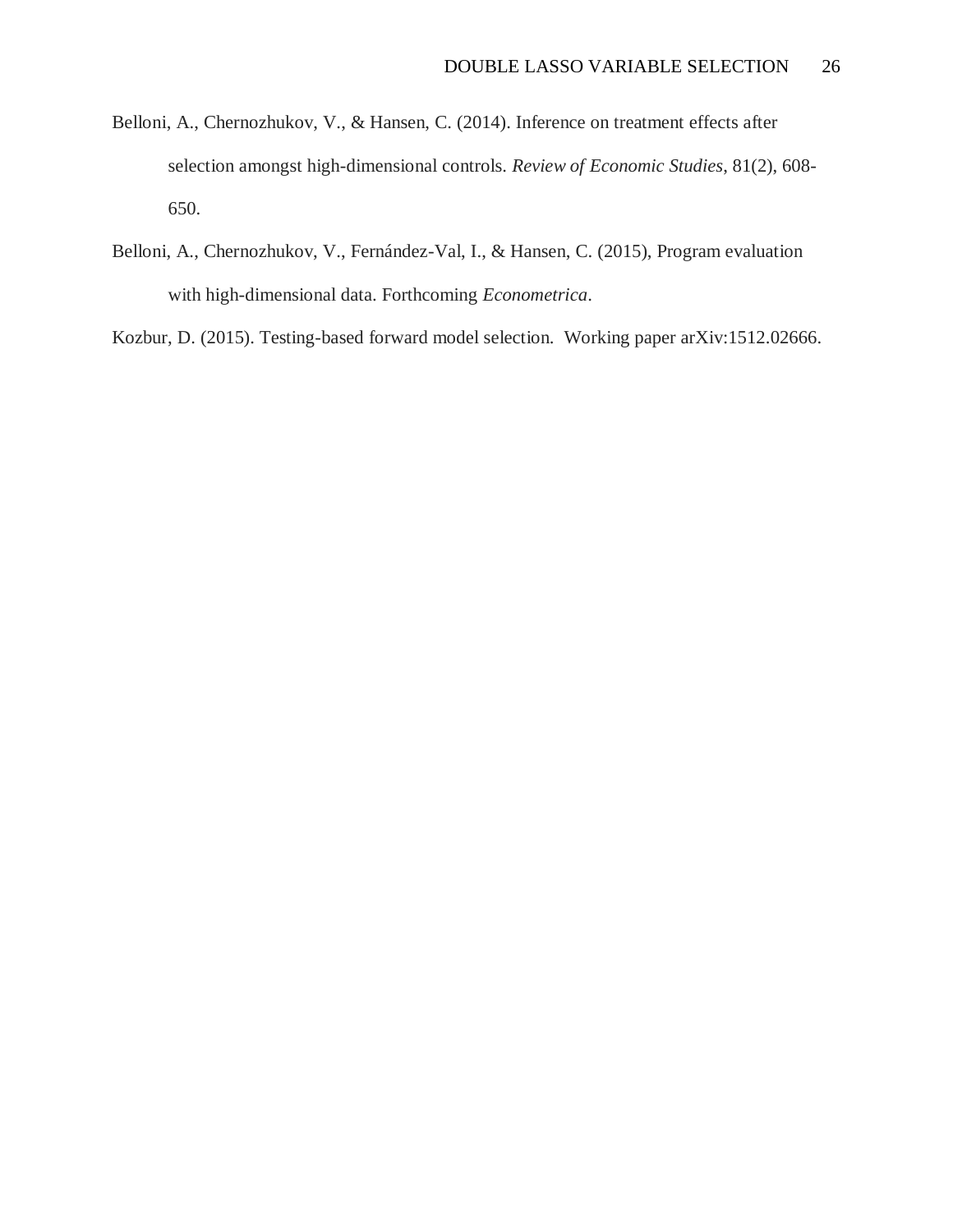# **Supplemental Online Materials - Unreviewed**

### Appendix 1: Detailed Simulation Results

### *Column Definitions:*

True: actual properties of simulated data

No Covariates: none included

All Included: included all covariates (when K<N)

p-hacking: Forward stepwise procedure that adds the variable that maximally decreases the *p*value of the focal coefficient at each step until either no inclusion will improve the *p*-value or a maximum of five variables have been added.

Stepwise (FS): forward-selection (i.e. stepwise regression without the removal step) using  $p<.05$ Two-step regression: Included covariates that had p<.05 in an initial multiple regression Double Forward Regression: Approximation of double-lasso using forward regression Double Lasso: Procedure described in the paper

| Covariate        |          | No         | All      |                 |                                        | Two-step   | Double<br>forward | Double   |
|------------------|----------|------------|----------|-----------------|----------------------------------------|------------|-------------------|----------|
| Selection Method | True     | Covariates | Included | $p-$<br>hacking | Stepwise<br>(FS)                       | regression | regression        | Lasso    |
|                  |          |            |          |                 | 1. $N = 60$ , $K = 15$ , homoskedastic |            |                   |          |
| N Selected:      | 2.000    | 0.000      | 15.000   | 4.290           | 2.471                                  | 2.426      | 1.674             | 2.738    |
| Bias:            | 0.001    | 0.001      | 0.003    | 0.255           | $-0.024$                               | 0.001      | $-0.015$          | $-0.015$ |
| Std. Dev:        | 0.262    | 0.389      | 0.298    | 0.405           | 0.258                                  | 0.277      | 0.266             | 0.264    |
| RMSE:            | 0.262    | 0.389      | 0.298    | 0.479           | 0.260                                  | 0.277      | 0.267             | 0.264    |
| Size:            | 0.056    | 0.053      | 0.054    | 0.208           | 0.057                                  | 0.067      | 0.056             | 0.055    |
| Power (H0):      | 0.479    | 0.252      | 0.398    | 0.757           | 0.455                                  | 0.482      | 0.447             | 0.454    |
| Power Size Adj:  | 0.346    | 0.161      | 0.272    | 0.285           | 0.315                                  | 0.313      | 0.313             | 0.323    |
|                  |          |            |          |                 | 2. $N = 60$ , $K = 30$ , homoskedastic |            |                   |          |
| N Selected:      | 2.000    | 0.000      | 30.000   | 4.955           | 3.136                                  | 3.145      | 1.590             | 2.566    |
| Bias:            | $-0.004$ | $-0.005$   | $-0.005$ | 0.326           | $-0.054$                               | $-0.003$   | $-0.019$          | $-0.026$ |
| Std. Dev:        | 0.264    | 0.390      | 0.380    | 0.473           | 0.259                                  | 0.295      | 0.271             | 0.269    |
| RMSE:            | 0.264    | 0.390      | 0.380    | 0.574           | 0.264                                  | 0.295      | 0.272             | 0.270    |
| Size:            | 0.056    | 0.057      | 0.064    | 0.303           | 0.064                                  | 0.077      | 0.056             | 0.057    |
| Power (H0):      | 0.472    | 0.257      | 0.284    | 0.837           | 0.421                                  | 0.458      | 0.437             | 0.436    |
| Power Size Adj:  | 0.354    | 0.165      | 0.175    | 0.262           | 0.267                                  | 0.277      | 0.319             | 0.308    |
|                  |          |            |          |                 | 3. $N = 60$ , $K = 45$ , homoskedastic |            |                   |          |
| N Selected:      | 2.000    | 0.000      | 45.000   | 4.998           | 3.841                                  | 4.159      | 1.541             | 2.545    |
| Bias:            | $-0.001$ | $-0.003$   | $-0.002$ | 0.380           | $-0.076$                               | $-0.001$   | $-0.017$          | $-0.028$ |
| Std. Dev:        | 0.263    | 0.389      | 0.563    | 0.509           | 0.255                                  | 0.330      | 0.270             | 0.267    |
| RMSE:            | 0.263    | 0.389      | 0.563    | 0.635           | 0.266                                  | 0.330      | 0.271             | 0.268    |
| Size:            | 0.053    | 0.056      | 0.072    | 0.370           | 0.075                                  | 0.076      | 0.055             | 0.057    |
| Power (H0):      | 0.481    | 0.256      | 0.191    | 0.890           | 0.406                                  | 0.409      | 0.439             | 0.438    |
| Power Size Adi:  | 0.371    | 0.160      | 0.088    | 0.240           | 0.227                                  | 0.225      | 0.319             | 0.315    |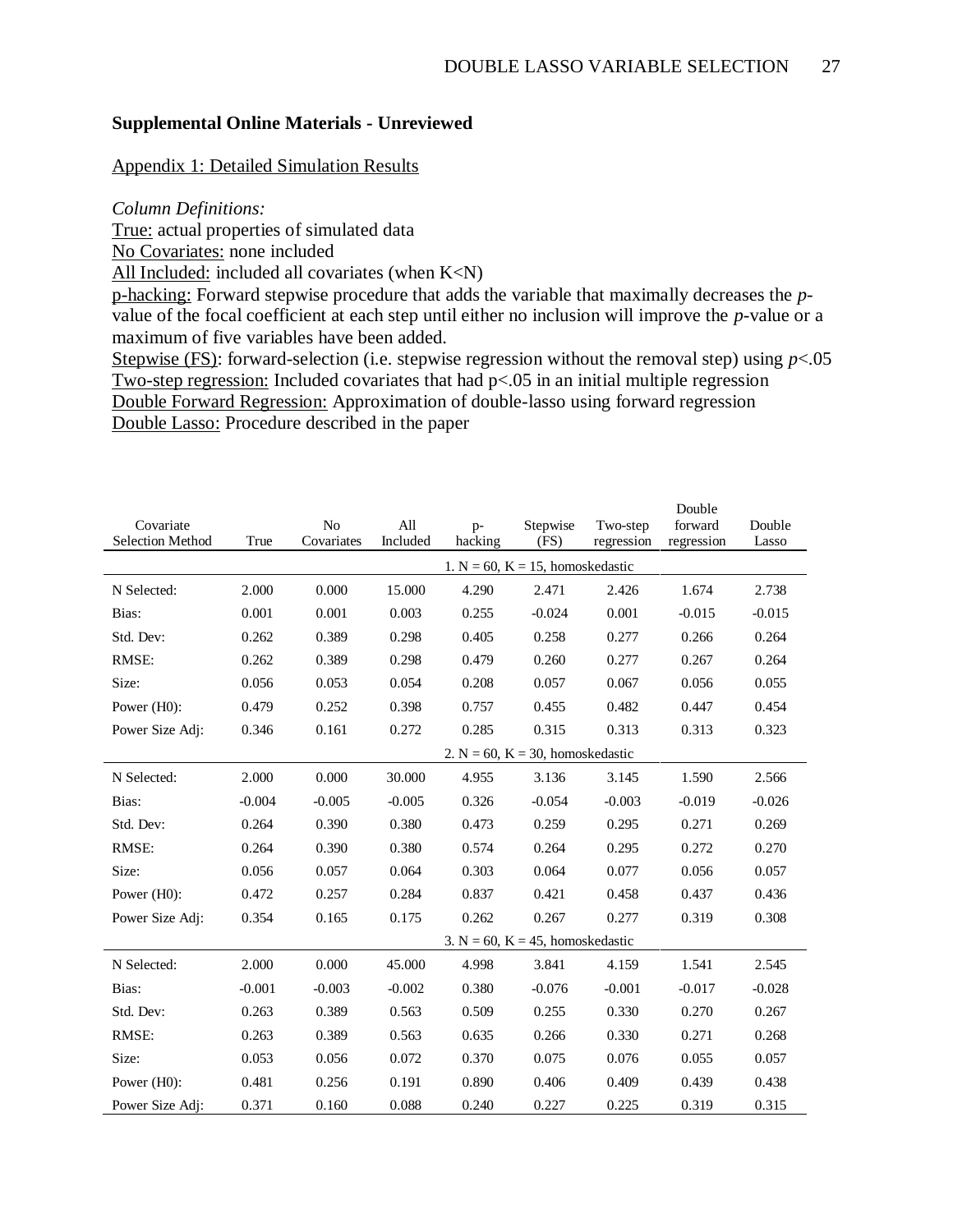| Covariate<br>Selection Method | True     | No<br>Covariates | All<br>Included | $p-$<br>hacking | Stepwise<br>(FS)                        | Two-step<br>regression | Double<br>forward<br>regression | Double<br>Lasso |
|-------------------------------|----------|------------------|-----------------|-----------------|-----------------------------------------|------------------------|---------------------------------|-----------------|
|                               |          |                  |                 |                 | 4. $N = 60$ , $K = 60$ , homoskedastic  |                        |                                 |                 |
| N Selected:                   | 2.000    | 0.000            | N/A             | 5.000           | 4.594                                   | N/A                    | 1.512                           | 2.581           |
| Bias:                         | $-0.001$ | 0.001            | N/A             | 0.417           | $-0.101$                                | N/A                    | $-0.020$                        | $-0.032$        |
| Std. Dev:                     | 0.266    | 0.390            | N/A             | 0.544           | 0.253                                   | N/A                    | 0.274                           | 0.270           |
| RMSE:                         | 0.266    | 0.390            | N/A             | 0.686           | 0.272                                   | N/A                    | 0.274                           | 0.272           |
| Size:                         | 0.059    | 0.059            | N/A             | 0.437           | 0.090                                   | N/A                    | 0.059                           | 0.062           |
| Power (H0):                   | 0.485    | 0.262            | N/A             | 0.918           | 0.384                                   | N/A                    | 0.437                           | 0.429           |
| Power Size Adj:               | 0.343    | 0.150            | $\rm N/A$       | 0.238           | 0.174                                   | N/A                    | 0.297                           | 0.283           |
|                               |          |                  |                 |                 | 5. $N = 60$ , $K = 120$ , homoskedastic |                        |                                 |                 |
| N Selected:                   | 2.000    | 0.000            | N/A             | 5.000           | 9.018                                   | N/A                    | 1.420                           | 2.676           |
| Bias:                         | 0.002    | 0.000            | N/A             | 0.518           | $-0.223$                                | N/A                    | $-0.016$                        | $-0.039$        |
| Std. Dev:                     | 0.266    | 0.390            | N/A             | 0.613           | 0.237                                   | N/A                    | 0.279                           | 0.274           |
| RMSE:                         | 0.266    | 0.390            | N/A             | 0.802           | 0.325                                   | N/A                    | 0.279                           | 0.276           |
| Size:                         | 0.058    | 0.058            | N/A             | 0.577           | 0.262                                   | N/A                    | 0.060                           | 0.064           |
| Power (H0):                   | 0.489    | 0.261            | N/A             | 0.980           | 0.271                                   | N/A                    | 0.437                           | 0.422           |
| Power Size Adj:               | 0.342    | 0.158            | $\rm N/A$       | 0.239           | 0.006                                   | N/A                    | 0.286                           | 0.266           |
|                               |          |                  |                 |                 | 6. $N = 100$ , $K = 25$ , homoskedastic |                        |                                 |                 |
| N Selected:                   | 2.000    | 0.000            | 25.000          | 4.920           | 2.961                                   | 3.138                  | 1.934                           | 2.653           |
| Bias:                         | 0.002    | 0.004            | 0.000           | 0.221           | $-0.022$                                | 0.001                  | $-0.003$                        | $-0.008$        |
| Std. Dev:                     | 0.202    | 0.302            | 0.231           | 0.280           | 0.200                                   | 0.209                  | 0.203                           | 0.202           |
| RMSE:                         | 0.202    | 0.302            | 0.231           | 0.356           | 0.202                                   | 0.209                  | 0.203                           | 0.202           |
| Size:                         | 0.052    | 0.054            | 0.050           | 0.187           | 0.054                                   | 0.061                  | 0.052                           | 0.052           |
| Power (H0):                   | 0.702    | 0.391            | 0.581           | 0.899           | 0.671                                   | 0.697                  | 0.692                           | 0.685           |
| Power Size Adj:               | 0.573    | 0.272            | 0.447           | 0.508           | 0.521                                   | 0.538                  | 0.569                           | 0.548           |
|                               |          |                  |                 |                 | 7. $N = 100$ , $K = 50$ , homoskedastic |                        |                                 |                 |
| N Selected:                   | 2.000    | 0.000            | 50.000          | 5.000           | 4.056                                   | 4.412                  | 1.893                           | 2.549           |
| Bias:                         | 0.003    | 0.003            | 0.001           | 0.272           | $-0.044$                                | 0.003                  | $-0.003$                        | $-0.009$        |
| Std. Dev:                     | 0.201    | 0.300            | 0.286           | 0.299           | 0.198                                   | 0.215                  | 0.202                           | 0.203           |
| RMSE:                         | 0.201    | 0.300            | 0.286           | 0.404           | 0.203                                   | 0.215                  | 0.202                           | 0.203           |
| Size:                         | 0.051    | 0.052            | 0.053           | 0.257           | 0.063                                   | 0.066                  | 0.051                           | 0.053           |
| Power (H0):                   | 0.708    | 0.392            | 0.427           | 0.936           | 0.647                                   | 0.689                  | 0.695                           | 0.684           |
| Power Size Adj:               | 0.601    | 0.280            | 0.298           | 0.483           | 0.494                                   | 0.518                  | 0.581                           | 0.558           |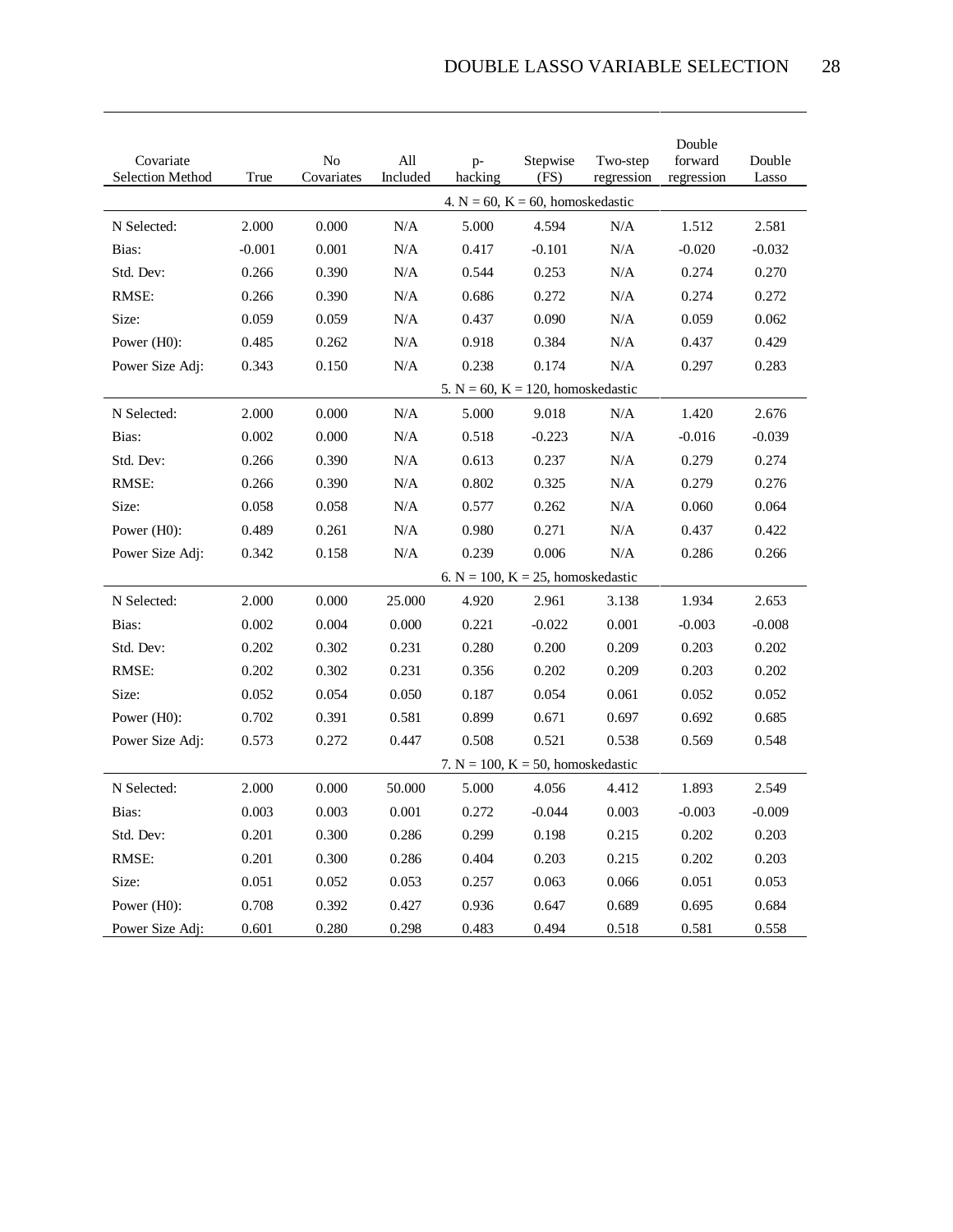| Covariate        |       | N <sub>o</sub> | All       | $p-$                                      | Stepwise | Two-step   | Double<br>forward | Double   |
|------------------|-------|----------------|-----------|-------------------------------------------|----------|------------|-------------------|----------|
| Selection Method | True  | Covariates     | Included  | hacking                                   | (FS)     | regression | regression        | Lasso    |
|                  |       |                |           | 8. N = 100, K = 75, homoskedastic         |          |            |                   |          |
| N Selected:      | 2.000 | 0.000          | 75.000    | 5.000                                     | 5.238    | 5.896      | 1.869             | 2.529    |
| Bias:            | 0.000 | 0.001          | $-0.006$  | 0.305                                     | $-0.072$ | 0.001      | $-0.007$          | $-0.014$ |
| Std. Dev:        | 0.203 | 0.305          | 0.423     | 0.326                                     | 0.198    | 0.237      | 0.205             | 0.205    |
| RMSE:            | 0.203 | 0.305          | 0.423     | 0.446                                     | 0.210    | 0.237      | 0.205             | 0.205    |
| Size:            | 0.054 | 0.058          | 0.065     | 0.309                                     | 0.081    | 0.073      | 0.055             | 0.057    |
| Power (H0):      | 0.696 | 0.392          | 0.246     | 0.947                                     | 0.604    | 0.632      | 0.680             | 0.674    |
| Power Size Adj:  | 0.575 | 0.265          | 0.133     | 0.452                                     | 0.388    | 0.442      | 0.556             | 0.541    |
|                  |       |                |           | 9. N = 100, K = 100, homoskedastic        |          |            |                   |          |
| N Selected:      | 2.000 | 0.000          | N/A       | 5.000                                     | 6.611    | N/A        | 1.854             | 2.527    |
| Bias:            | 0.000 | 0.000          | N/A       | 0.330                                     | $-0.099$ | N/A        | $-0.007$          | $-0.015$ |
| Std. Dev:        | 0.202 | 0.299          | N/A       | 0.328                                     | 0.193    | N/A        | 0.203             | 0.204    |
| RMSE:            | 0.202 | 0.299          | N/A       | 0.466                                     | 0.217    | N/A        | 0.203             | 0.204    |
| Size:            | 0.051 | 0.051          | $\rm N/A$ | 0.344                                     | 0.097    | N/A        | 0.053             | 0.055    |
| Power (H0):      | 0.699 | 0.390          | N/A       | 0.964                                     | 0.575    | N/A        | 0.680             | 0.677    |
| Power Size Adj:  | 0.598 | 0.273          | N/A       | 0.459                                     | 0.290    | N/A        | 0.570             | 0.546    |
|                  |       |                |           | 10. $N = 100$ , $K = 200$ , homoskedastic |          |            |                   |          |
| N Selected:      | 2.000 | 0.000          | N/A       | 5.000                                     | 14.754   | N/A        | 1.798             | 2.549    |
| Bias:            | 0.002 | 0.000          | $\rm N/A$ | 0.395                                     | $-0.229$ | N/A        | $-0.006$          | $-0.018$ |
| Std. Dev:        | 0.199 | 0.298          | N/A       | 0.351                                     | 0.180    | N/A        | 0.201             | 0.201    |
| RMSE:            | 0.199 | 0.298          | N/A       | 0.529                                     | 0.291    | N/A        | 0.202             | 0.202    |
| Size:            | 0.048 | 0.051          | N/A       | 0.444                                     | 0.353    | N/A        | 0.049             | 0.052    |
| Power (H0):      | 0.700 | 0.388          | N/A       | 0.984                                     | 0.391    | N/A        | 0.676             | 0.664    |
| Power Size Adj:  | 0.595 | 0.276          | N/A       | 0.461                                     | 0.006    | N/A        | 0.571             | 0.549    |
|                  |       |                |           | 11. $N = 60$ , $K = 15$ , heteroskedastic |          |            |                   |          |
| N Selected:      | 2.000 | 0.000          | 15.000    | 4.590                                     | 2.455    | 2.253      | 1.568             | 2.725    |
| Bias:            | 0.003 | 0.003          | 0.005     | 0.168                                     | $-0.020$ | 0.008      | $-0.004$          | $-0.006$ |
| Std. Dev:        | 0.303 | 0.430          | 0.345     | 0.427                                     | 0.310    | 0.323      | 0.333             | 0.327    |
| RMSE:            | 0.303 | 0.430          | 0.345     | 0.459                                     | 0.311    | 0.323      | 0.333             | 0.327    |
| Size:            | 0.049 | 0.052          | 0.046     | 0.165                                     | 0.055    | 0.058      | 0.054             | 0.053    |
| Power (H0):      | 0.580 | 0.253          | 0.508     | 0.782                                     | 0.546    | 0.574      | 0.533             | 0.539    |
| Power Size Adj:  | 0.509 | 0.166          | 0.438     | 0.475                                     | 0.448    | 0.470      | 0.438             | 0.452    |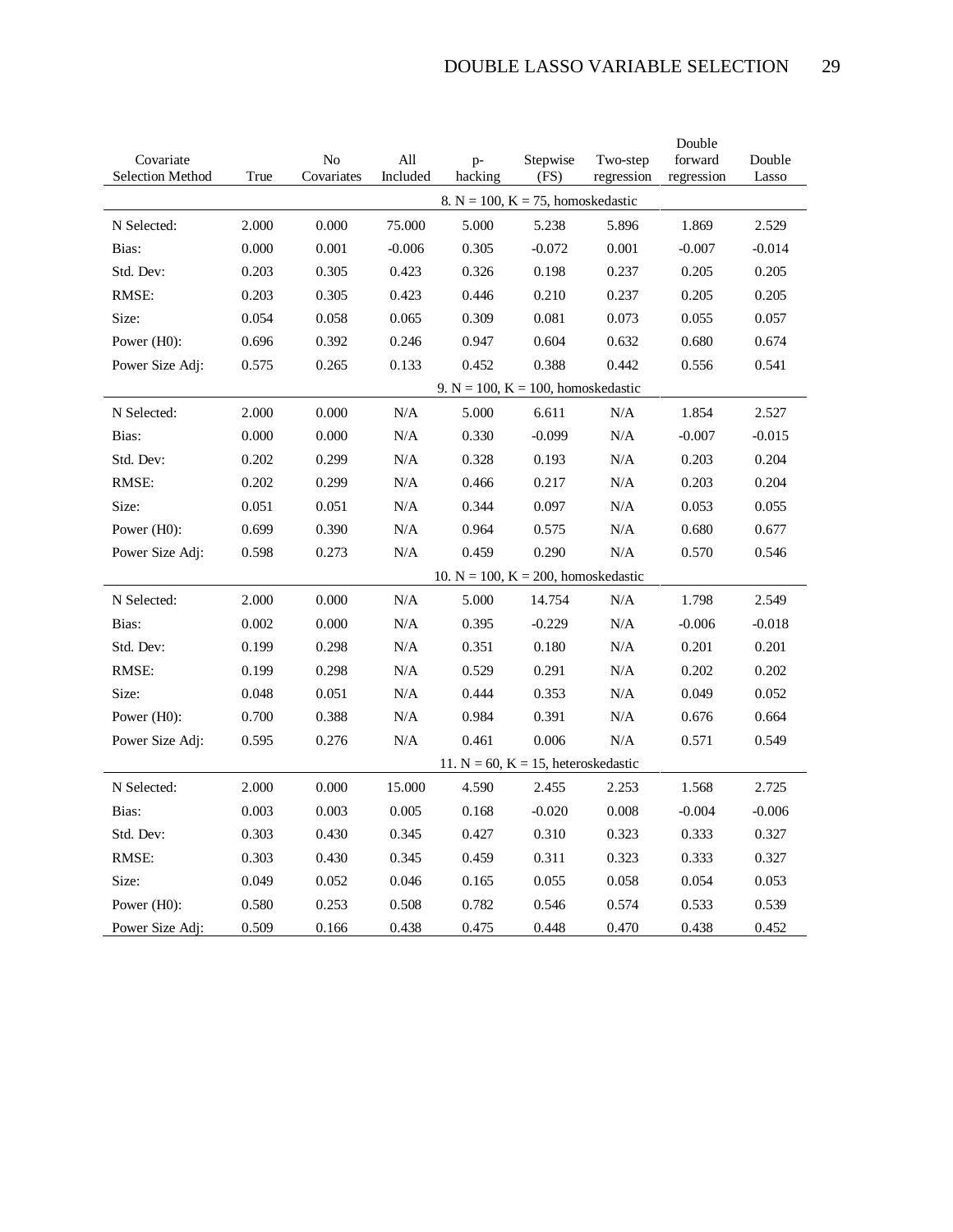|                                      |          |                  |                 |                 |                                            |                        | Double                |                 |
|--------------------------------------|----------|------------------|-----------------|-----------------|--------------------------------------------|------------------------|-----------------------|-----------------|
| Covariate<br><b>Selection Method</b> | True     | No<br>Covariates | All<br>Included | $p-$<br>hacking | Stepwise<br>(FS)                           | Two-step<br>regression | forward<br>regression | Double<br>Lasso |
|                                      |          |                  |                 |                 | 12. $N = 60$ , $K = 30$ , heteroskedastic  |                        |                       |                 |
| N Selected:                          | 2.000    | 0.000            | 30.000          | 4.984           | 3.031                                      | 3.029                  | 1.495                 | 2.533           |
| Bias:                                | $-0.001$ | $-0.005$         | 0.002           | 0.201           | $-0.048$                                   | 0.002                  | $-0.006$              | $-0.013$        |
| Std. Dev:                            | 0.289    | 0.414            | 0.404           | 0.460           | 0.296                                      | 0.317                  | 0.317                 | 0.315           |
| RMSE:                                | 0.289    | 0.414            | 0.404           | 0.502           | 0.300                                      | 0.317                  | 0.317                 | 0.315           |
| Size:                                | 0.047    | 0.055            | 0.052           | 0.232           | 0.060                                      | 0.065                  | 0.053                 | 0.050           |
| Power (H0):                          | 0.605    | 0.261            | 0.406           | 0.866           | 0.535                                      | 0.580                  | 0.551                 | 0.549           |
| Power Size Adj:                      | 0.533    | 0.173            | 0.320           | 0.487           | 0.440                                      | 0.470                  | 0.473                 | 0.466           |
|                                      |          |                  |                 |                 | 13. $N = 60$ , $K = 45$ , heteroskedastic  |                        |                       |                 |
| N Selected:                          | 2.000    | 0.000            | 45.000          | 4.999           | 3.660                                      | 4.376                  | 1.430                 | 2.443           |
| Bias:                                | 0.002    | 0.008            | $-0.002$        | 0.245           | $-0.070$                                   | 0.010                  | $-0.004$              | $-0.013$        |
| Std. Dev:                            | 0.293    | 0.410            | 0.620           | 0.480           | 0.300                                      | 0.351                  | 0.321                 | 0.328           |
| RMSE:                                | 0.293    | 0.410            | 0.620           | 0.539           | 0.307                                      | 0.351                  | 0.321                 | 0.328           |
| Size:                                | 0.049    | 0.048            | 0.076           | 0.287           | 0.073                                      | 0.073                  | 0.053                 | 0.055           |
| Power (H0):                          | 0.607    | 0.266            | 0.250           | 0.901           | 0.513                                      | 0.530                  | 0.544                 | 0.534           |
| Power Size Adj:                      | 0.539    | 0.186            | 0.121           | 0.496           | 0.372                                      | 0.392                  | 0.459                 | 0.450           |
|                                      |          |                  |                 |                 | 14. $N = 60$ , $K = 60$ , heteroskedastic  |                        |                       |                 |
| N Selected:                          | 2.000    | 0.000            | $\rm N/A$       | 4.999           | 4.357                                      | N/A                    | 1.392                 | 2.377           |
| Bias:                                | $-0.003$ | $-0.005$         | $\rm N/A$       | 0.257           | $-0.100$                                   | N/A                    | $-0.009$              | $-0.019$        |
| Std. Dev:                            | 0.287    | 0.411            | N/A             | 0.504           | 0.292                                      | N/A                    | 0.322                 | 0.329           |
| RMSE:                                | 0.287    | 0.411            | N/A             | 0.566           | 0.308                                      | N/A                    | 0.322                 | 0.330           |
| Size:                                | 0.044    | 0.051            | N/A             | 0.314           | 0.092                                      | N/A                    | 0.050                 | 0.052           |
| Power $(H0)$ :                       | 0.598    | 0.254            | N/A             | 0.919           | 0.471                                      | N/A                    | 0.531                 | 0.511           |
| Power Size Adj:                      | 0.529    | 0.169            | N/A             | 0.475           | 0.298                                      | N/A                    | 0.454                 | 0.416           |
|                                      |          |                  |                 |                 | 15. $N = 60$ , $K = 120$ , heteroskedastic |                        |                       |                 |
| N Selected:                          | 2.000    | 0.000            | N/A             | 5.000           | 8.691                                      | N/A                    | 1.302                 | 2.318           |
| Bias:                                | $-0.001$ | $-0.007$         | N/A             | 0.323           | $-0.215$                                   | N/A                    | $-0.008$              | $-0.023$        |
| Std. Dev:                            | 0.289    | 0.407            | N/A             | 0.567           | 0.293                                      | N/A                    | 0.325                 | 0.334           |
| RMSE:                                | 0.289    | 0.407            | N/A             | 0.652           | 0.364                                      | N/A                    | 0.325                 | 0.335           |
| Size:                                | 0.048    | 0.048            | N/A             | 0.443           | 0.279                                      | N/A                    | 0.051                 | 0.053           |
| Power (H0):                          | 0.599    | 0.254            | N/A             | 0.963           | 0.340                                      | N/A                    | 0.525                 | 0.494           |
| Power Size Adj:                      | 0.536    | 0.171            | N/A             | 0.432           | 0.007                                      | N/A                    | 0.446                 | 0.411           |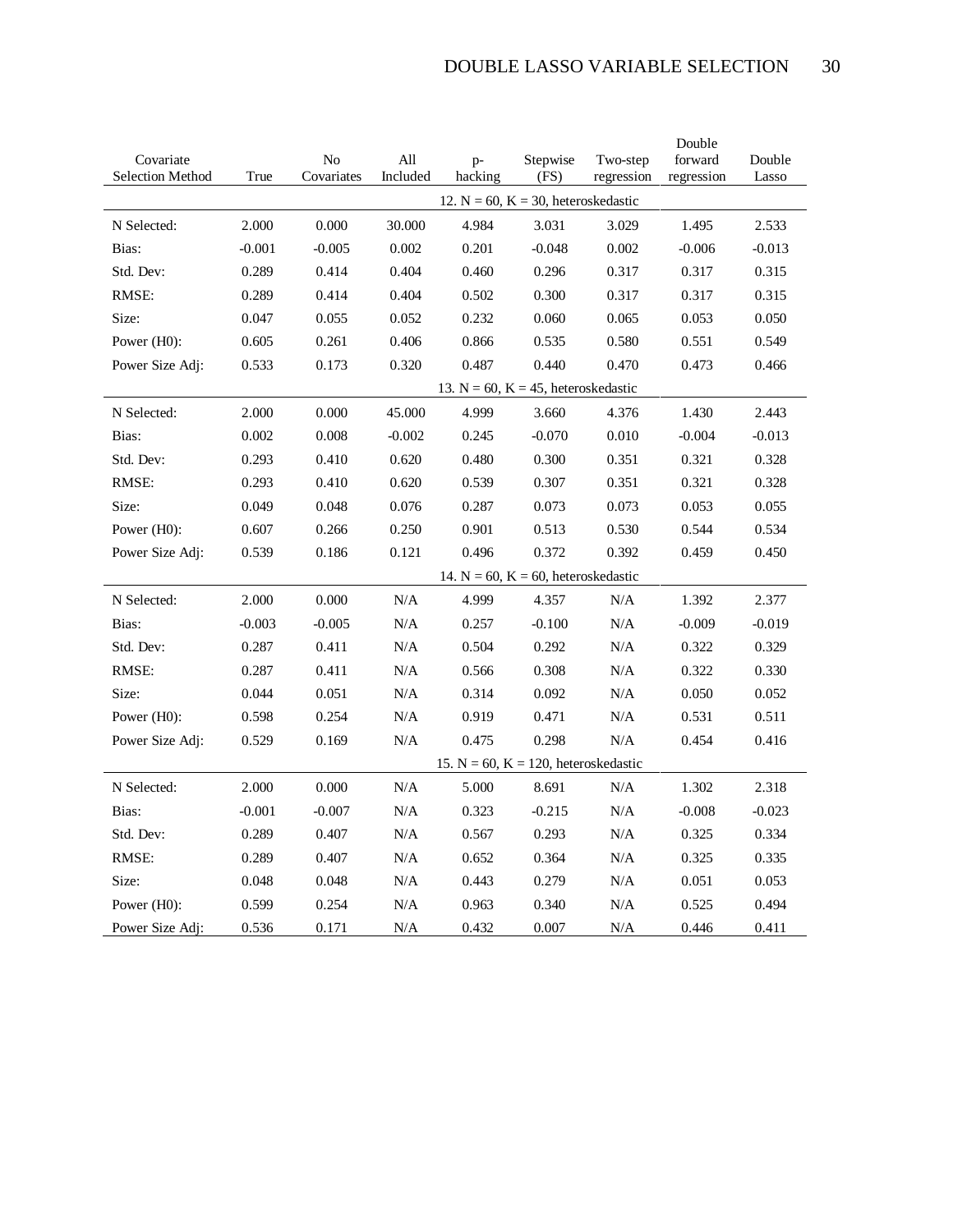| Covariate        |       | N <sub>0</sub> | All      | $p-$    | Stepwise                                    | Two-step   | Double<br>forward | Double   |
|------------------|-------|----------------|----------|---------|---------------------------------------------|------------|-------------------|----------|
| Selection Method | True  | Covariates     | Included | hacking | (FS)                                        | regression | regression        | Lasso    |
|                  |       |                |          |         | 16. $N = 100$ , $K = 25$ , heteroskedastic  |            |                   |          |
| N Selected:      | 2.000 | 0.000          | 25.000   | 4.976   | 2.884                                       | 2.773      | 1.745             | 2.762    |
| Bias:            | 0.005 | 0.004          | 0.004    | 0.142   | $-0.018$                                    | 0.006      | 0.003             | $-0.001$ |
| Std. Dev:        | 0.226 | 0.322          | 0.259    | 0.280   | 0.227                                       | 0.234      | 0.240             | 0.237    |
| RMSE:            | 0.226 | 0.322          | 0.259    | 0.314   | 0.228                                       | 0.234      | 0.240             | 0.237    |
| Size:            | 0.047 | 0.052          | 0.045    | 0.133   | 0.052                                       | 0.057      | 0.051             | 0.048    |
| Power (H0):      | 0.722 | 0.387          | 0.644    | 0.885   | 0.690                                       | 0.713      | 0.694             | 0.694    |
| Power Size Adj:  | 0.664 | 0.282          | 0.585    | 0.685   | 0.616                                       | 0.635      | 0.622             | 0.632    |
|                  |       |                |          |         | 17. $N = 100$ , $K = 50$ , heteroskedastic  |            |                   |          |
| N Selected:      | 2.000 | 0.000          | 50.000   | 5.000   | 3.846                                       | 3.933      | 1.681             | 2.555    |
| Bias:            | 0.002 | 0.004          | 0.004    | 0.177   | $-0.042$                                    | 0.003      | 0.000             | $-0.006$ |
| Std. Dev:        | 0.228 | 0.322          | 0.325    | 0.294   | 0.230                                       | 0.242      | 0.245             | 0.245    |
| RMSE:            | 0.228 | 0.322          | 0.325    | 0.343   | 0.234                                       | 0.242      | 0.245             | 0.246    |
| Size:            | 0.047 | 0.047          | 0.043    | 0.178   | 0.060                                       | 0.059      | 0.052             | 0.051    |
| Power (H0):      | 0.723 | 0.389          | 0.504    | 0.925   | 0.663                                       | 0.711      | 0.692             | 0.685    |
| Power Size Adj:  | 0.668 | 0.306          | 0.441    | 0.716   | 0.567                                       | 0.623      | 0.618             | 0.607    |
|                  |       |                |          |         | 18. $N = 100$ , $K = 75$ , heteroskedastic  |            |                   |          |
| N Selected:      | 2.000 | 0.000          | 75.000   | 5.000   | 4.951                                       | 5.788      | 1.645             | 2.571    |
| Bias:            | 0.002 | 0.003          | 0.007    | 0.196   | $-0.069$                                    | 0.007      | $-0.001$          | $-0.006$ |
| Std. Dev:        | 0.227 | 0.320          | 0.466    | 0.309   | 0.229                                       | 0.258      | 0.244             | 0.244    |
| RMSE:            | 0.227 | 0.320          | 0.466    | 0.366   | 0.240                                       | 0.258      | 0.244             | 0.244    |
| Size:            | 0.046 | 0.053          | 0.056    | 0.211   | 0.072                                       | 0.060      | 0.051             | 0.051    |
| Power $(H0)$ :   | 0.726 | 0.385          | 0.309    | 0.945   | 0.627                                       | 0.677      | 0.684             | 0.676    |
| Power Size Adj:  | 0.669 | 0.274          | 0.200    | 0.707   | 0.502                                       | 0.578      | 0.614             | 0.604    |
|                  |       |                |          |         | 19. $N = 100$ , $K = 100$ , heteroskedastic |            |                   |          |
| N Selected:      | 2.000 | 0.000          | N/A      | 5.000   | 6.183                                       | N/A        | 1.616             | 2.510    |
| Bias:            | 0.003 | 0.005          | N/A      | 0.213   | $-0.097$                                    | N/A        | 0.000             | $-0.007$ |
| Std. Dev:        | 0.226 | 0.318          | N/A      | 0.316   | 0.226                                       | N/A        | 0.242             | 0.244    |
| RMSE:            | 0.226 | 0.318          | N/A      | 0.380   | 0.246                                       | N/A        | 0.242             | 0.244    |
| Size:            | 0.046 | 0.053          | N/A      | 0.238   | 0.095                                       | N/A        | 0.049             | 0.050    |
| Power (H0):      | 0.726 | 0.393          | N/A      | 0.952   | 0.594                                       | N/A        | 0.686             | 0.676    |
| Power Size Adj:  | 0.671 | 0.276          | N/A      | 0.696   | 0.406                                       | N/A        | 0.611             | 0.599    |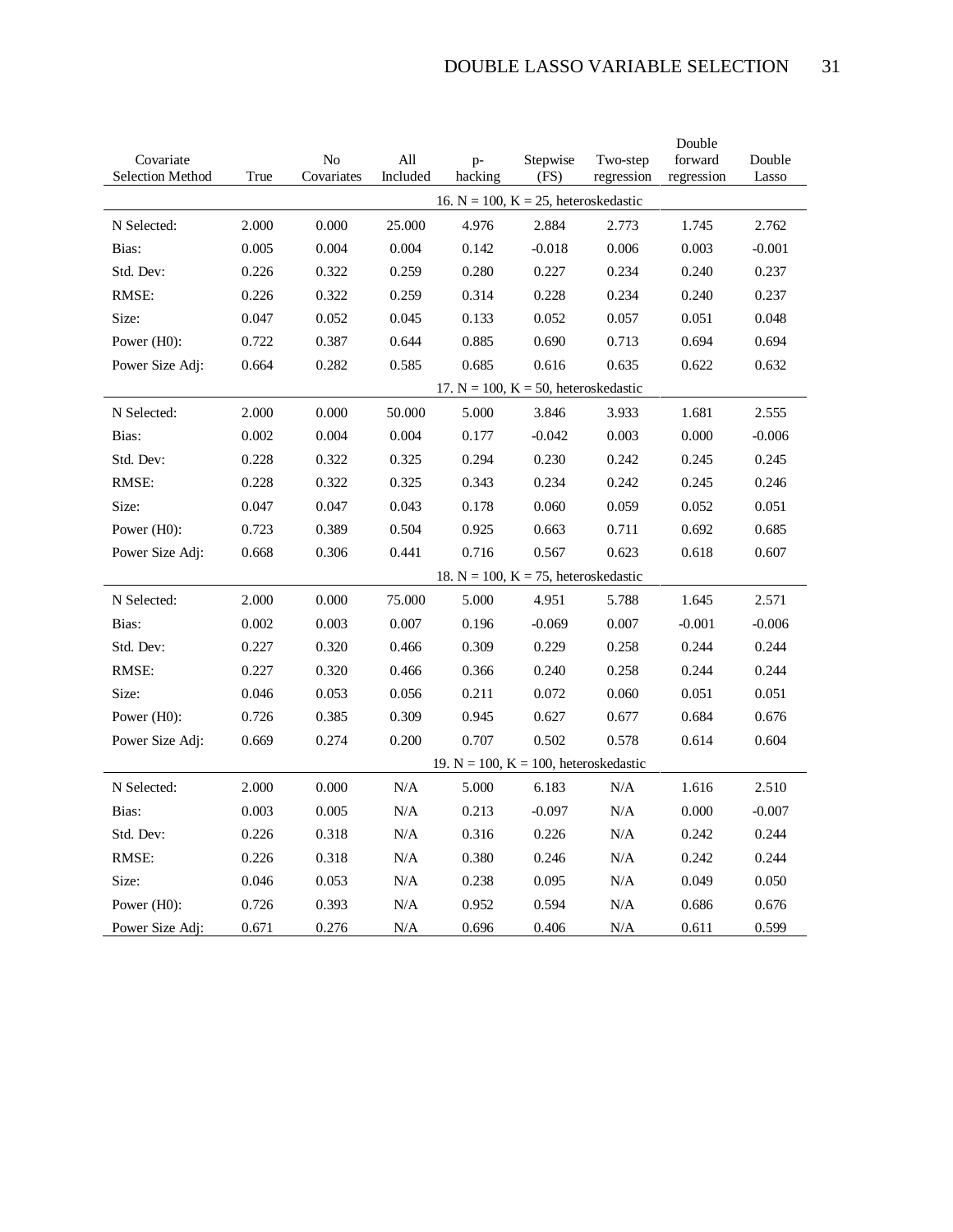| Covariate<br><b>Selection Method</b> | True  | No<br>Covariates | All<br>Included | $p-$<br>hacking | Stepwise<br>(FS)                            | Two-step<br>regression | Double<br>forward<br>regression | Double<br>Lasso |
|--------------------------------------|-------|------------------|-----------------|-----------------|---------------------------------------------|------------------------|---------------------------------|-----------------|
|                                      |       |                  |                 |                 | 20. $N = 100$ , $K = 200$ , heteroskedastic |                        |                                 |                 |
| N Selected:                          | 2.000 | 0.000            | N/A             | 5.000           | 13.563                                      | N/A                    | 1.540                           | 2.441           |
| Bias:                                | 0.000 | $-0.001$         | N/A             | 0.246           | $-0.223$                                    | N/A                    | 0.000                           | $-0.009$        |
| Std. Dev:                            | 0.226 | 0.323            | N/A             | 0.354           | 0.229                                       | N/A                    | 0.247                           | 0.251           |
| RMSE:                                | 0.226 | 0.323            | N/A             | 0.431           | 0.320                                       | N/A                    | 0.247                           | 0.251           |
| Size:                                | 0.047 | 0.054            | N/A             | 0.315           | 0.334                                       | N/A                    | 0.051                           | 0.052           |
| Power $(H0)$ :                       | 0.725 | 0.385            | N/A             | 0.975           | 0.420                                       | N/A                    | 0.679                           | 0.664           |
| Power Size Adj:                      | 0.667 | 0.260            | N/A             | 0.685           | 0.007                                       | N/A                    | 0.606                           | 0.590           |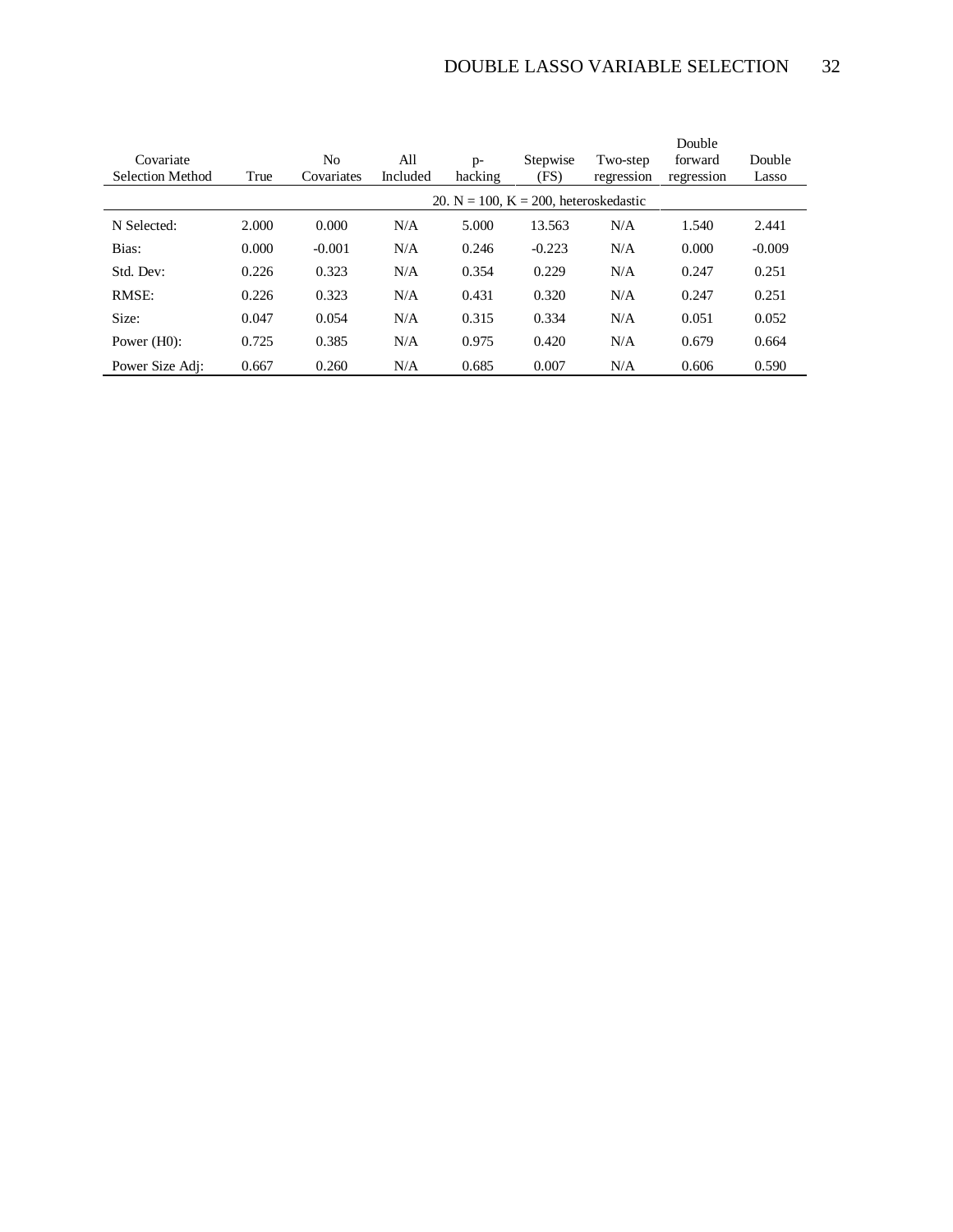# Appendix 2: Additional Details for Analyses in STATA

*Analysis 1: Correlational Analysis of Parents' Life Satisfaction*

We use a slightly different sample size, because we exclude cases with missing values on the additional covariates. The results reported in Table 1 of Bhargava et al (2014) were largely the same after these exclusions.

| Model and predictor                   | Satisfaction | Happiness                                                                            | Meaning    |
|---------------------------------------|--------------|--------------------------------------------------------------------------------------|------------|
|                                       | $N = 5213$   | $N = 5178$                                                                           | $N = 5195$ |
| No controls                           |              |                                                                                      |            |
| Parenthood                            |              | $\beta = .195, p < .001$ $\beta = .053, p = .005$ $\beta = .089, p < .001$           |            |
| Controls: marital status              |              |                                                                                      |            |
| Parenthood                            |              | $\beta$ = -.113, p = .071 $\beta$ = -.040, p = .058 $\beta$ = .123, p < .001         |            |
| Controls: marital status & age        |              |                                                                                      |            |
| Parenthood                            |              | $\beta = -191$ , $p = .007$ $\beta = -.043$ , $p = .068$ $\beta = .103$ , $p = .001$ |            |
| Controls: marital status, age $\&$    |              |                                                                                      |            |
| gender                                |              |                                                                                      |            |
| Parenthood                            |              | $\beta$ = -.197, p = .006 $\beta$ = -.049, p = .038 $\beta$ = .079, p = .009         |            |
| Controls: marital status, age, gender |              |                                                                                      |            |
| $\&$ income                           |              |                                                                                      |            |
| Parenthood                            |              | $\beta$ = -.118, p = .098 $\beta$ = -.027, p = .253 $\beta$ = .084, p = .006         |            |

Table A1: Replication of Table 1 in Bhargava et al (2014).

In the paper, we report the results of the double-lasso analysis for life satisfaction, and we note that only using covariates identified as predictors of the dependent variable yields different results, shown in Table A2. We also re-ran the original analysis excluding income and employment variables most likely to be impacted by parenthood, and replicate our findings (Table A3).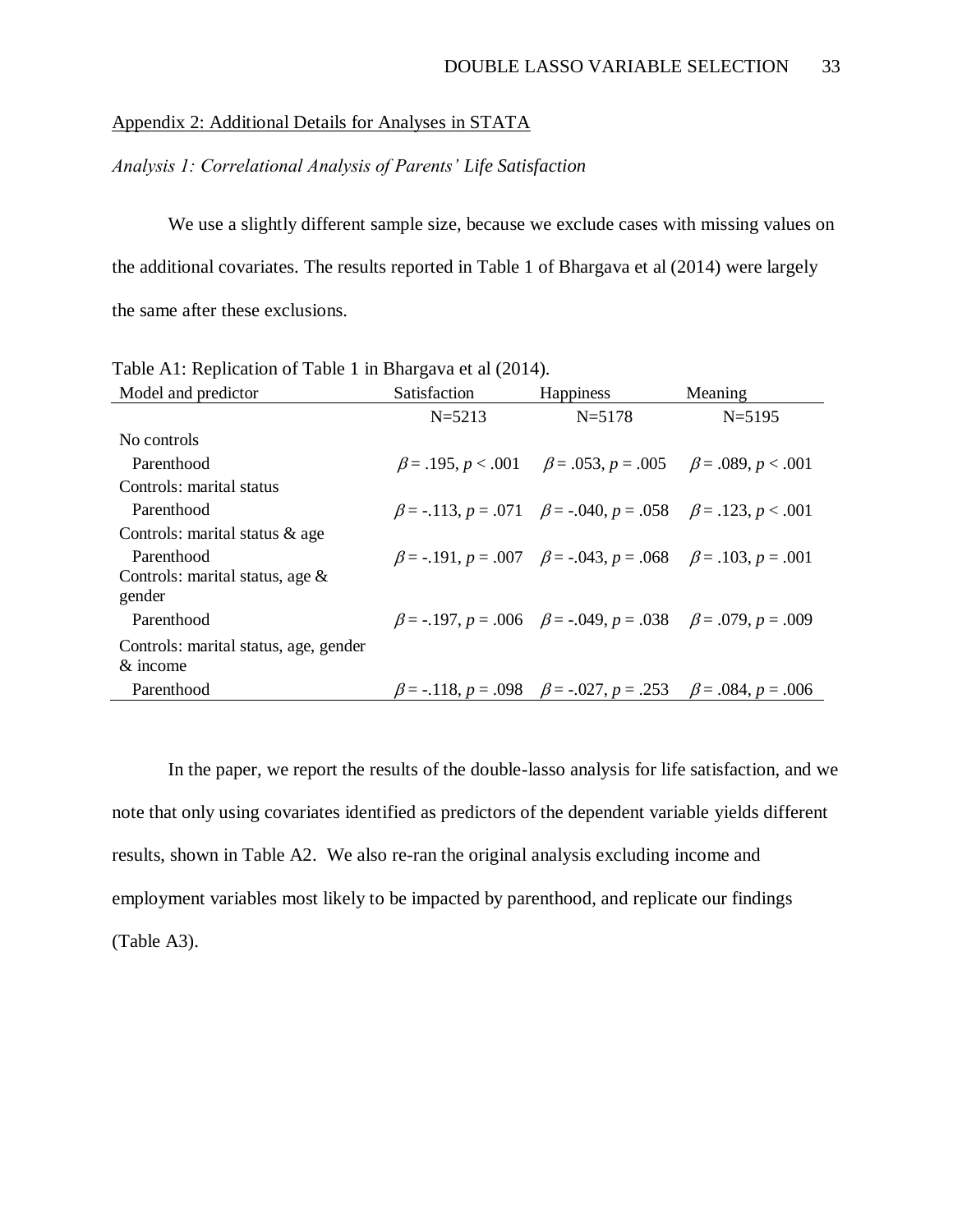| $\sqrt{2}$                         |          |           |         |                  |          |         |
|------------------------------------|----------|-----------|---------|------------------|----------|---------|
| Variable                           | β        | <b>SE</b> | t       | $\boldsymbol{p}$ | Low CI   | High CI |
| Primary variables:                 |          |           |         |                  |          |         |
| Constant                           | 7.193    | 0.068     | 106.27  | .000             | 7.061    | 7.326   |
| Parent                             | $-0.127$ | 0.065     | $-1.95$ | .051             | $-0.255$ | 0.000   |
| Main effect covariates:            |          |           |         |                  |          |         |
| Income (3 point scale)             | 0.398    | 0.105     | 3.78    | .000             | 0.191    | 0.605   |
| <i>Interaction covariates:</i>     |          |           |         |                  |          |         |
| Married x Age                      | 1.164    | 0.139     | 8.38    | .000             | 0.891    | 1.436   |
| Married x Income rating (3 point)  | $-0.005$ | 0.177     | $-0.03$ | .975             | $-0.352$ | 0.341   |
| Married x Income rating (11 point) | 0.412    | 0.191     | 2.15    | .031             | 0.037    | 0.787   |

Table A2: Regression of parenthood on life satisfaction, with DV-predictor covariates only.

Table A3: Regression of parenthood on life satisfaction, with non-employment demographic covariates only.

| Variable                      | $\beta$  | <b>SE</b> | t       | $\boldsymbol{p}$ | Low CI   | High CI  |
|-------------------------------|----------|-----------|---------|------------------|----------|----------|
| Primary variables:            |          |           |         |                  |          |          |
| Constant                      | 7.095    | 0.103     | 68.95   | .000             | 6.893    | 7.296    |
| Parent                        | $-0.221$ | 0.071     | $-3.09$ | .002             | $-0.361$ | $-0.081$ |
| Main effect covariates:       |          |           |         |                  |          |          |
| Married                       |          |           |         |                  |          |          |
| (including living together as |          |           |         |                  |          |          |
| married)                      | 0.617    | 0.120     | 5.15    | .000             | 0.382    | 0.852    |
| Age                           | 0.773    | 0.231     | 3.35    | .001             | 0.321    | 1.226    |
| $Age=18$                      | 0.294    | 0.207     | 1.42    | .156             | $-0.112$ | 0.700    |
| $Age=19$                      | 0.077    | 0.209     | 0.37    | .713             | $-0.333$ | 0.487    |
| Age= $20$                     | 0.463    | 0.189     | 2.46    | .014             | 0.093    | 0.833    |
| $Age=21$                      | 0.094    | 0.172     | 0.55    | .582             | $-0.242$ | 0.431    |
| $Age=22$                      | 0.462    | 0.167     | 2.77    | .006             | 0.135    | 0.79     |
| $Age=23$                      | 0.125    | 0.174     | 0.72    | .473             | $-0.216$ | 0.466    |
| Gender (Male)                 | $-0.047$ | 0.052     | $-0.91$ | .364             | $-0.148$ | 0.054    |
| Interaction covariates:       |          |           |         |                  |          |          |
| Married x Age                 | 0.553    | 0.344     | 1.61    | .108             | $-0.121$ | 1.226    |
| Married x Age to fourth power | $-0.489$ | 0.589     | $-0.83$ | .406             | $-1.643$ | 0.665    |

Using double-lasso selected covariates, we find that marital status and age moderates the effect of being a parent on life satisfaction, but gender does not (Table A4).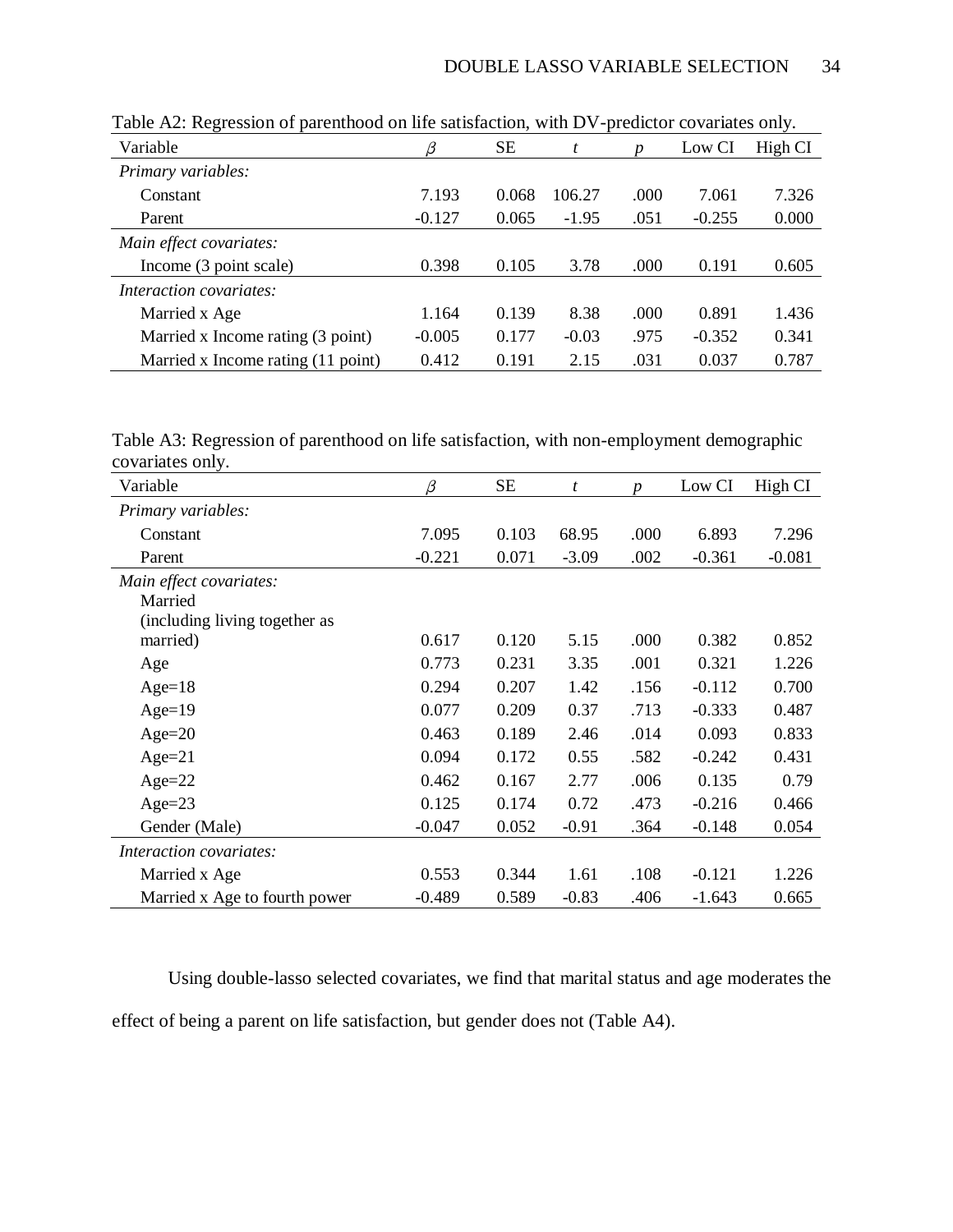| Variable                      | β        | <b>SE</b> |         | $\boldsymbol{D}$ | Low CI   | High CI  |
|-------------------------------|----------|-----------|---------|------------------|----------|----------|
| Primary variables:            |          |           |         |                  |          |          |
| Constant                      | 4.832    | 0.673     | 7.18    | .000             | 3.512    | 6.152    |
| Parent                        | $-0.897$ | 0.23      | $-3.89$ | .000             | $-1.348$ | $-0.445$ |
| Interactions with parenthood: |          |           |         |                  |          |          |
| Married x Parent              | 0.362    | 0.148     | 2.44    | .015             | 0.071    | 0.653    |
| Age x Parent                  | 3.281    | 1.265     | 2.59    | .009             | 0.802    | 5.76     |
| Age Squared x Parent          | $-3.107$ | 1.549     | $-2.01$ | .045             | $-6.144$ | $-0.069$ |
| Male x Parent                 | 0.000    | 0.141     | 0.00    | .998             | $-0.276$ | 0.277    |

Table A4: Regression effect of parenthood on happiness, with double-lasso selected covariates.

Analysis controls for 47 additional covariates (not shown)

Lastly, we conducted the same analyses for the effect of parenthood on happiness (Table

A5) and on meaning in life (Table A6).

Table A5: Regression effect of parenthood on happiness, with double-lasso selected covariates.

| Variable                               | $\beta$  | <b>SE</b> | t       | $\boldsymbol{p}$ | Low CI   | High CI  |
|----------------------------------------|----------|-----------|---------|------------------|----------|----------|
| Primary variables:                     |          |           |         |                  |          |          |
| Constant                               | 3.178    | 0.034     | 93.66   | .000             | 3.111    | 3.244    |
| Parent                                 | $-0.050$ | 0.024     | $-2.12$ | .034             | $-0.096$ | $-0.004$ |
| Main effect covariates:<br>Married     |          |           |         |                  |          |          |
| (including living together as married) | 0.043    | 0.048     | 0.89    | .373             | $-0.052$ | 0.138    |
| Age                                    | 0.082    | 0.073     | 1.13    | .259             | $-0.061$ | 0.225    |
| $Age=18$                               | 0.091    | 0.068     | 1.34    | .182             | $-0.043$ | 0.224    |
| $Age=19$                               | 0.076    | 0.067     | 1.12    | .261             | $-0.056$ | 0.208    |
| Age= $20$                              | 0.128    | 0.057     | 2.23    | .026             | 0.016    | 0.240    |
| $Age=21$                               | $-0.018$ | 0.061     | $-0.30$ | .764             | $-0.138$ | 0.101    |
| Age= $22$                              | 0.101    | 0.060     | 1.67    | .095             | $-0.018$ | 0.220    |
| Age= $23$                              | 0.048    | 0.059     | 0.81    | .418             | $-0.068$ | 0.163    |
| Gender (Male)                          | $-0.049$ | 0.021     | $-2.38$ | .017             | $-0.089$ | $-0.009$ |
| Employment: Housewife                  | 0.031    | 0.041     | 0.75    | .454             | $-0.050$ | 0.112    |
| Chief wage earner                      | 0.006    | 0.023     | 0.24    | .807             | $-0.039$ | 0.050    |
| Interaction covariates:                |          |           |         |                  |          |          |
| Married x Age                          | 0.122    | 0.119     | 1.03    | .304             | $-0.111$ | 0.355    |
| Married x Age to fourth power          | 0.200    | 0.214     | 0.94    | .349             | $-0.219$ | 0.620    |
| Married x Income rating (3 point)      | 0.010    | 0.051     | 0.19    | .846             | $-0.090$ | 0.109    |
| Married x Income rating (11 point)     | 0.254    | 0.082     | 3.11    | .002             | 0.094    | 0.414    |
| Employment: Student x Male             | 0.132    | 0.095     | 1.40    | .162             | $-0.053$ | 0.318    |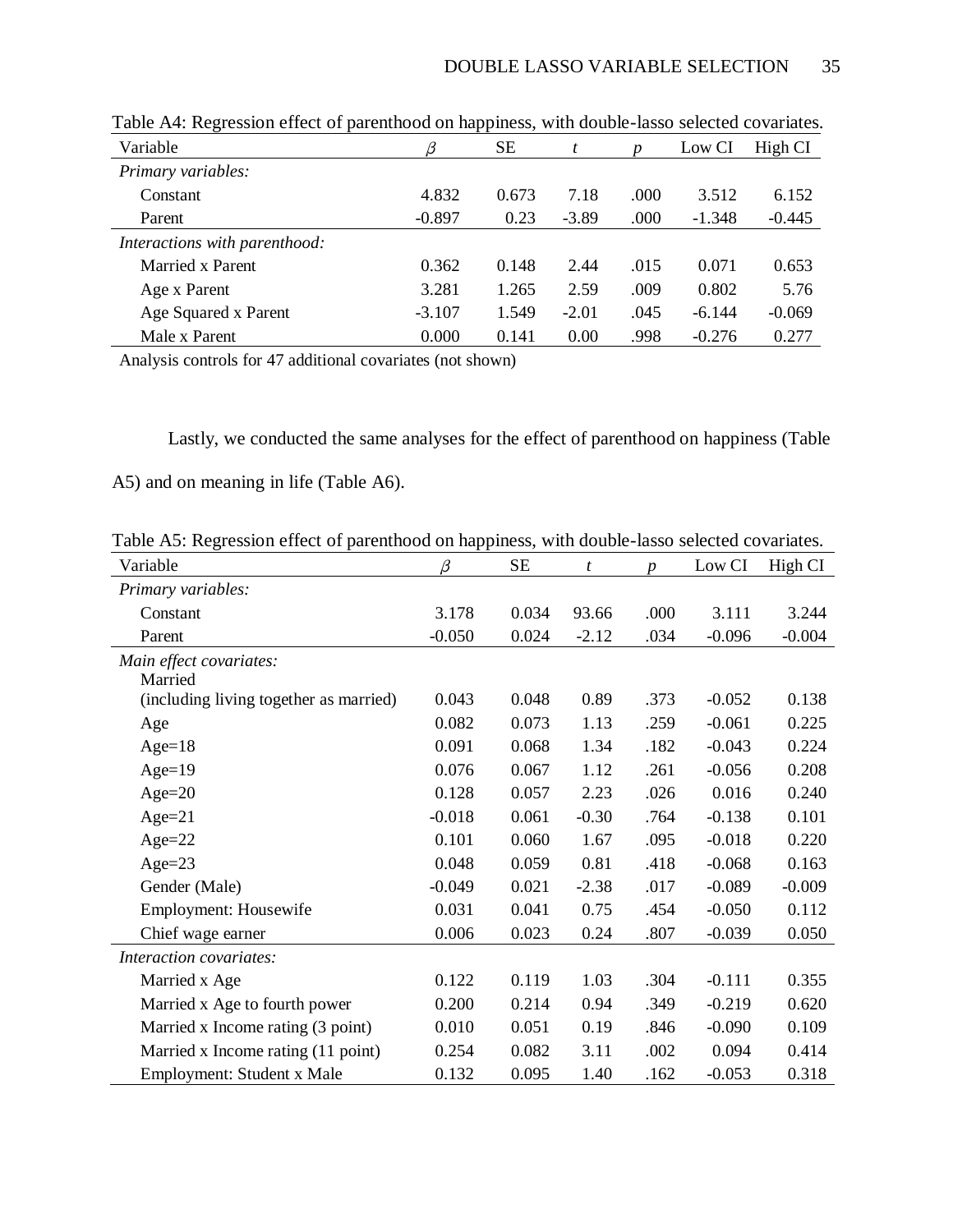| Variable                               | $\beta$  | <b>SE</b> | t       | $\boldsymbol{p}$ | Low CI   | High CI  |
|----------------------------------------|----------|-----------|---------|------------------|----------|----------|
| Primary variables:                     |          |           |         |                  |          |          |
| Constant                               | 3.417    | 0.041     | 82.36   | .000             | 3.336    | 3.498    |
| Parent                                 | 0.094    | 0.030     | 3.08    | .002             | 0.034    | 0.154    |
| Main effect covariates:                |          |           |         |                  |          |          |
| Married                                |          |           |         |                  |          |          |
| (including living together as married) | $-0.032$ | 0.038     | $-0.83$ | .407             | $-0.107$ | 0.043    |
| Age                                    | 0.010    | 0.081     | 0.13    | .898             | $-0.149$ | 0.170    |
| Age= $18$                              | $-0.116$ | 0.080     | $-1.45$ | .147             | $-0.273$ | 0.041    |
| $Age=19$                               | $-0.018$ | 0.084     | $-0.22$ | .829             | $-0.183$ | 0.147    |
| Age= $20$                              | $-0.002$ | 0.078     | $-0.02$ | .983             | $-0.155$ | 0.152    |
| $Age=21$                               | $-0.073$ | 0.078     | $-0.93$ | .350             | $-0.226$ | 0.080    |
| $Age = 22$                             | $-0.172$ | 0.086     | $-2.02$ | .044             | $-0.340$ | $-0.005$ |
| $Age = 23$                             | $-0.077$ | 0.078     | $-0.99$ | .322             | $-0.230$ | 0.076    |
| Gender (Male)                          | $-0.153$ | 0.026     | $-5.86$ | .000             | $-0.204$ | $-0.102$ |
| Employment: Housewife                  | $-0.105$ | 0.051     | $-2.04$ | .041             | $-0.205$ | $-0.004$ |
| Chief wage earner                      | $-0.043$ | 0.029     | $-1.49$ | .135             | $-0.099$ | 0.013    |
| Interaction covariates:                |          |           |         |                  |          |          |
| Married x Age to fourth power          | $-0.080$ | 0.224     | $-0.36$ | .721             | $-0.519$ | 0.359    |
| Married x Income rating (3 point)      | $-0.066$ | 0.039     | $-1.71$ | .088             | $-0.142$ | 0.010    |
| Employment: Student x Male             | 0.068    | 0.120     | 0.57    | .569             | $-0.167$ | 0.304    |

Table A6: Regression effect of parenthood on meaning in life, with double-lasso selected covariates.

# *Analysis 2: Mediation Analysis of Conservative Happiness*

In the paper, we approximated the analyses in Napier and Jost (2008), by excluding cases with missing values on the variables used in their paper, and setting missing values for other variables to the median value (for ordinal variables) or to the mean value (for continuous variables). This results in 1192 cases (similar to the 1142 reported in their paper). As a result, when we re-run the analyses for the table in their paper, we find results that are similar but not exactly the same.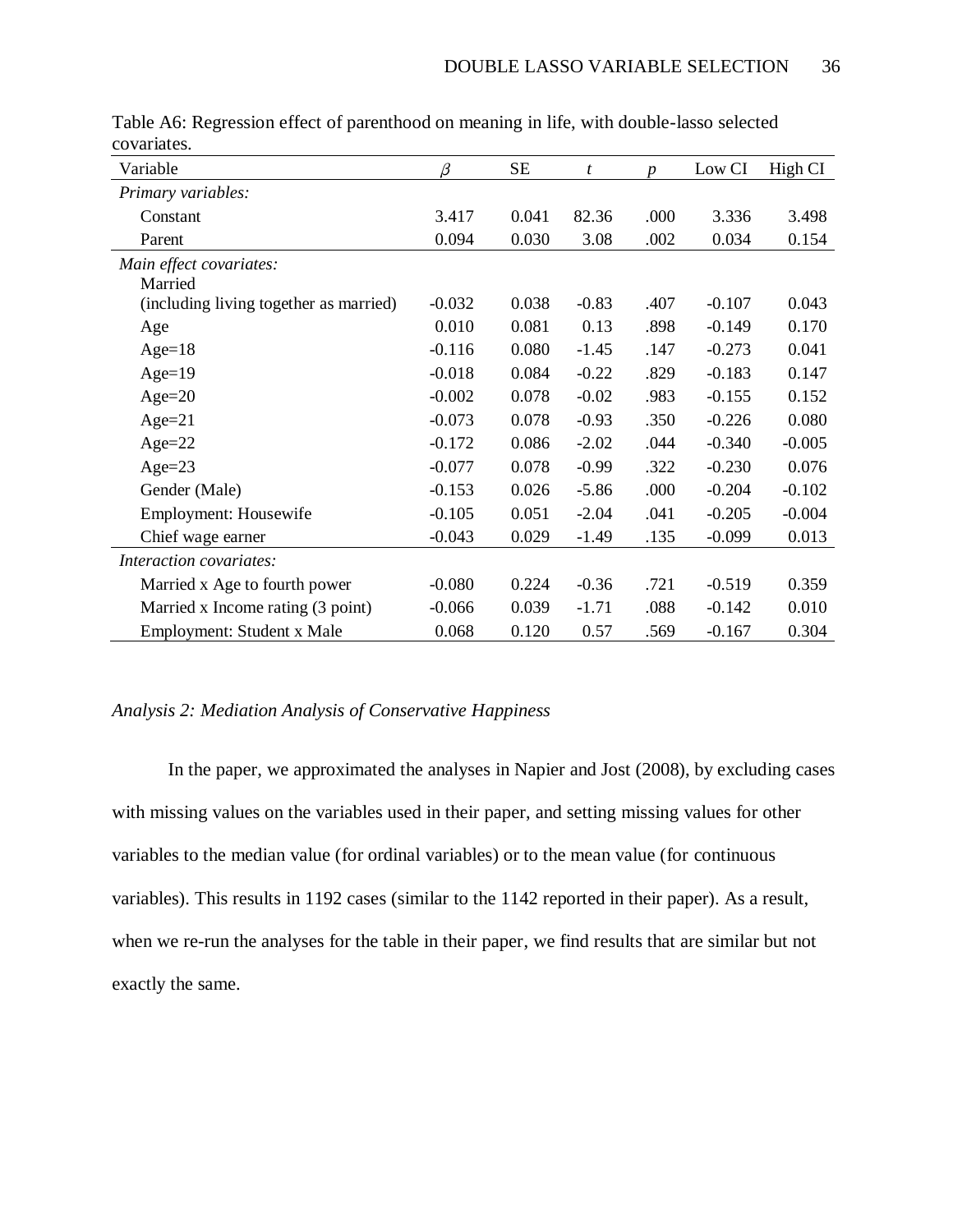| Predictor                                   | Step 1                            | Step 2              | Step 3                       | Step 4                       | Step 5              |
|---------------------------------------------|-----------------------------------|---------------------|------------------------------|------------------------------|---------------------|
| Political<br>conservativism<br>Income       | $0.263\left( .064\right) ^{****}$ | $0.191(0.064)$ ***  | $0.161(0.064)$ <sup>**</sup> | $0.161(0.064)$ <sup>**</sup> | 0.114(0.074)        |
| (household)                                 |                                   | 0.011(0.011)        | 0.013(0.011)                 | 0.013(0.011)                 | 0.013(0.011)        |
| Education                                   |                                   | $0.085(0.025)$ ***  | $0.078$ $(0.025)$ ***        | $0.074$ $(0.026)$ ***        | $0.076(0.025)$ ***  |
| <b>Sex</b>                                  |                                   | 0.046(0.073)        | 0.026(0.073)                 | 0.033(0.075)                 | 0.035(0.075)        |
| Age                                         |                                   | 0.059(0.041)        | 0.045(0.041)                 | 0.047(0.042)                 | 0.038(0.042)        |
| Age squared                                 |                                   | $0.188(0.041)$ **** | $0.185(0.041)$ ****          | $0.185(0.041)$ ****          | $0.182(0.041)$ **** |
| Marital status                              |                                   | $0.361(0.081)$ **** | $0.350(0.081)$ ****          | $0.351(0.081)$ ****          | $0.341(0.081)$ **** |
| Employment<br>status                        |                                   | $-0.006(0.091)$     | $-0.014(0.091)$              | $-0.011(0.091)$              | $-0.010(0.091)$     |
| Church attendance                           |                                   |                     | $0.074(0.03)$ <sup>**</sup>  | $0.074(0.03)$ **             | $0.077(0.031)$ **   |
| Need for<br>cognition<br>Rationalization of |                                   |                     |                              | 0.068(0.119)                 | 0.066(0.118)        |
| inequality                                  |                                   |                     |                              |                              | 0.080(0.054)        |

Table A7: Replicating analysis from Napier and Jost (2008).

In an additional analysis, we only excluded respondents who were missing values for the dependent variable (life satisfaction), independent variable (political orientation) or the proposed mediator (rationalization of inequality scale), yielding 1364 cases. In this analysis, the evidence for mediation is a bit weaker. Conservatives were happier  $(\beta = 277, t(1362)=4.66, p<.001)$ , and the difference was partially mediated by the rationalization of inequality scale (indirect  $\beta = .058$ , bootstrap CI=[.000,.016], *p*=.0497).

We conducted a second double-lasso analysis, and identified seven covariates, the same four as in the prior analysis (church attendance and dummy codes for employment, being married and African-American race), as well as three others (being multiracial, not attending denominational church services, and attending Protestant services). Controlling for these covariates, the effect of political orientation on happiness was marginally significant. While the coefficient of political orientation was reduced and not significant when rationalization of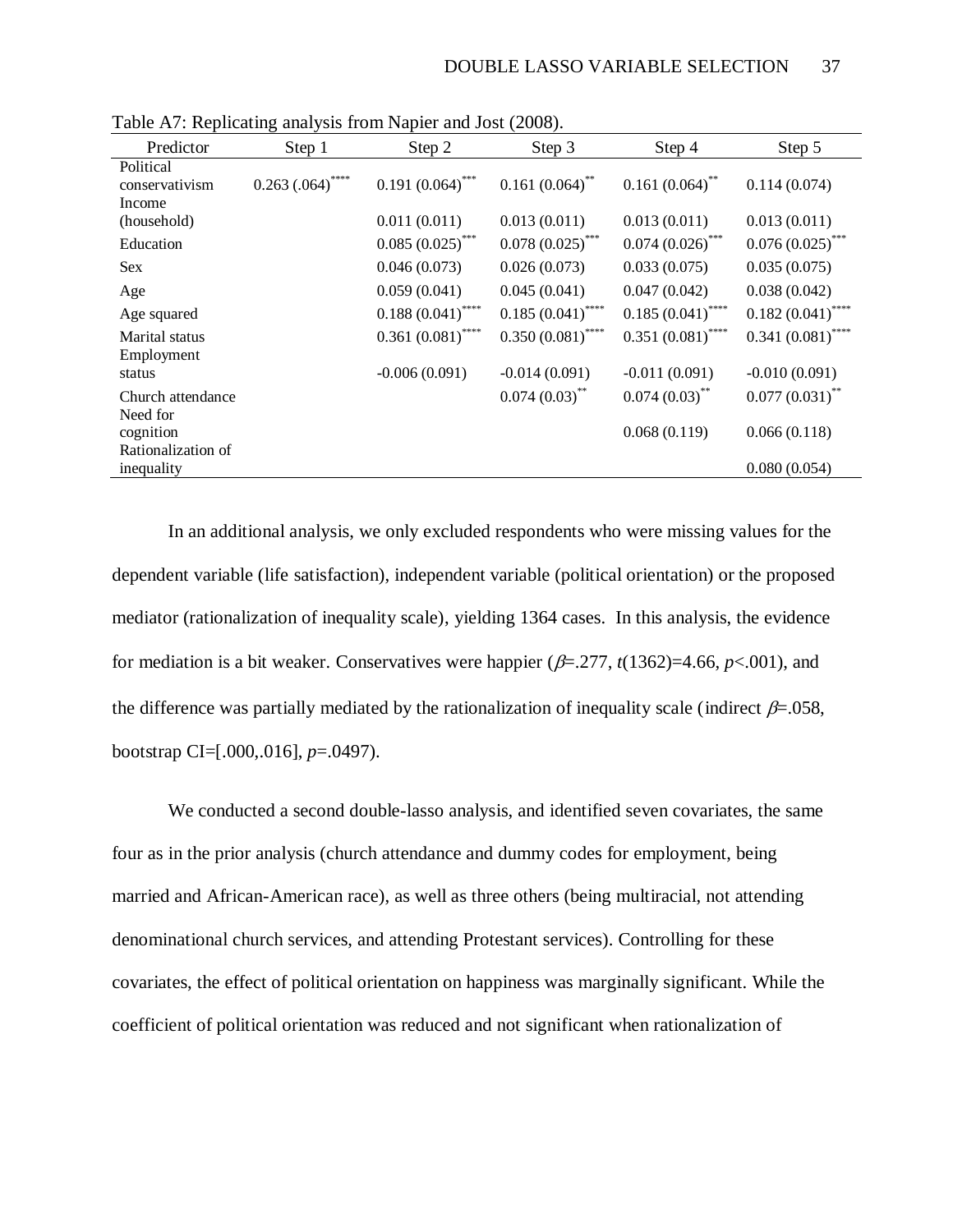inequality is included, the mediation is not significant (indirect  $\beta$ =.038, bootstrap CI=[-

.014,.090], *p*=.148).

|  | Table A8: Replicating analysis from Napier and Jost (2008), full sample. |  |
|--|--------------------------------------------------------------------------|--|
|  |                                                                          |  |

| Predictor                | Step 1              | Step 2                                    | Step 3                        | Step 4              | Step 5              |
|--------------------------|---------------------|-------------------------------------------|-------------------------------|---------------------|---------------------|
| Political                | ****<br>0.277(.059) | $0.208\left(\overline{0.059}\right)$ **** | $0.179\overline{(0.059)}$ *** | $0.18(0.059)$ ***   | $0.137(0.068)$ **   |
| conservativism           |                     |                                           |                               |                     |                     |
| Income                   |                     | 0.012(0.011)                              | 0.013(0.01)                   | 0.013(0.01)         | 0.013(0.01)         |
| (household)              |                     |                                           |                               |                     |                     |
| Education                |                     | $0.079(0.023)$ ***                        | $0.073(0.023)$ ***            | $0.07(0.023)$ ***   | $0.071(0.023)$ ***  |
| <b>Sex</b>               |                     | 0.059(0.068)                              | 0.039(0.068)                  | 0.045(0.069)        | 0.047(0.069)        |
| Age                      |                     | $0.072(0.038)^*$                          | 0.057(0.038)                  | 0.059(0.039)        | 0.05(0.039)         |
| Age squared              |                     | $0.163(0.037)$ ****                       | $0.159(0.037)$ ****           | $0.159(0.037)$ **** | $0.157(0.037)$ **** |
| Marital status           |                     | $0.359(0.074)$ ****                       | $0.346(0.074)$ ****           | $0.347(0.074)$ **** | $0.338(0.074)$ **** |
| <b>Employment</b> status |                     | 0.055(0.086)                              | 0.048(0.085)                  | 0.05(0.086)         | 0.053(0.086)        |
| Church attendance        |                     |                                           | $0.074 (0.028)$ ***           | $0.074 (0.028)$ *** | $0.077(0.028)$ ***  |
| Need for cognition       |                     |                                           |                               | 0.051(0.111)        | 0.05(0.11)          |
| Rationalization of       |                     |                                           |                               |                     | 0.073(0.051)        |
| inequality               |                     |                                           |                               |                     |                     |

Table A9: Regressions of political orientation on happiness (full sample).

|                                    | Model 2a |      | Model 2b |                  |
|------------------------------------|----------|------|----------|------------------|
| Variable                           | β        | p    | β        | $\boldsymbol{p}$ |
| Primary variables:                 |          |      |          |                  |
| Constant                           | 2.834    | .000 | 2.649    | .000             |
| <b>Political Orientation</b>       | 0.107    | .085 | 0.069    | .311             |
| Mediator:                          |          |      |          |                  |
| Rationalization of inequality      |          |      | 0.072    | .142             |
| Church attendance                  | 0.072    | .017 | 0.073    | .016             |
| Married                            | 0.239    | .000 | 0.231    | .001             |
| Not unemployed or disabled         | $-0.660$ | .000 | $-0.670$ | .000             |
| <b>Black</b>                       | $-0.297$ | .021 | $-0.269$ | .036             |
| Multiracial                        | $-0.122$ | .059 | $-0.095$ | .150             |
| No denominational church           |          |      |          |                  |
| services                           | $-0.148$ | .071 | $-0.148$ | .071             |
| <b>Attends Protestant services</b> | 0.176    | .033 | 0.166    | .045             |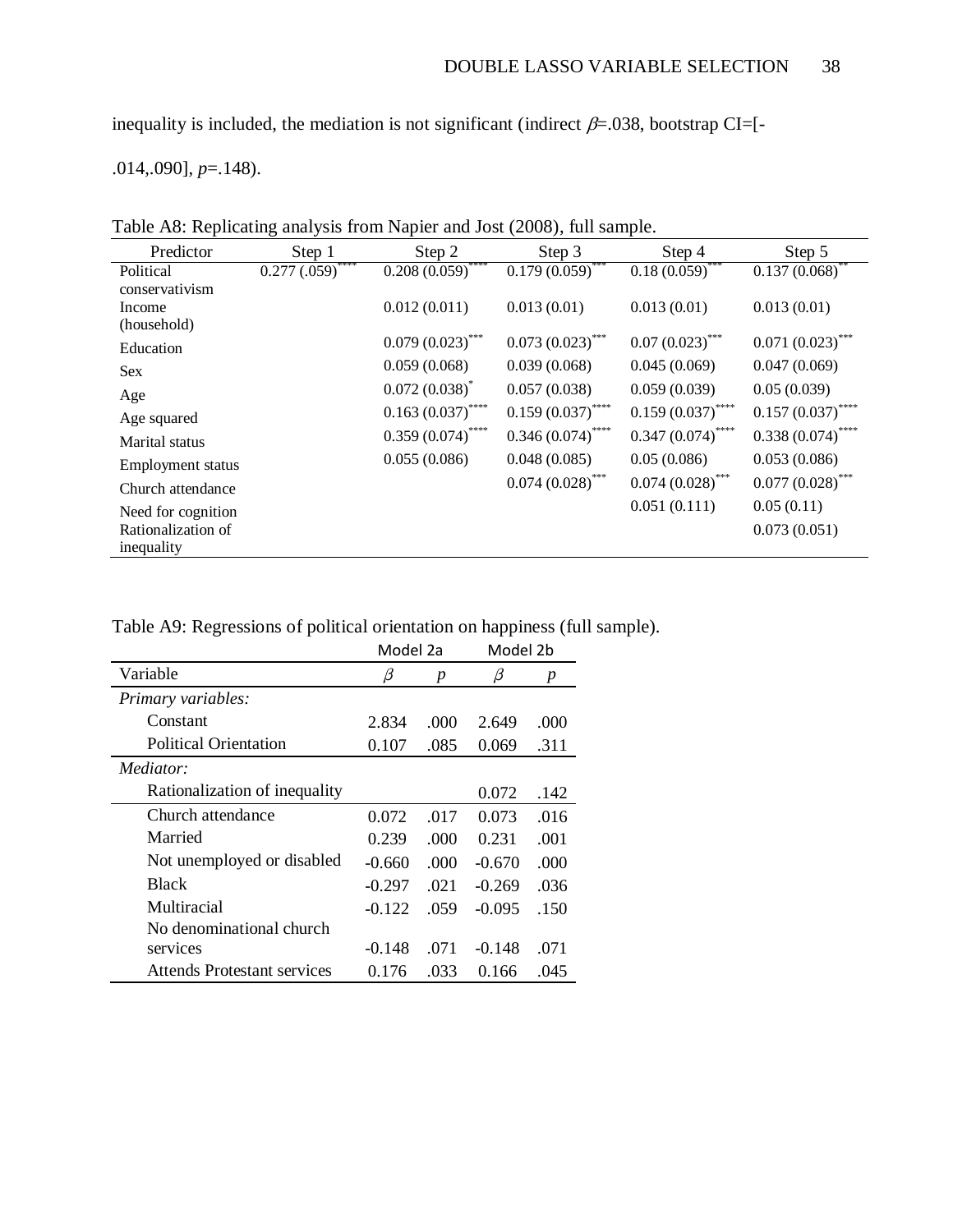# Appendix 3: Replication Analyses in R

# *Analysis 1: Correlational Analysis of Parents' Life Satisfaction*

We redid our analysis using double lasso via a modification of the *glmnet* package in R, testing the effect of parenthood on life satisfaction (Table A10), happiness (Table A11) and meaning in life (Table A12).

Table A10: Regression effect of parenthood on life satisfaction, with double-lasso selected covariates.

| Variable                               | β        | <b>SE</b> | t       | p    |
|----------------------------------------|----------|-----------|---------|------|
| Primary variables:                     |          |           |         |      |
| Constant                               | 6.809    | 0.118     | 57.71   | .000 |
| Parent                                 | $-0.172$ | 0.069     | $-2.49$ | .013 |
| Main effect covariates:                |          |           |         |      |
| Married                                |          |           |         |      |
| (including living together as married) | 0.452    | 0.146     | 3.09    | .002 |
| Income rating (3 point scale)          | 0.493    | 0.114     | 4.34    | .000 |
| Age                                    | 0.927    | 0.211     | 4.40    | .000 |
| $Age=18$                               | 0.375    | 0.194     | 1.94    | .053 |
| $Age=19$                               | 0.200    | 0.194     | 1.03    | .303 |
| $Age = 20$                             | 0.568    | 0.188     | 3.03    | .002 |
| $Age=21$                               | 0.214    | 0.176     | 1.21    | .225 |
| $Age = 22$                             | 0.611    | 0.179     | 3.41    | .001 |
| $Age = 23$                             | 0.225    | 0.180     | 1.25    | .212 |
| Age= $24$                              | 0.443    | 0.179     | 2.47    | .013 |
| Gender (Male)                          | $-0.123$ | 0.061     | $-2.03$ | .042 |
| <b>Employment: Housewife</b>           | 0.021    | 0.115     | 0.18    | .857 |
| Employment: Student                    | 0.054    | 0.199     | 0.27    | .785 |
| Employment: Unemployed                 | $-0.546$ | 0.109     | $-5.02$ | .000 |
| Chief wage earner                      | 0.106    | 0.067     | 1.58    | .114 |
| Interaction covariates:                |          |           |         |      |
| Married x Age                          | 0.260    | 0.352     | 0.74    | .460 |
| Married x Age to fourth power          | 0.227    | 0.652     | 0.35    | .728 |
| Married x Income rating (3 point)      | $-0.041$ | 0.187     | $-0.22$ | .826 |
| Married x Income rating (11 point)     | 0.283    | 0.239     | 1.18    | .236 |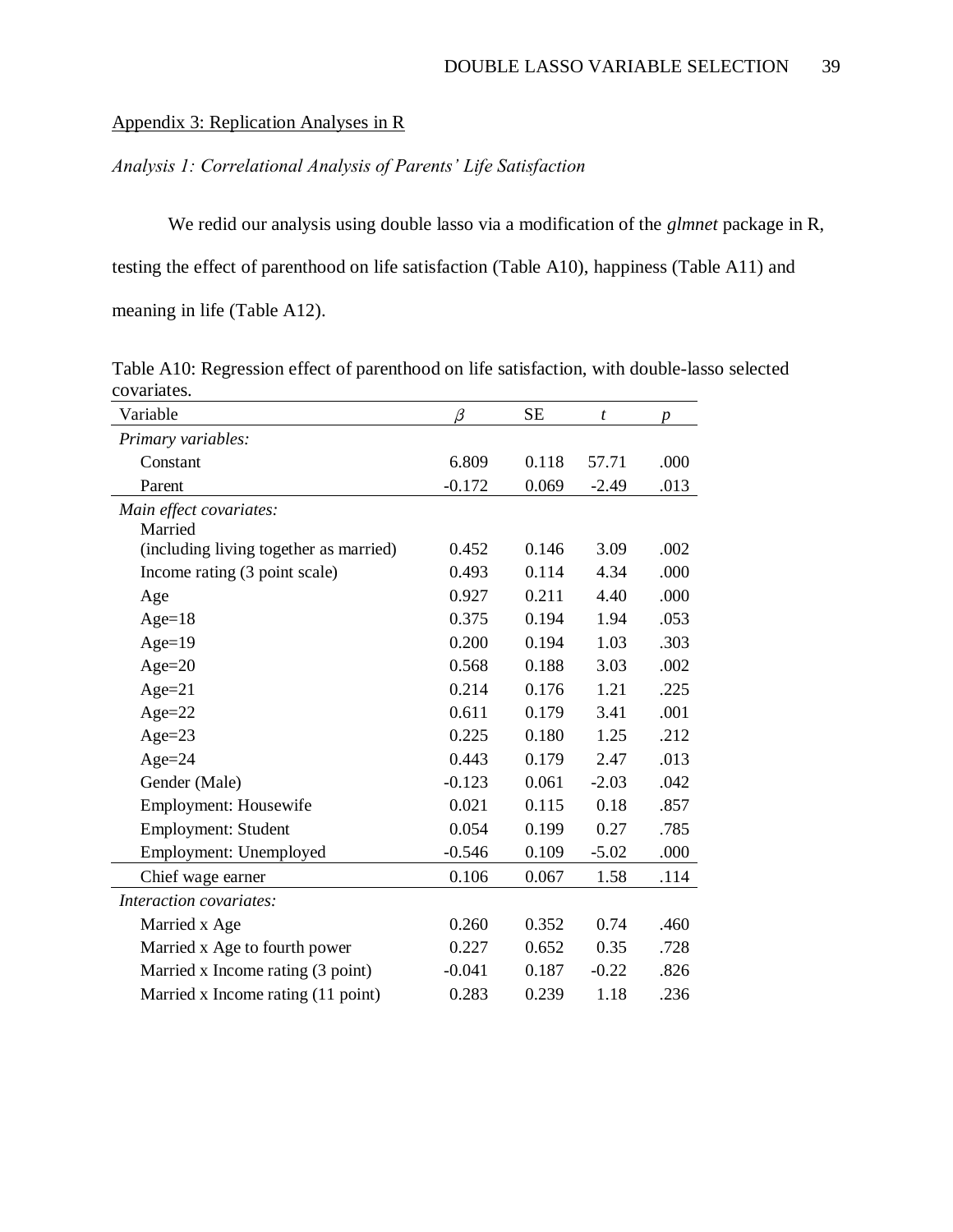| Variable                               | β        | <b>SE</b> | $\boldsymbol{t}$ | $\boldsymbol{p}$ |
|----------------------------------------|----------|-----------|------------------|------------------|
| Primary variables:                     |          |           |                  |                  |
| Constant                               | 3.171    | 0.035     | 91.52            | .000             |
| Parent                                 | $-0.049$ | 0.023     | $-2.10$          | .036             |
| Main effect covariates:<br>Married     |          |           |                  |                  |
| (including living together as married) | 0.038    | 0.046     | 0.84             | .401             |
| Age                                    | 0.094    | 0.071     | 1.32             | .187             |
| $Age=18$                               | 0.115    | 0.066     | 1.75             | .080             |
| Age= $19$                              | 0.093    | 0.066     | 1.41             | .160             |
| Age= $20$                              | 0.139    | 0.064     | 2.18             | .029             |
| $Age = 21$                             | $-0.010$ | 0.060     | $-0.17$          | .866             |
| $Age = 22$                             | 0.107    | 0.061     | 1.75             | .080             |
| Age= $23$                              | 0.053    | 0.061     | 0.87             | .385             |
| Age= $24$                              | 0.066    | 0.061     | 1.08             | .280             |
| Gender (Male)                          | $-0.046$ | 0.020     | $-2.29$          | .022             |
| Employment: Housewife                  | 0.031    | 0.039     | 0.79             | .428             |
| Employment: Student                    | $-0.011$ | 0.068     | $-0.16$          | .874             |
| Chief wage earner                      | 0.004    | 0.022     | 0.19             | .846             |
| Interaction covariates:                |          |           |                  |                  |
| Married x Age                          | 0.134    | 0.119     | 1.13             | .259             |
| Married x Age to fourth power          | 0.166    | 0.222     | 0.75             | .454             |
| Married x Income rating (11 point)     | 0.268    | 0.047     | 5.67             | .000             |

Table A11: Regression effect of parenthood on happiness, with double-lasso selected covariates.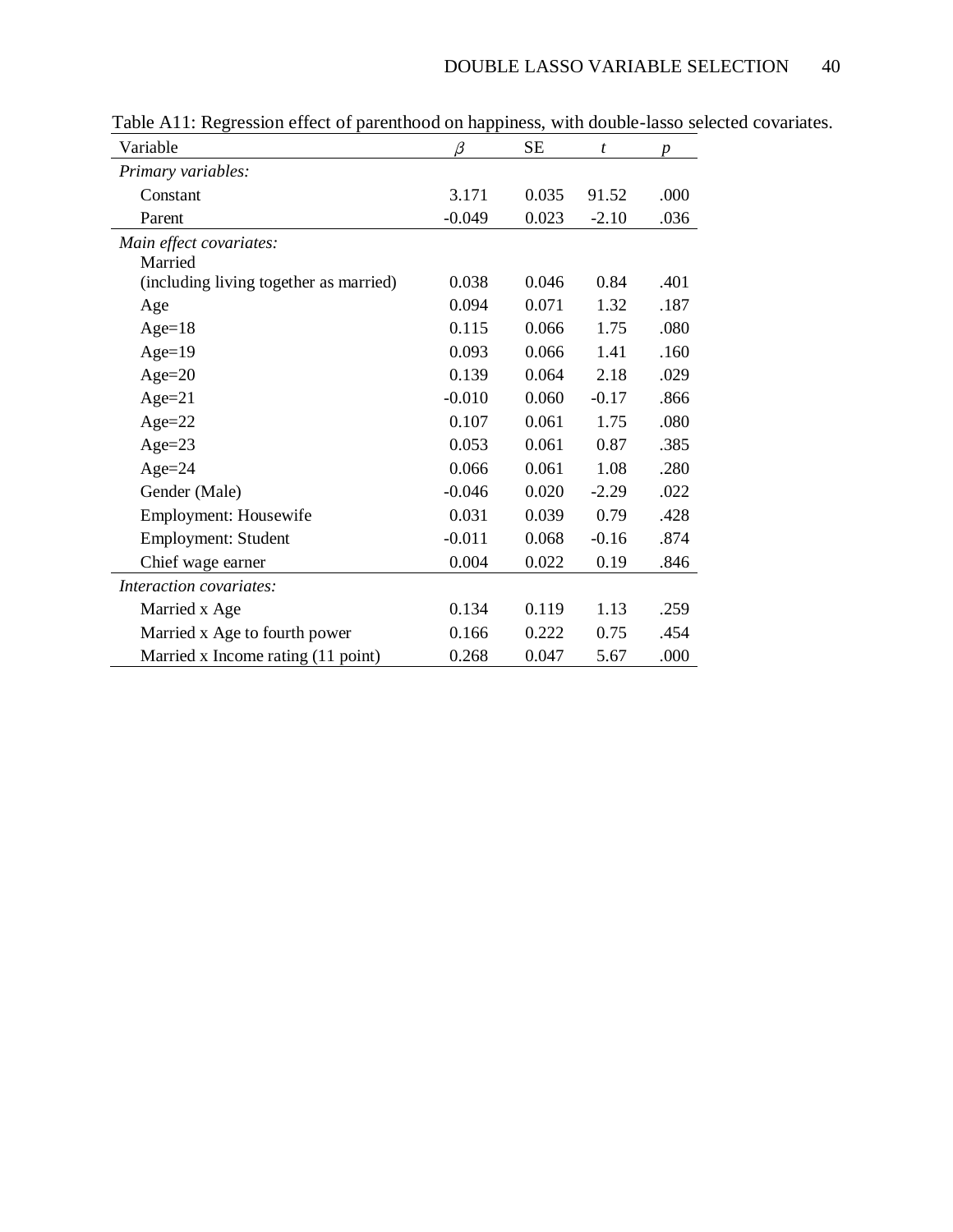| Variable                               | β        | SЕ    | $\boldsymbol{t}$ | $\boldsymbol{p}$ |
|----------------------------------------|----------|-------|------------------|------------------|
| Primary variables:                     |          |       |                  |                  |
| Constant                               | 3.417    | 0.043 | 78.81            | .000             |
| Parent                                 | 0.094    | 0.030 | 3.10             | .002             |
| Main effect covariates:                |          |       |                  |                  |
| Married                                |          |       |                  |                  |
| (including living together as married) | $-0.072$ | 0.030 | $-2.42$          | .015             |
| Age                                    | $-0.001$ | 0.083 | $-0.01$          | .991             |
| Age= $18$                              | $-0.137$ | 0.085 | $-1.61$          | .107             |
| $Age=19$                               | $-0.031$ | 0.085 | $-0.36$          | .718             |
| $Age = 20$                             | $-0.019$ | 0.082 | $-0.24$          | .812             |
| $Age=21$                               | $-0.080$ | 0.077 | $-1.04$          | .297             |
| $Age = 22$                             | $-0.173$ | 0.079 | $-2.20$          | .028             |
| Age= $23$                              | $-0.078$ | 0.078 | $-0.99$          | .322             |
| $Age = 24$                             | $-0.039$ | 0.078 | $-0.50$          | .616             |
| Gender (Male)                          | $-0.153$ | 0.026 | $-5.91$          | .000             |
| Employment: Housewife                  | $-0.093$ | 0.050 | $-1.87$          | .062             |
| Employment: Student                    | 0.164    | 0.087 | 1.89             | .058             |
| Chief wage earner                      | $-0.039$ | 0.028 | $-1.37$          | .171             |
| <i>Interaction covariates:</i>         |          |       |                  |                  |
| Married x Age to fourth power          | $-0.013$ | 0.203 | $-0.06$          | .949             |

Table A12: Regression effect of parenthood on meaning in life, with double-lasso selected covariates.

# *Analysis 2: Mediation Analysis of Conservative Happiness*

The double lasso using modified *glmnet* in R also revealed no significant mediation, after controlling for selected covariates. We identified five covariates, the same four as in the STATA analysis (church attendance and dummy codes for employment, being married and African-American race), as well as being retired. Controlling for these covariates, the effect of political orientation on happiness is significant. While the coefficient of political orientation is reduced and no longer significant when rationalization of inequality is included, the mediation is not significant (indirect  $\beta = .034$ , bootstrap CI=[-.022,.091], *p*=.236).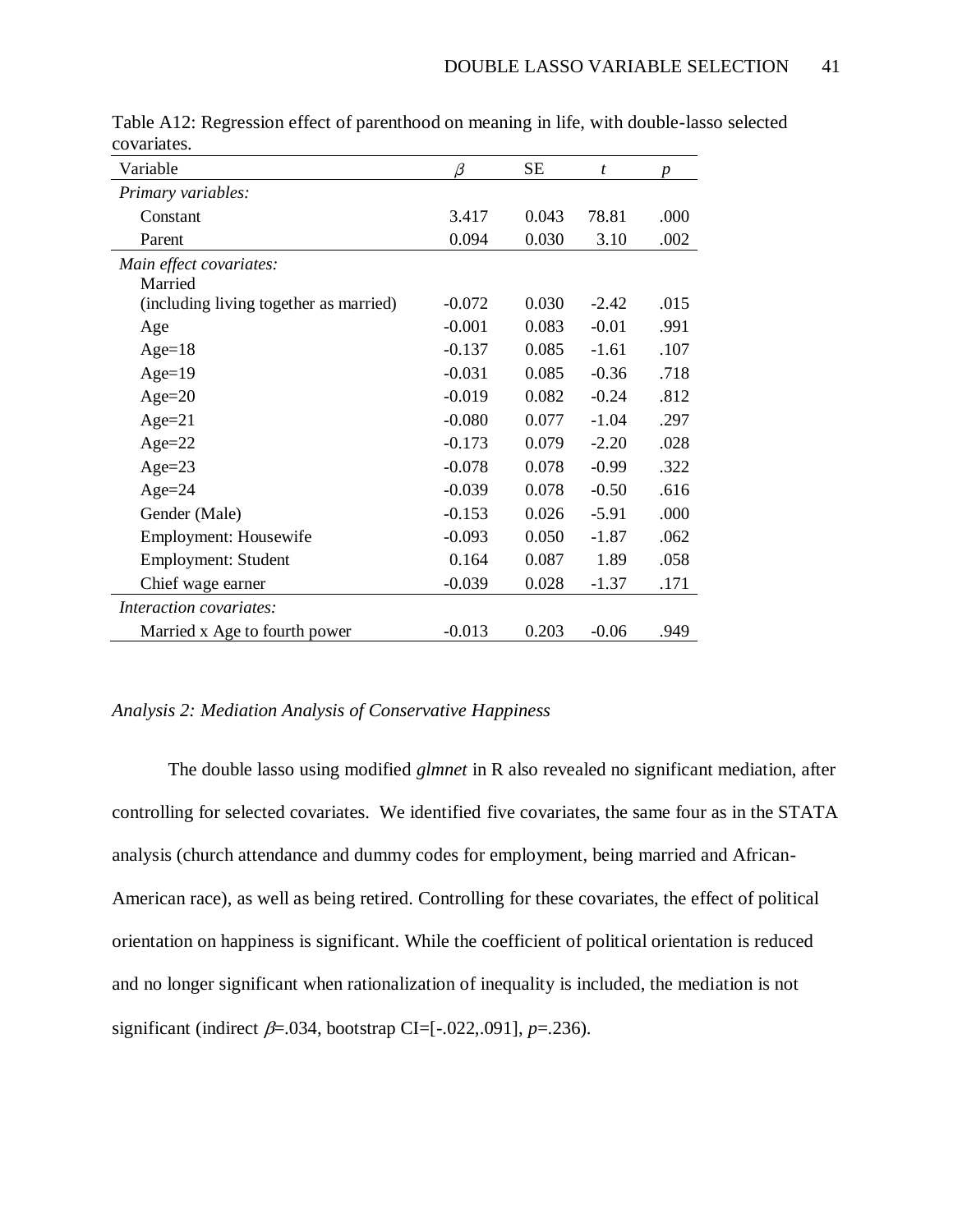|                              | Model 2a |      | Model 2b |      |
|------------------------------|----------|------|----------|------|
| Variable                     | β        | p    | β        | p    |
| Primary variables:           |          |      |          |      |
| Constant                     | 2.090    | .000 | 1.891    | .000 |
| <b>Political Orientation</b> | 0.131    | .042 | 0.093    | .176 |
| Mediator:                    |          |      |          |      |
| Rationalization of           |          |      |          |      |
| inequality                   |          |      | 0.072    | .110 |
| Covariates:                  |          |      |          |      |
| Church attendance            | 0.087    | .001 | 0.089    | .001 |
| Married                      | 0.233    | .000 | 0.225    | .001 |
| Retired                      | 0.279    | .001 | 0.260    | .003 |
| Not unemployed or disabled   | 0.627    | .000 | 0.641    | .000 |
| <b>Black</b>                 | $-0.253$ | .023 | $-0.225$ | .000 |

Table A13: Regressions of political orientation on happiness.

### *Analysis 3: Spurious Experiment on Chronological Rejuvenation in R*

As in the STATA analysis, the double lasso using modified *glmnet* in R revealed insufficient empirical support to include any of the potential covariates in the regression. The resulting single-variable regression revealed no significant effect of the experimental manipulation ( $\beta$  = -305.3, t(18)=1.00, *p*=.329).

# *Analysis 4: Experiment on Suggested Defaults in Donation in R*

The double-lasso regression using modified *glmnet* in R yielded similar results to the STATA analysis. Two covariates were identified (prior donation amount and interaction between prior amount and lifetime giving) in the lasso step predicting donation amount. No covariates were selected in the step predicting experimental condition, revealing no evidence of failed randomization based on the covariates. A linear regression including the identified covariates and orthogonal experimental conditions, confirmed a significant difference between the low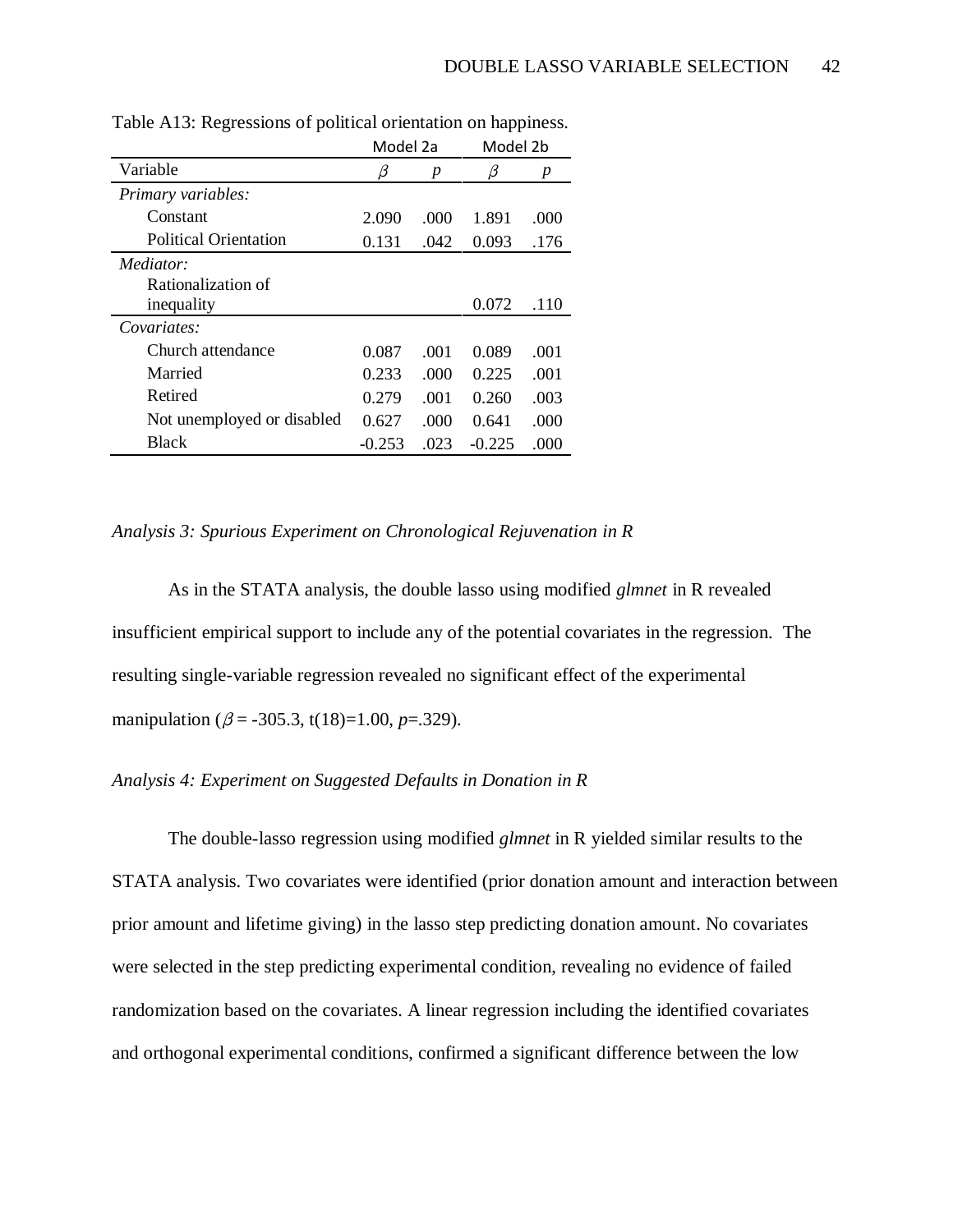recommendation condition and control condition in log donation amount ( $\beta$ = -.365, t(67)=3.03,

p=.004, Table A14).

| Table A14: Regression effect of randomized suggestion level on donation amount among donors, |  |  |  |
|----------------------------------------------------------------------------------------------|--|--|--|
| with double-lasso selected covariates.                                                       |  |  |  |

| Variable                        | β        | <b>SE</b> | t        | p    |
|---------------------------------|----------|-----------|----------|------|
| Primary variables:              |          |           |          |      |
| Constant                        | 1.055    | 0.300     | 3.517    | .001 |
| Low Amount Recommended          | $-0.369$ | 0.119     | $-3.094$ | .003 |
| Medium Amount Recommended       | $-0.128$ | 0.135     | $-0.946$ | .347 |
| <b>High Amount Recommended</b>  | 0.032    | 0.143     | 0.226    | .822 |
| Other randomized manipulations: |          |           |          |      |
| Five earmarking options shown   | $-0.192$ | 0.100     | $-1.931$ | .058 |
| Previous donation shown         | 0.006    | 0.096     | 0.058    | .954 |
| Selected covariates:            |          |           |          |      |
| Log of prior year donation      | 0.690    | 0.097     | 7.079    | .000 |
| Log of prior year donation x    |          |           |          |      |
| Log of lifetime giving          | 0.018    | 0.007     | 2.419    | .018 |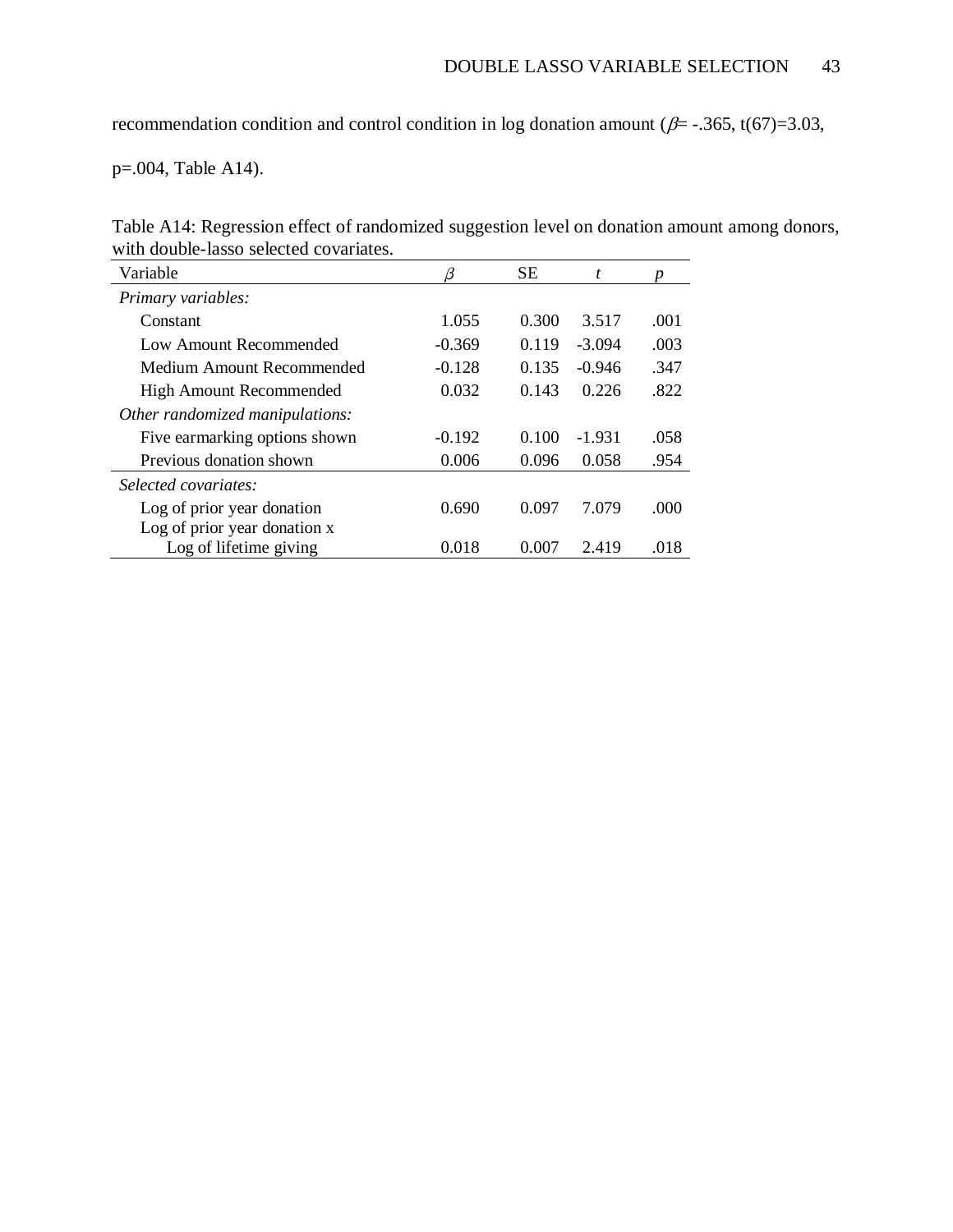### Appendix 4: Replication Analysis in SPSS

### *Analysis 1: Correlational Analysis of Parents' Life Satisfaction*

We redid our analysis in SPSS, using the double forward regression approach to approximating the double lasso, testing the effect of parenthood on life satisfaction (Table A15), happiness (Table A16) and meaning in life (Table A17).

Variable  $\beta$  SE  $t$  *p Primary variables:* Constant 7.497 0.140 53.72 .000 Parent -0.143 0.070 -2.05 .040 *Main effect covariates:* Married (including living together as married) 0.331 0.186 1.78 .075 Income rating (3 point scale) 0.424 0.123 3.45 .001 Income rating (11 point scale) 0.157 0.225 0.70 .485 Age -4.859 1.073 -4.53 .000 Age squared 13.313 2.868 4.64 .000 Age cubed -8.575 2.220 -3.86 .000 Gender (Male)  $-0.222$   $0.084$   $-2.66$   $.008$ Employment: Housewife 0.016 0.115 0.14 .887 Employment: Unemployed -0.550 0.107 -5.12 .000 *Interaction covariates:* Married x Age 0.803 0.803 0.889 0.90 0.366 Married x Age squared -0.884 1.080 -0.82 .413 Married x Income rating (11 point) 0.180 0.215 0.84 .401 Married x Male 0.235 0.107 2.21 0.27

Table A15: Regression effect of parenthood on life satisfaction, with double-lasso selected covariates.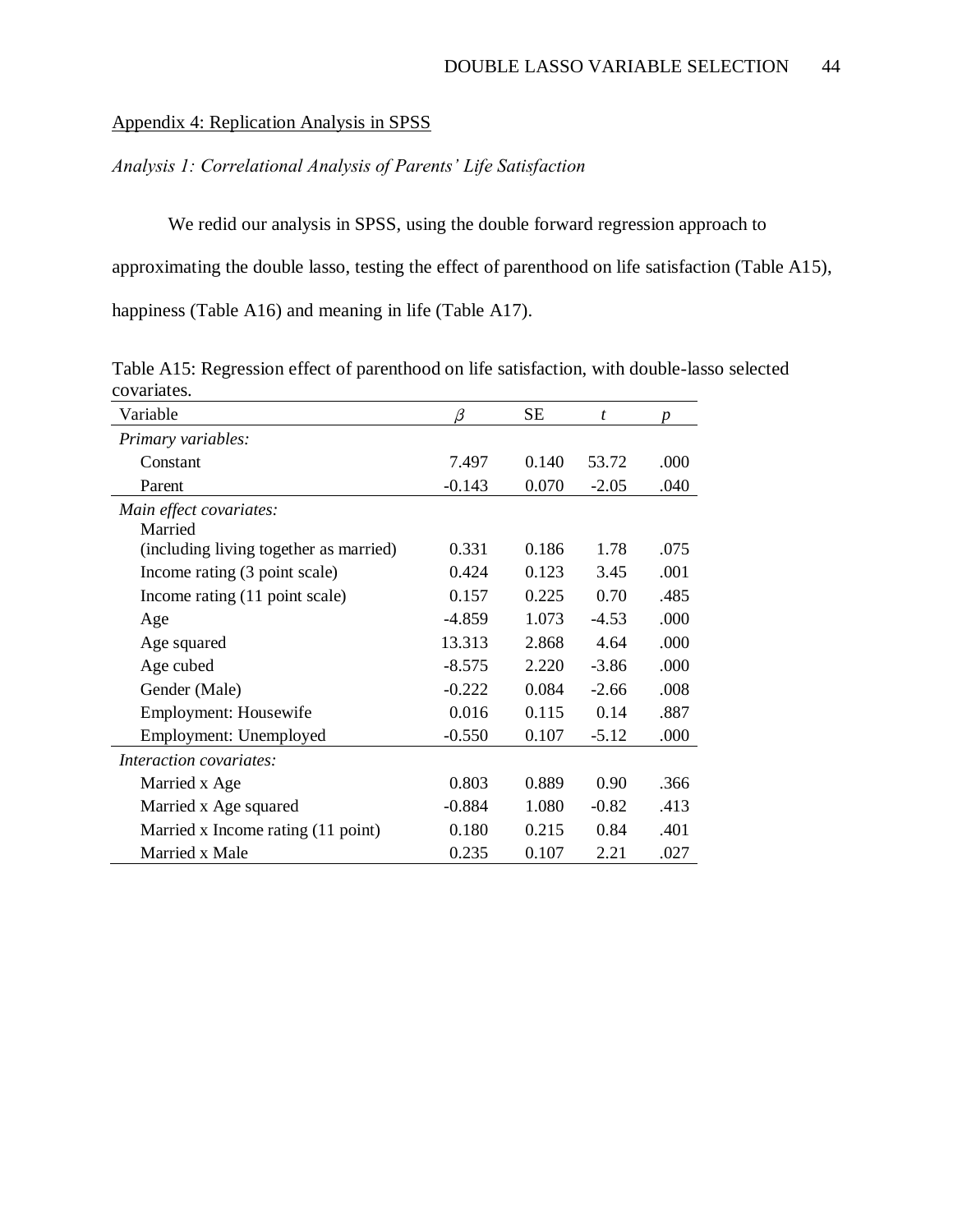| Variable                               | β        | <b>SE</b> | t       | $\boldsymbol{p}$ |
|----------------------------------------|----------|-----------|---------|------------------|
| Primary variables:                     |          |           |         |                  |
| Constant                               | 3.342    | 0.050     | 66.18   | .000             |
| Parent                                 | $-0.036$ | 0.024     | $-1.51$ | .130             |
| Main effect covariates:<br>Married     |          |           |         |                  |
| (including living together as married) | 0.054    | 0.063     | 0.86    | .391             |
| Income (8 point scale)                 | 0.000    | 0.000     | $-5.01$ | .000             |
| Income rating (11 point scale)         | 0.144    | 0.055     | 2.61    | .009             |
| Age                                    | $-1.057$ | 0.363     | $-2.91$ | .004             |
| Age squared                            | 2.140    | 0.971     | 2.20    | .028             |
| Age cubed                              | $-1.053$ | 0.752     | $-1.40$ | .162             |
| Gender (Male)                          | $-0.069$ | 0.028     | $-2.43$ | .015             |
| Employment: Housewife                  | 0.016    | 0.039     | 0.40    | .688             |
| <i>Interaction covariates:</i>         |          |           |         |                  |
| Married x Age                          | 0.531    | 0.301     | 1.77    | .078             |
| Married x Age squared                  | $-0.469$ | 0.366     | $-1.28$ | .200             |
| Married x Income rating (11 point)     | 0.081    | 0.073     | 1.11    | .267             |
| Married x Male                         | 0.030    | 0.036     | 0.84    | .403             |

Table A16: Regression effect of parenthood on happiness, with double-lasso selected covariates.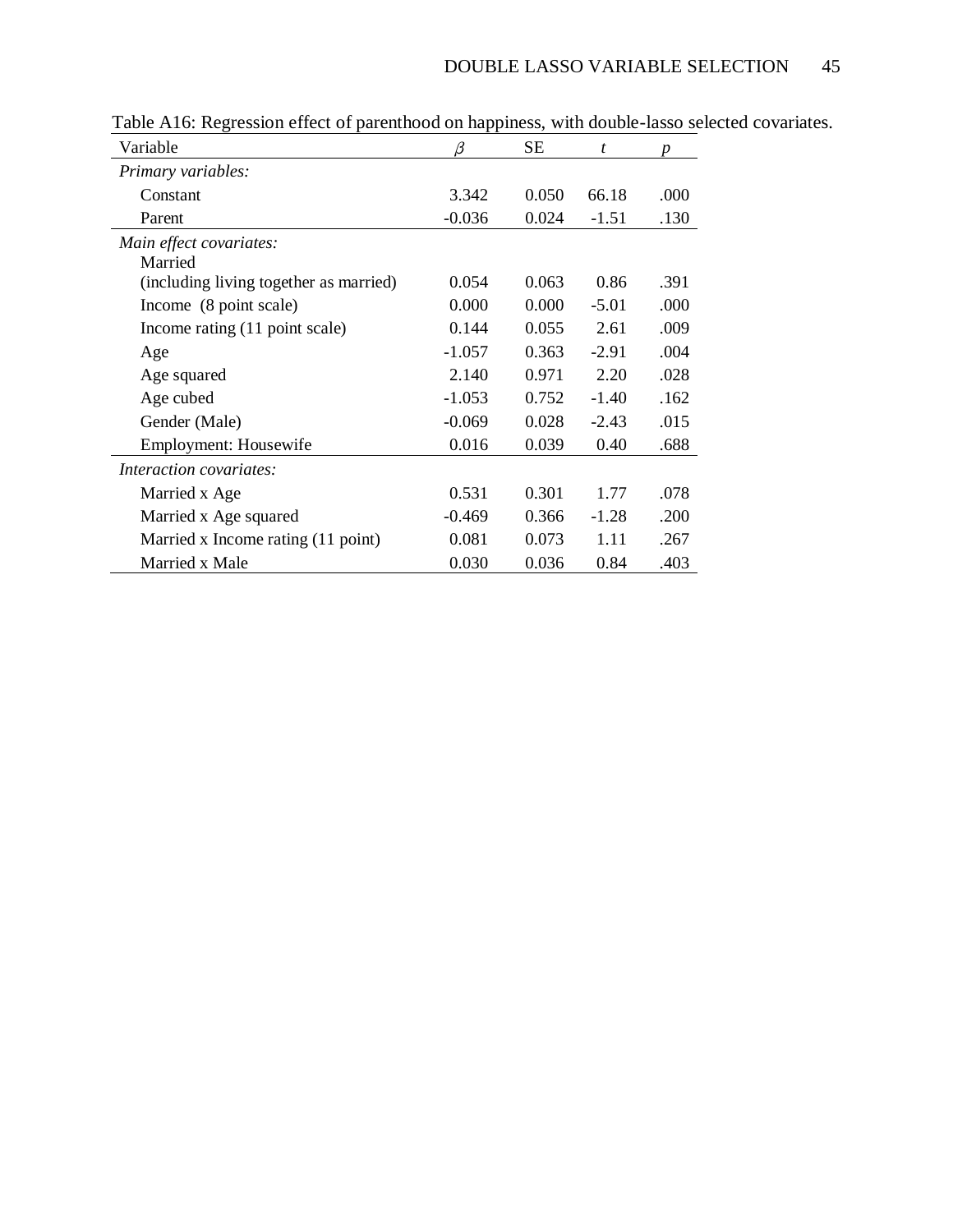| Variable                               | β        | SЕ    | t       | p    |
|----------------------------------------|----------|-------|---------|------|
| Primary variables:                     |          |       |         |      |
| Constant                               | 3.360    | 0.048 | 69.29   | .000 |
| Parent                                 | 0.081    | 0.031 | 2.66    | .008 |
| Main effect covariates:<br>Married     |          |       |         |      |
| (including living together as married) | $-0.170$ | 0.052 | $-3.29$ | .001 |
| Income rating (11 point scale)         | $-0.027$ | 0.046 | $-0.59$ | .554 |
| Age                                    | 0.840    | 0.442 | 1.90    | .058 |
| Age squared                            | $-2.043$ | 1.245 | $-1.64$ | .101 |
| Age cubed                              | 1.176    | 0.974 | 1.21    | .227 |
| Gender (Male)                          | $-0.203$ | 0.037 | $-5.55$ | .000 |
| Employment: Housewife                  | $-0.074$ | 0.050 | $-1.46$ | .144 |
| <i>Interaction covariates:</i>         |          |       |         |      |
| Married x Age                          | 0.246    | 0.111 | 2.22    | .027 |
| Married x Male                         | 0.047    | 0.047 | 1.01    | .314 |

Table A17: Regression effect of parenthood on meaning in life, with double-lasso selected covariates.

# *Analysis 2: Mediation Analysis of Conservative Happiness*

The double forward regression in SPSS also revealed no significant mediation, after controlling for selected covariates. We identified six covariates, the same four as in the STATA analysis (church attendance and dummy codes for employment, being married and African-American race), as well as age squared and household union membership. Controlling for these covariates, the effect of political orientation on happiness is significant (Model 1, Table 3). While the coefficient of political orientation is reduced and no longer significant when rationalization of inequality is included, the mediation is not significant (indirect  $\beta = .034$ , bootstrap CI=[-.023,.091], *p*=.241).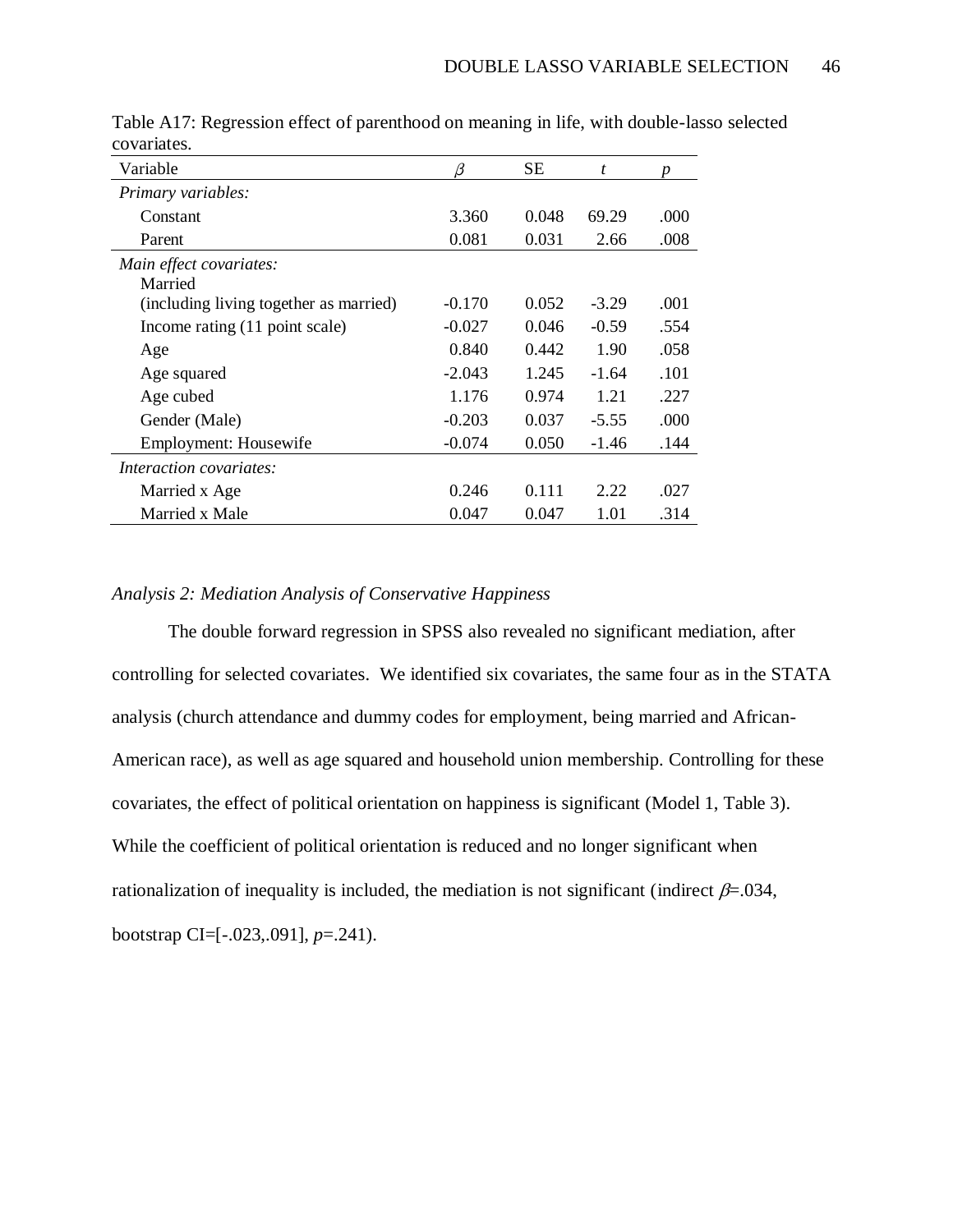|                              | Model 1  |      | Model 2  |      |
|------------------------------|----------|------|----------|------|
| Variable                     | β        | p    | β        | p    |
| Primary variables:           |          |      |          |      |
| Constant                     | 1.938    | .000 | 1.741    | .000 |
| <b>Political Orientation</b> | 0.135    | .037 | 0.097    | .160 |
| Mediator:                    |          |      |          |      |
| Rationalization of           |          |      |          |      |
| inequality                   |          |      | 0.073    | .099 |
| Covariates:                  |          |      |          |      |
| Church attendance            | 0.090    | .001 | 0.091    | .001 |
| Married                      | 0.330    | .000 | 0.318    | .000 |
| Age squared                  | 0.141    | .000 | 0.137    | .000 |
| Union household              | 0.004    | .964 | 0.006    | .944 |
| Not unemployed or disabled   | 0.607    | .000 | 0.621    | .000 |
| Black                        | $-0.248$ | .025 | $-0.219$ | .050 |

Table A18: Regressions of political orientation on happiness.

### *Analysis 3: Spurious Experiment on Chronological Rejuvenation*

As in the STATA analysis, the double forward regression in SPSS revealed insufficient empirical support to include any of the potential covariates in the regression. The resulting single-variable regression revealed no significant effect of the experimental manipulation ( $\beta$  = -305.3,

t(18)=1.00, *p*=.329).

# *Analysis 4: Experiment on Suggested Defaults in Donation in SPSS*

The double-lasso regression using double forward regression in SPSS yielded similar results to the STATA analysis. One covariate was identified (prior donation amount) in the lasso step predicting donation amount. No covariates were selected in the step predicting experimental condition, revealing no evidence of failed randomization based on the covariates. A linear regression including the identified covariate and orthogonal experimental conditions, confirmed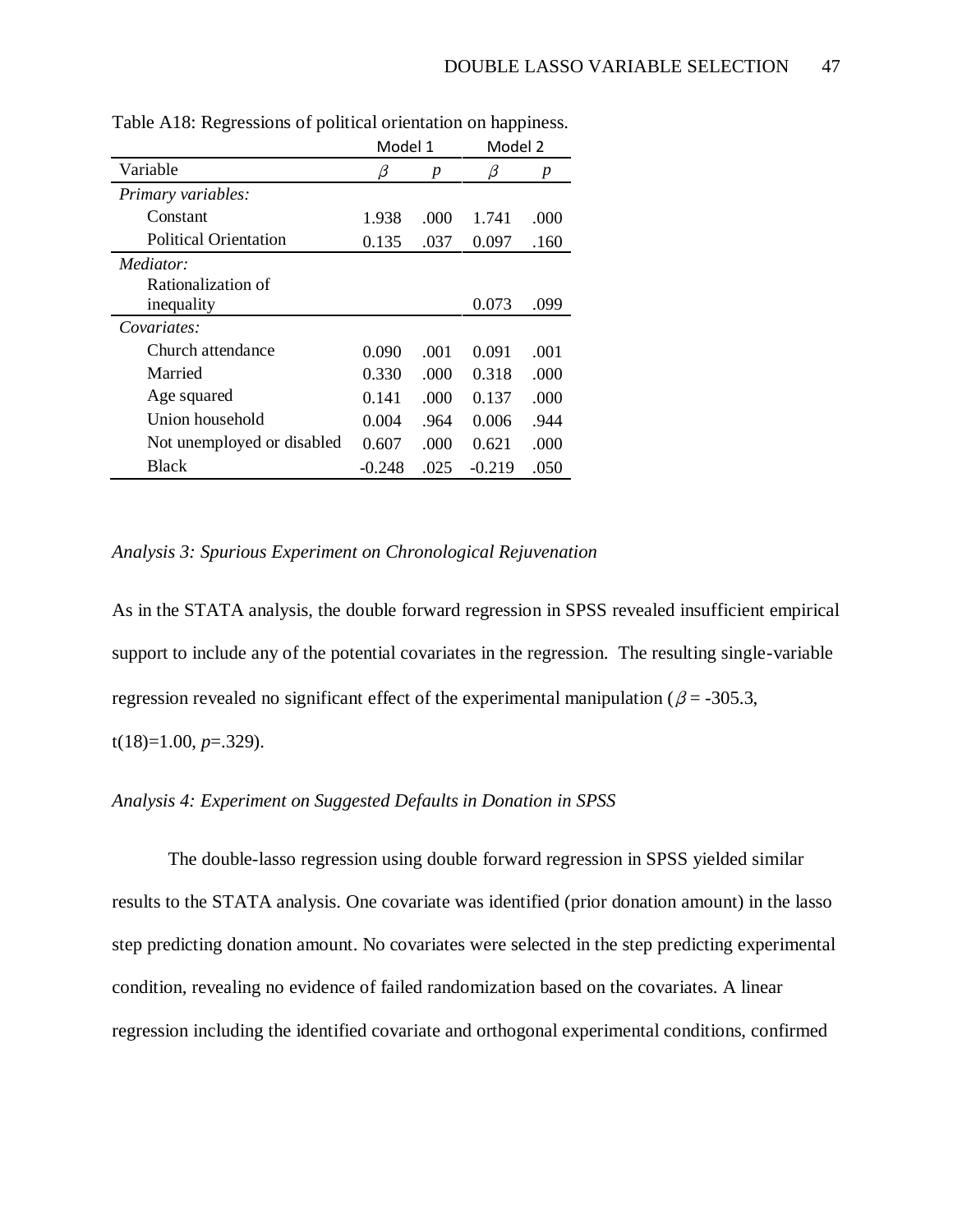a significant difference between the low recommendation condition and control condition in log

donation amount ( $\beta$ = -.338, t(66)=2.76, p=.007, Table Azz).

| Table A19: Regression effect of randomized suggestion level on donation amount among donors, |  |
|----------------------------------------------------------------------------------------------|--|
| with double-lasso selected covariates.                                                       |  |

| Variable                        |         | <b>SE</b> | t        |        |
|---------------------------------|---------|-----------|----------|--------|
| Primary variables:              |         |           |          |        |
| Constant                        | .642    | .255      | 2.516    | .014   |
| Low Amount Recommended          | $-.338$ | .123      | $-2.760$ | .007   |
| Medium Amount Recommended       | $-144$  | .140      | $-1.029$ | .307   |
| <b>High Amount Recommended</b>  | .016    | .148      | .109     | .913   |
| Other randomized manipulations: |         |           |          |        |
| Five earmarking options shown   | $-.178$ | .103      | $-1.734$ | .087   |
| Previous donation shown         | .013    | .099      | .131     | .896   |
| Selected covariates:            |         |           |          |        |
| Log of prior year donation      | .903    | .043      | 21.196   | (1000) |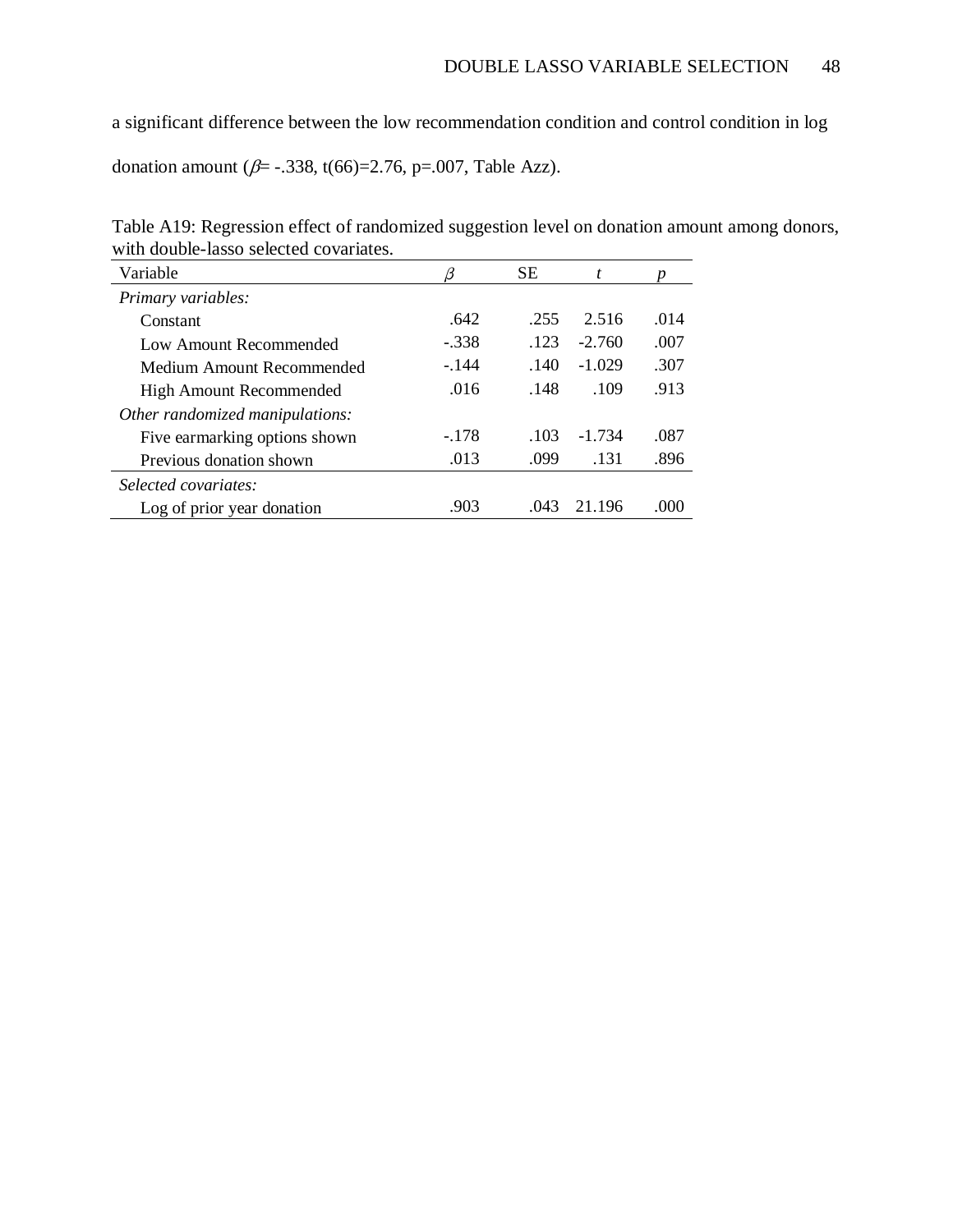#### Appendix 5: Sample Code

### *Analysis 1: STATA*

```
** Replication of results in Kassam et al. 2013 Table 1 Column 1
** Open data file 'wvssatisfy.txt'
*************************************
      ANALYSIS 1 -- satisfaction
*************************************
** REPLICATE RESULTS from table in BKL (N=5213 because of missing values)
** Results will differ slightly because of different sample size
* Row 2
reg satisfy kid, robust
* Row 3
reg satisfy ms marry2 kid, robust
* Row 4
reg satisfy ms_marry2 kid age*, robust
* Row 5
reg satisfy ms marry2 kid age* male, robust
* Row 6
reg satisfy ms marry2 kid age* i.inc1 male, robust
* VARIABLE SELECTION FOR MAIN EFFECT COVARIATES
* Select variables that predict the outcome 
lassoShooting satisfy male ms marry2 malexmarry ages ages2 ages3 ages4 inc2
inc22 inc3 inc32 malexage* malexinc* marryx* inc2x* inc22x* _i* , 
lasiter(100) verbose(0) fdisplay(0) 
local satisfySel `r(selected)'
di "`satisfySel'"
* Select variables that predict the treatment
lassoShooting kid male ms marry2 malexmarry ages ages2 ages3 ages4 inc2 inc22
inc3 inc32 malexage* malexinc* marryx* inc2x* inc22x* i*, lasiter(100)
verbose(0) fdisplay(0) 
local kidSel `r(selected)' 
di "`kidSel'" 
* Get union of selected instruments
local satisfyDS: list satisfySel | kidSel
* Regress outcome on treatment(s) and relevant controls - baseline
reg satisfy kid `satisfyDS' , robust
* regression without X predictors
reg satisfy kid `satisfySel' , robust
* regression without income and employment covariates.
reg satisfy kid marryxage male ms marry2 ages marryxage4 _iage 18 _iage 19
iage 20 iage 21 iage 22 iage \overline{2}3 , robust
```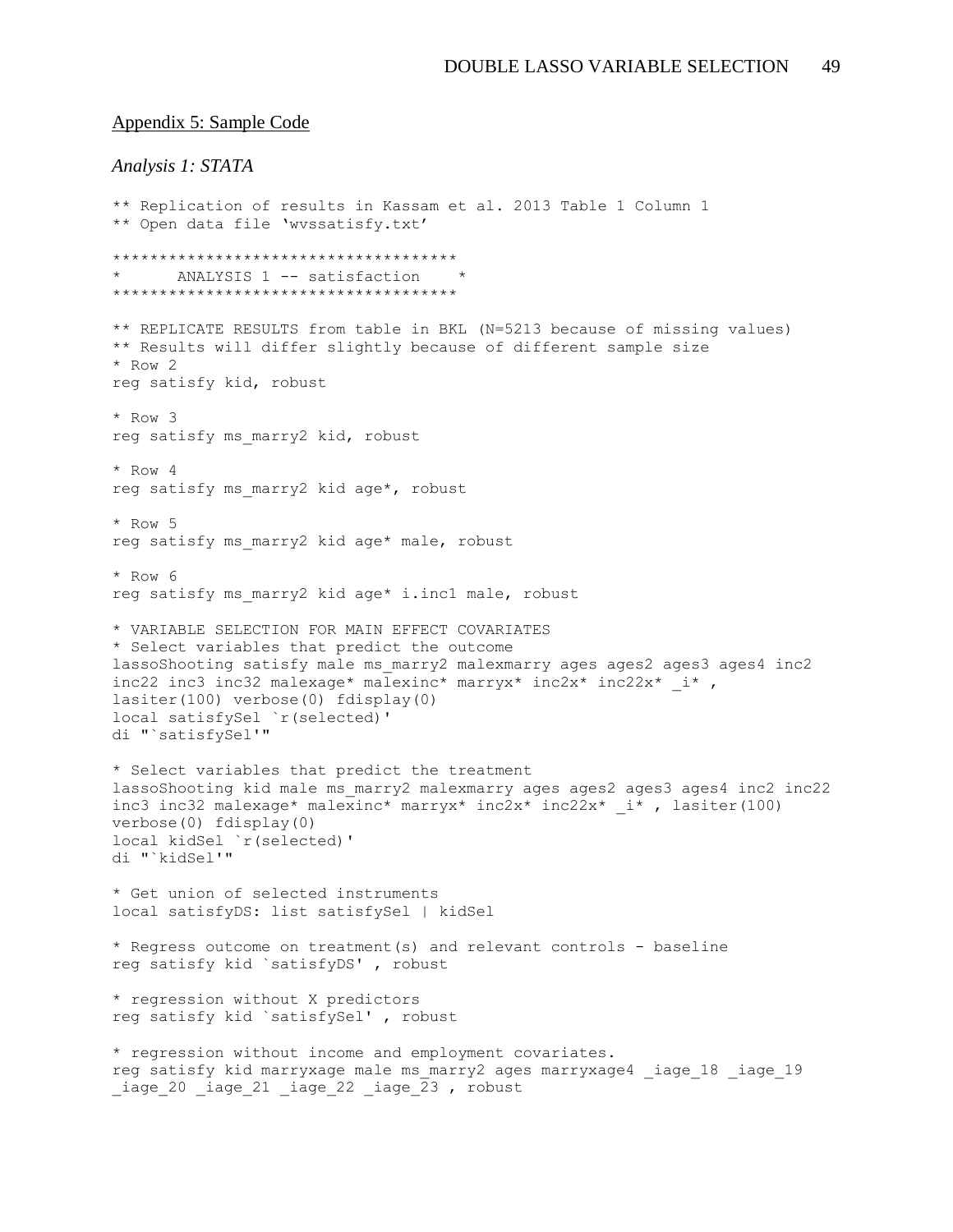```
* VARIABLE SELECTION FOR PRE-SPECIFIED MODERATORS
lassoShooting ki marry male ms marry2 malexmarry ages ages2 ages3 ages4 inc2
inc22 inc3 inc32 malexage* malexinc* marryx* inc2x* inc22x* i*,
lasiter(100) verbose(0) fdisplay(0) 
local ki marrySel `r(selected)'
di "`ki_marrySel'" 
lassoShooting ki age male ms marry2 malexmarry ages ages2 ages3 ages4 inc2
inc22 inc3 inc32 malexage* malexinc* marryx* inc2x* inc22x* i*,
lasiter(100) verbose(0) fdisplay(0) 
local ki ageSel `r(selected)'
di "`ki_ageSel'" 
lassoShooting ki age2 male ms marry2 malexmarry ages ages2 ages3 ages4 inc2
inc22 inc3 inc32 malexage* malexinc* marryx* inc2x* inc22x* i*,
lasiter(100) verbose(0) fdisplay(0) 
local ki_age2Sel `r(selected)' 
di "`ki_age2Sel'" 
lassoShooting ki male male ms marry2 malexmarry ages ages2 ages3 ages4 inc2
inc22 inc3 inc32 malexage* malexinc* marryx* inc2x* inc22x* i* ,
lasiter(100) verbose(0) fdisplay(0) 
local ki maleSel `r(selected)'
di "`ki_maleSel'" 
local satisfyDSm : list satisfyDS | ki_marrySel
```
local satisfyDSm : list satisfyDSm | ki\_ageSel local satisfyDSm : list satisfyDSm | ki\_age2Sel local satisfyDSm : list satisfyDSm | ki\_maleSel

\* Regress outcome on treatment(s) and relevant controls - moderation reg satisfy kid ki marry ki age ki age2 ki male `satisfyDSm' , robust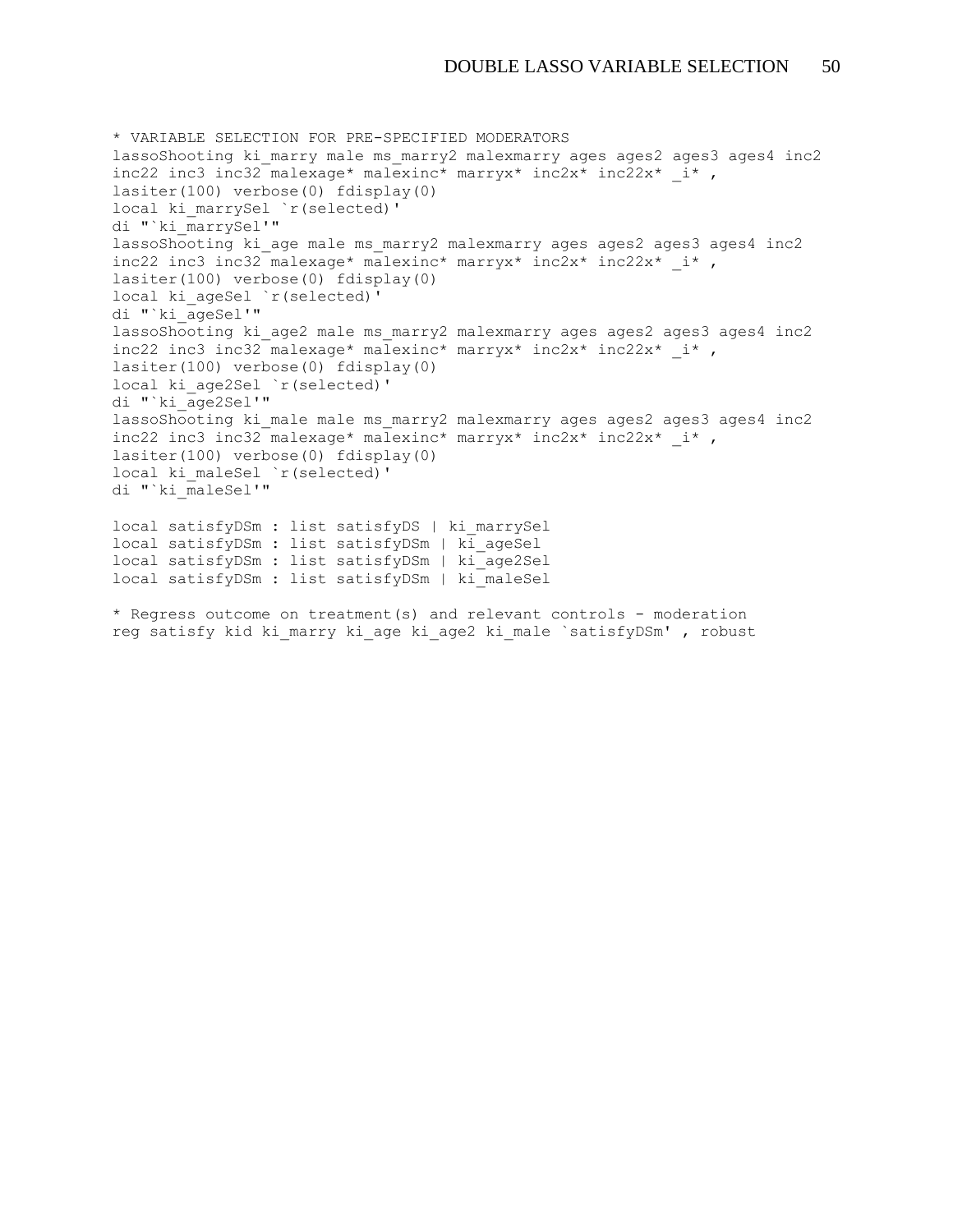#### *Analysis 1: R*

```
library(glmnet)
#####################################
# ANALYSIS 1 -- SATISFACTION #
#####################################
rm(lists = ls() )study1 = read.csv("wvssatisfy.txt") # read csv file
## REPLICATE RESULTS from table in BKL (N=5213 because of missing values)
# Row 2
fitr \leq 1m(satisfy \sim kid, data=study1)
summary(fitr) # show results
# Row 3
regvar \leq as.matrix (subset(study1, select = c(kid, ms marry2)))
fitr <- lm(satisfy ~ regvar, data=study1)
summary(fitr) # show results
# Row 4
regvar <- as.matrix(subset(study1, select = c(kid, ms marry2, ages, ages2,
aqes3, aqes4))fitr \leq 1m(satisfy \sim regvar, data=study1)
summary(fitr) # show results
# Row 5
regvar <- as.matrix(subset(study1,select = c(kid, ms_marry2, ages, ages2, 
ages3, ages4, male)))
fitr \leq -\ln(\text{satisfy} \sim \text{regular}, \text{data=study1})summary(fitr) # show results
# Row 6
reg1 \leq - as.matrix(subset(study1, select = c(kid, ms marry2, ages, ages2,
ages3, ages4, male)))
reg2 <-as.matrix(subset(study1[,115:154]))
regvar \leq cbind(reg1, reg2)
fitr <- lm(satisfy ~ regvar, data=study1)
summary(fitr) # show results
# VARIABLE SELECTION FOR MAIN EFFECT COVARIATES
testvar <-as.matrix(subset(study1[,3:526]))
satisfy \leftarrow as.matrix(study1$satisfy)
kid <- as.matrix(study1$kid)
kidXmarry <- as.matrix(study1$ki_marry)
kidXage <- as.matrix(study1$ki_age)
kidXage2 <- as.matrix(study1$ki_age2)
kidXmale <- as.matrix(study1$ki male)
# STEP 1: select variables that predict outcomes
n=nrow(testvar)
p=ncol(testvar)
sda = sd(residuals(lm(satisfy ~ kid, data=study1)))lambda1 = sda * (1.1/sqrt(n)) * qnorm(1 - (.1/log(n)) / (2*p))summary(lambda1)
```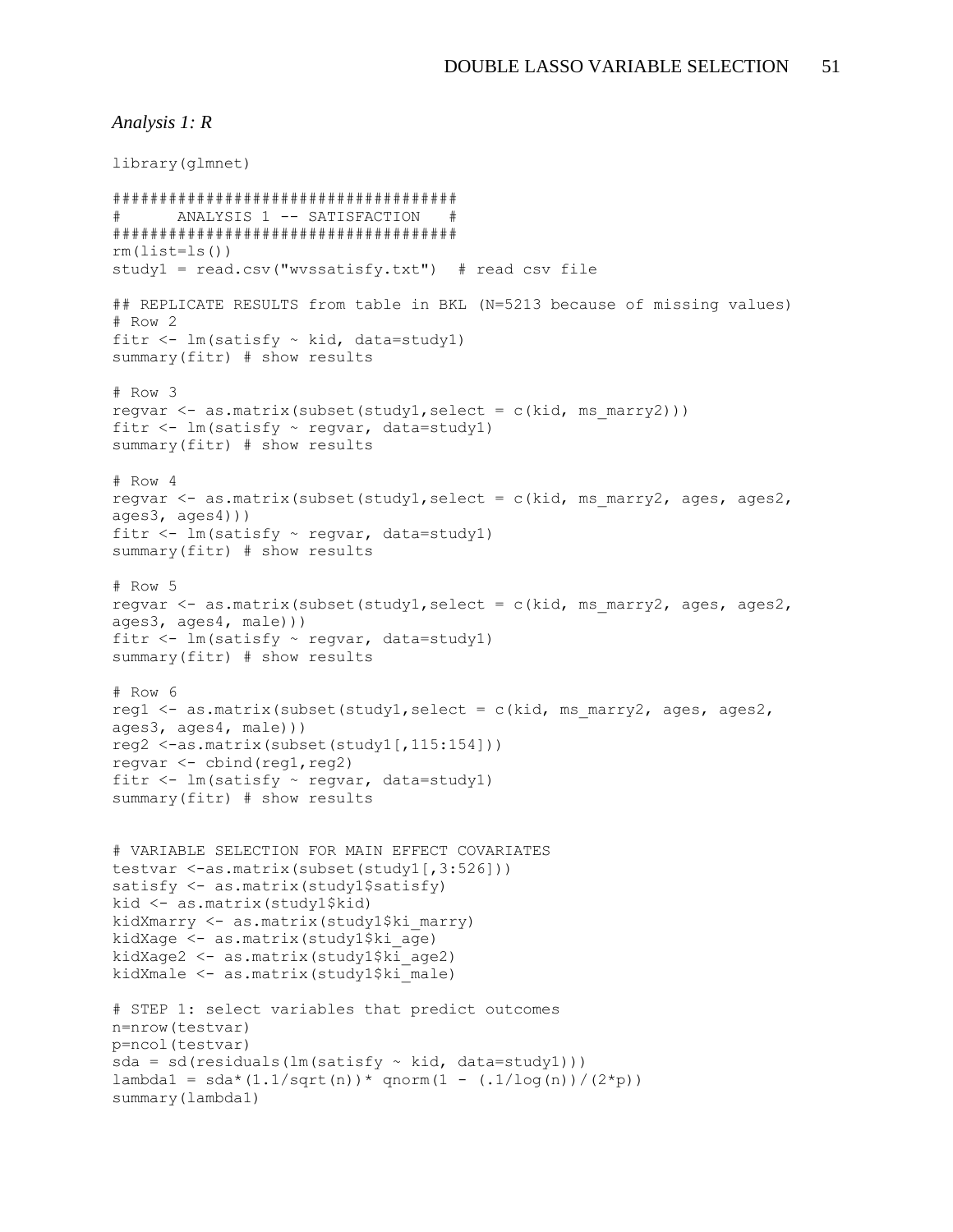```
k = 1while(k < 15){
  fity = qlmnet(testvar, satisfy, lambda=lambda1)ba = coef(fitY, s = lambda1)ea = satisfy-predict(fitY,testvar)sda = sd(ea)lambda1 = sda * (1.1/sqrt(n)) * qnorm(1 - (.1/\log(n)) / (2*p))k = k+1}
ba
# STEP 2: select variables that predict treatment
n=nrow(testvar)
p=ncol(testvar)
sd1=sd(kid)
lambda1 = sd1*(1.1/sqrt(n))*qnorm(1 - (.1/\log(n))/(2*pi))summary(lambda1)
k = 1while(k < 15){
 fitT1 = glmnet(testvar, kid, lambda=lambda1)ba = coef(fitT1, s = lambda1)ea = kid-predict(fitr1,testvar)sda = sd(ea)lambdal = sda * (1.1/sqrt(n)) * qnorm(1 - (.1/\log(n)) / (2*p))k = k+1}
ba
# STEP 3: linear regression with both sets of variables
use1 = union(which(abs(fitY$beta)>.0001),which(abs(fitT1$beta) > .0001))
X = cbind (kid, testvar)
use = c(1,use1+1)fitr \leftarrow lm(satisfy \sim X[, use], data=study1)
summary(fitr) # show results
# Regression without X predictors
use1 = which(abs(fitY$beta) > .0001)
X = cbind(kid, testvar)
use = c(1,use1+1)fitr \leq 1m(satisfy \sim X[, use], data=study1)
summary(fitr) # show results
# VARIABLE SELECTION FOR PRE-SPECIFIED MODERATORS
# STEP 4: select variables that predict moderators
n=nrow(testvar)
p=ncol(testvar)
sd1=sd(kidXmarry)
lambda1 = sd1*(1.1/sqrt(n))*qnorm(1 - (.1/\log(n))/(2*pi))summary(lambda1)
k = 1while (k < 15) {
 fitT2 = qlmnet(testvar, kidXmarry, lambda=lambda1)ba = coef(fitT2, s = lambda1)ea = kidXmary-predict(fitr2,testvar)sda = sd(ea)lambda1 = sda * (1.1/sqrt(n)) * qnorm(1 - (.1/\log(n)) / (2*p))
```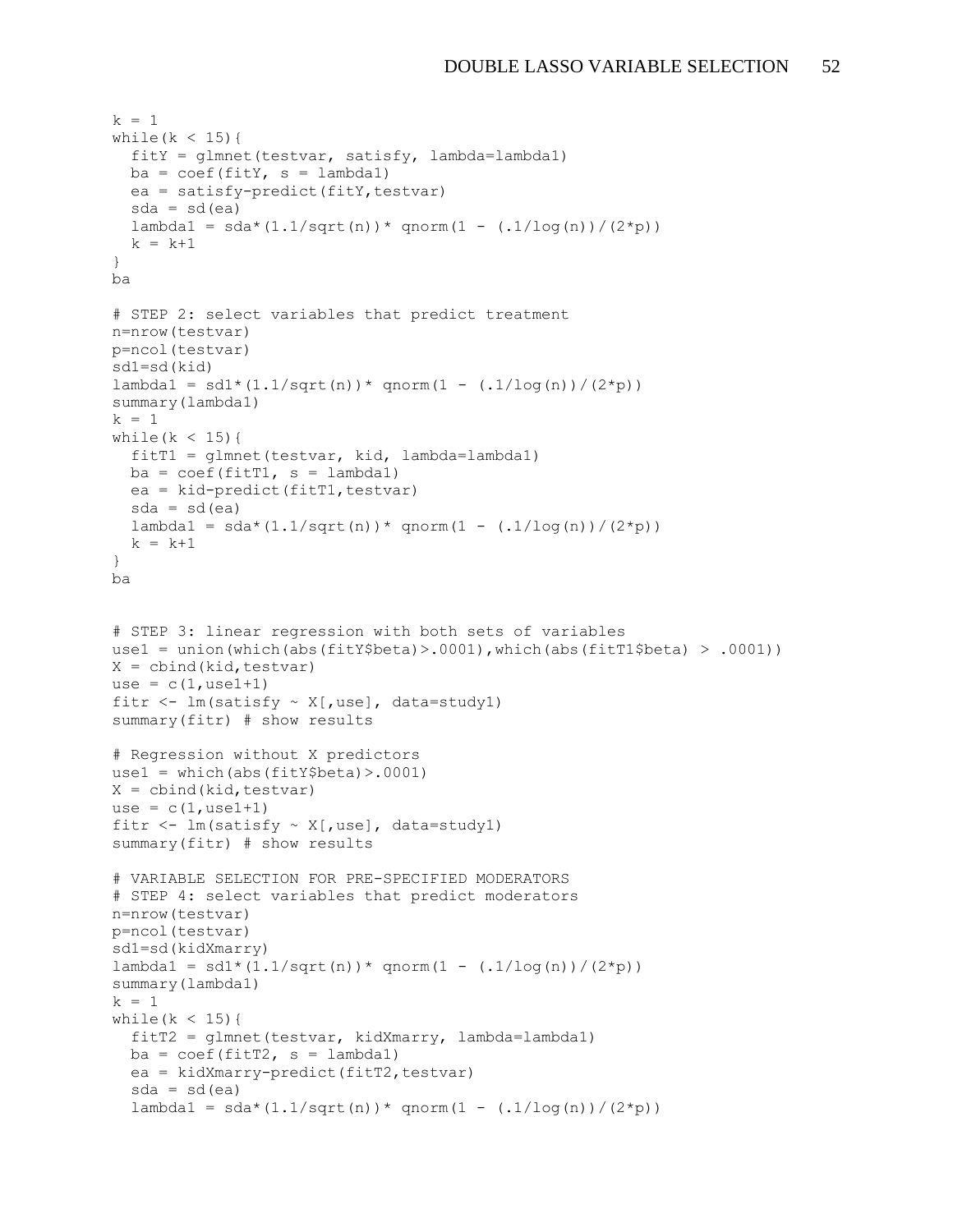```
k = k+1}
ba
sd1=sd(kidXage)
lambda1 = sd1*(1.1/sqrt(n))*qnorm(1 - (.1/log(n))/(2*pi))summary(lambda1)
k = 1while(k < 15){
   fitT3 = glmnet(testvar, kidXage, lambda=lambda1)
 ba = coef(fitT3, s = lambda1) ea = kidXage-predict(fitT3,testvar)
  sda = sd(ea)lambda1 = sda * (1.1/sqrt(n)) * qnorm(1 - (.1/\log(n)) / (2*p))k = k+1}
ba
sd1=sd(kidXage2)
lambda1 = sd1*(1.1/sqrt(n))*qnorm(1 - (.1/log(n))/(2*pi))summary(lambda1)
k = 1while(k < 15){
  fitT4 = glmnet(testvar, kidXage2, lambda=lambda1)
 ba = coef(fitT4, s = lambda1) ea = kidXmarry-predict(fitT4,testvar)
  sda = sd(ea)lambda1 = sda * (1.1/sqrt(n)) * qnorm(1 - (.1/\log(n)) / (2*p))k = k+1}
ba
sd1=sd(kidXmale)
lambda1 = sd1*(1.1/sqrt(n))*qnorm(1 - (.1/\log(n))/(2*pi))summary(lambda1)
k = 1while(k < 15){
   fitT5 = glmnet(testvar, kidXmale, lambda=lambda1)
 ba = coef(fitt5, s = lambda1)ea = kidXmale-predict(fitT5,testvar)sda = sd(ea)lambda1 = sda * (1.1/sqrt(n)) * qnorm(1 - (.1/\log(n)) / (2*p))k = k+1}
ba
use2 = union(which(abs(fitT2$beta)>.0001),which(abs(fitT3$beta) > .0001))
use3 = union(which(abs(fitT4$beta)>.0001),which(abs(fitT5$beta) > .0001))
use12 = union (use1, use2)use = union (use12, use3)
X = cbind(kid,kidXmarry, kidXage, kidXage2, kidXmale, testvar)
use = c(1, 2, 3, 4, 5,use+5)
summary(use)
fitr \leq 1m(satisfy \sim X[, use], data=study1)
summary(fitr) # show results
```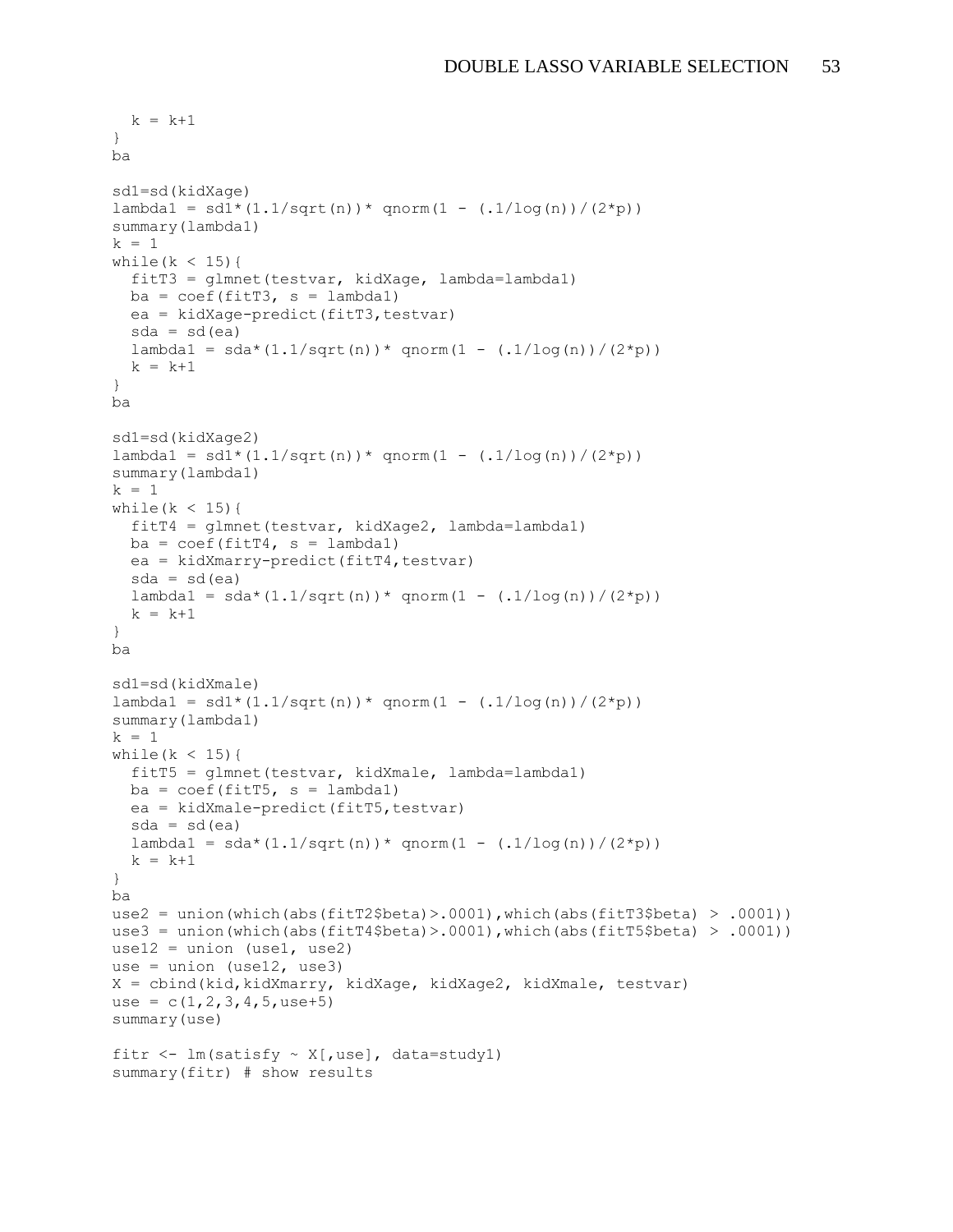```
Analysis 1: SPSS
* Import data file: 'Satisfy.sav'
*----------------------------------------------------------------------------
     * ANALYSIS 1 – life satisfaction *
*----------------------------------------------------------------------------
** REPLICATE RESULTS from table in BKL (N=5213 because of missing values)
** Results will differ slightly because of different sample size
* Row 2.
REGRESSION /MISSING LISTWISE /STATISTICS COEFF OUTS R ANOVA 
/CRITERIA=PIN(.05) POUT(.10) /NOORIGIN 
   /DEPENDENT satisfy /METHOD=ENTER kid.
* Row 3.
REGRESSION /MISSING LISTWISE /STATISTICS COEFF OUTS R ANOVA 
/CRITERIA=PIN(.05) POUT(.10) /NOORIGIN 
   /DEPENDENT satisfy /METHOD=ENTER kid ms_marry2.
* Row 4.
REGRESSION /MISSING LISTWISE /STATISTICS COEFF OUTS R ANOVA 
/CRITERIA=PIN(.05) POUT(.10) /NOORIGIN 
   /DEPENDENT satisfy /METHOD=ENTER kid ms_marry2 kid ages ages2 ages3 ages4.
* Row 5.
REGRESSION /MISSING LISTWISE /STATISTICS COEFF OUTS R ANOVA 
/CRITERIA=PIN(.05) POUT(.10) /NOORIGIN 
   /DEPENDENT satisfy /METHOD=ENTER kid ms_marry2 kid ages ages2 ages3 ages4 
male.
* Row 6.
REGRESSION /MISSING LISTWISE /STATISTICS COEFF OUTS R ANOVA 
/CRITERIA=PIN(.05) POUT(.10) /NOORIGIN 
   /DEPENDENT satisfy /METHOD=ENTER kid ms_marry2 kid ages ages2 ages3 ages4 
male Int Iinc1 2 to Int Iinc1 840031.
* VARIABLE SELECTION FOR MAIN EFFECT COVARIATES.
* APPROXIMATES DOUBLE LASSO USING FORWARD REGRESSION
*----------------------------------------------------------------------------
* Select variables that predict the outcome 
* p=524 and n=5213.
* cutoff = .1 / [\log(n) * 2p] = .000011.
* Select variables that predict the outcome.
REGRESSION /MISSING LISTWISE /STATISTICS COEFF OUTS R ANOVA 
/CRITERIA=PIN(.000011) POUT(.00002) /NOORIGIN 
   /DEPENDENT satisfy
 /METHOD=FORWARD male to Int IincXms 840031.
*Selected: marryXinc3 marryXage2 Int_Iemp_7 inc2.
* Select variables that predict the treatment.
REGRESSION /MISSING LISTWISE /STATISTICS COEFF OUTS R ANOVA 
/CRITERIA=PIN(.000011) POUT(.00002) /NOORIGIN 
   /DEPENDENT kid
```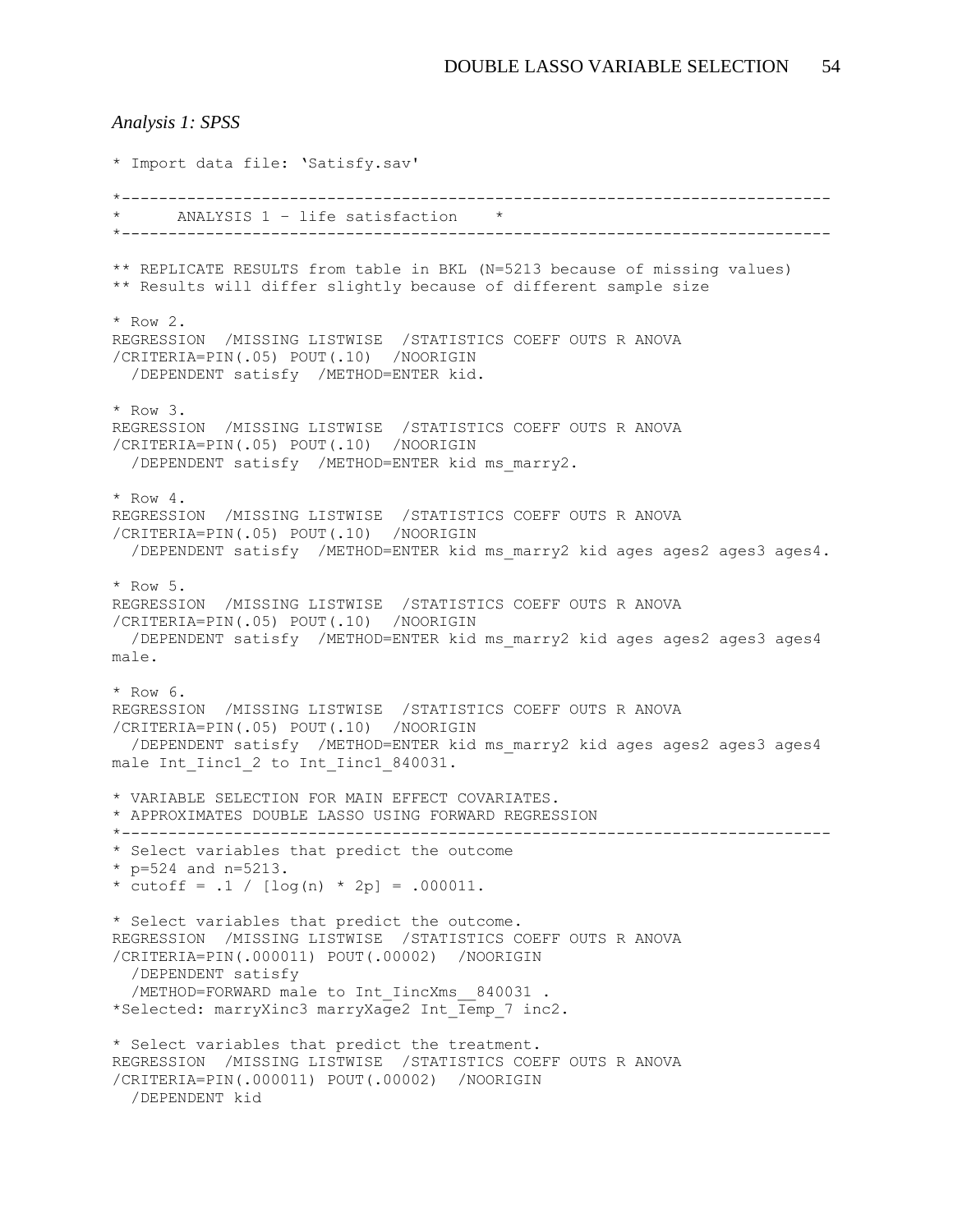/METHOD=FORWARD male to Int IincXms 840031. \* Selected ages ms marry2 ages2 marryXage male maleXmarry inc3 ages3 Int Iemp 5. \* Regress outcome on treatment(s) and relevant controls - baseline. REGRESSION /MISSING LISTWISE /STATISTICS COEFF OUTS R ANOVA /CRITERIA=PIN(.05) POUT(.10) /NOORIGIN /DEPENDENT satisfy /METHOD=ENTER kid ms\_marry2 ages ages2 ages3 inc2 inc3 male Int Iemp 5 Int Iemp 7 marryXinc3 marryXage2 marryXage maleXmarry . \* VARIABLE SELECTION FOR PRE-SPECIFIED MODERATORS. \* Select variables that predict the moderators. REGRESSION /MISSING LISTWISE /STATISTICS COEFF OUTS R ANOVA /CRITERIA=PIN(.000011) POUT(.00002) /NOORIGIN /DEPENDENT ki\_marry /METHOD=FORWARD male to Int IincXms 840031. \* Selected ages ms\_marry2 marryXage marryXage2 marryXage3 Int\_Iemp\_5 Int IempXages 5. REGRESSION /MISSING LISTWISE /STATISTICS COEFF OUTS R ANOVA /CRITERIA=PIN(.000011) POUT(.00002) /NOORIGIN /DEPENDENT ki\_age /METHOD=FORWARD male to Int IincXms 840031. \* Selected ages marryXage Int\_Iage\_93 Int\_IincXagesd7 Int\_IincXagec840022 Int IincXagea3 male maleXmarry . REGRESSION /MISSING LISTWISE /STATISTICS COEFF OUTS R ANOVA /CRITERIA=PIN(.000011) POUT(.00002) /NOORIGIN /DEPENDENT ki\_age2 /METHOD=FORWARD male to Int IincXms 840031. \* Selected ages2 Int\_Iage\_93 marryXage Int\_IincXagec840017 Int\_Iage\_94 Int\_IincXagec840022 Int\_IincXageb840017 Int\_IincXagec840027 Int IincXagec840013 Int Iage 80 Int Iage 78 Int IincXage 3. REGRESSION /MISSING LISTWISE /STATISTICS COEFF OUTS R ANOVA /CRITERIA=PIN(.000011) POUT(.00002) /NOORIGIN /DEPENDENT ki\_male /METHOD=FORWARD male to Int IincXms 840031. \* Selected maleXmarry maleXage maleXage2 maleXage4 Int\_IchiXmale\_1 . \* Regress outcome on treatment(s) and relevant controls - moderation. REGRESSION /MISSING LISTWISE /STATISTICS COEFF OUTS R ANOVA /CRITERIA=PIN(.05) POUT(.10) /NOORIGIN /DEPENDENT satisfy /METHOD=ENTER kid ki\_marry ki\_age ki\_age2 ki\_male ms\_marry2 ages ages2 ages3 inc2 inc3 male Int\_Iemp\_5 Int\_Iemp\_7 marryXinc3 marryXage2 marryXage maleXmarry marryXage3 Int\_IempXages\_5 Int\_Iage\_93 Int\_IincXagesd7 Int\_IincXagec840022 Int\_IincXagea3 Int\_IincXagec840017 Int\_Iage\_94 Int\_IincXageb840017 Int\_IincXagec840027 Int\_IincXagec840013 Int\_Iage\_80 Int\_Iage\_78 Int\_IincXage\_3 maleXage maleXage2 maleXage4 Int IchiXmale 1.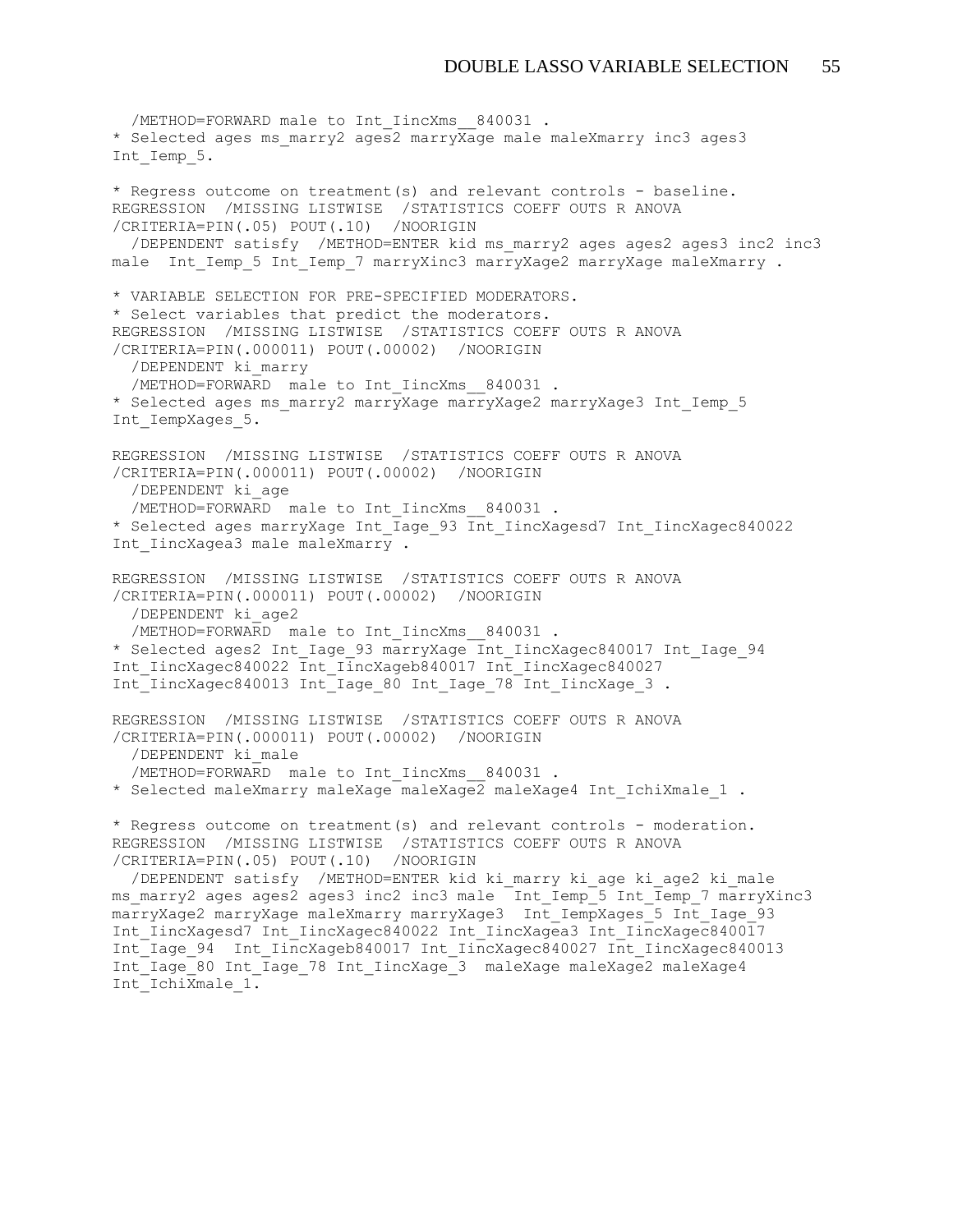*Analysis 2: STATA*

clear \* Data file created in 'Study 2 ANES Create Variables.do' use anes\_2000Final.dta \* demographics list global demoNJlist incomeHH educ sex Zage Zage\_sq marital notemployed global demoused income incomeHH educ sex Zage Zage\_sq marital notemployed unemployed log using Analysis.txt , replace text \*---------------------------------------------------------------------------- \* REPLICATE TABLE 1 - using only nonmissing cases in paper (MissNJVar) \*---------------------------------------------------------------------------- \* STEP 1: main relationship reg DV\_life\_sat Orientation if MissNJVar==0 [pweight=V000002a] \* STEP 2: main relationship with controls reg DV life sat Orientation \$demoNJlist if MissNJVar==0 [pweight=V000002a] \* STEP 3: main relationship with controls + church reg DV life sat Orientation \$demoNJlist church2 if MissNJVar==0 [pweight=V000002a] \* STEP 4: main relationship with controls + church + NFC reg DV life sat Orientation \$demoNJlist church2 a NFC if MissNJVar==0 [pweight=V000002a] \* STEP 5: mediator test reg DV life sat Orientation \$demoNJlist church2 a NFC ration ineq if MissNJVar==0 [pweight=V000002a] \*---------------------------------------------------------------------------- \* REPLICATE TABLE 1 - including all usable cases (MissKeyVar) \*---------------------------------------------------------------------------- \* STEP 1: main relationship reg DV\_life\_sat Orientation if MissKeyVar==0 [pweight=V000002a] \* STEP 2: main relationship with controls reg DV life sat Orientation \$demoNJlist if MissKeyVar==0 [pweight=V000002a] \* STEP 3: main relationship with controls + church reg DV life sat Orientation \$demoNJlist church2 if MissKeyVar==0 [pweight=V000002a] \* STEP 4: main relationship with controls + church + NFC reg DV life sat Orientation \$demoNJlist church2 a NFC if MissKeyVar==0  $[pweight=V000002a]$ \* STEP 5: mediator test reg DV life sat Orientation \$demoNJlist church2 a NFC ration ineq if MissKeyVar==0 [pweight=V000002a]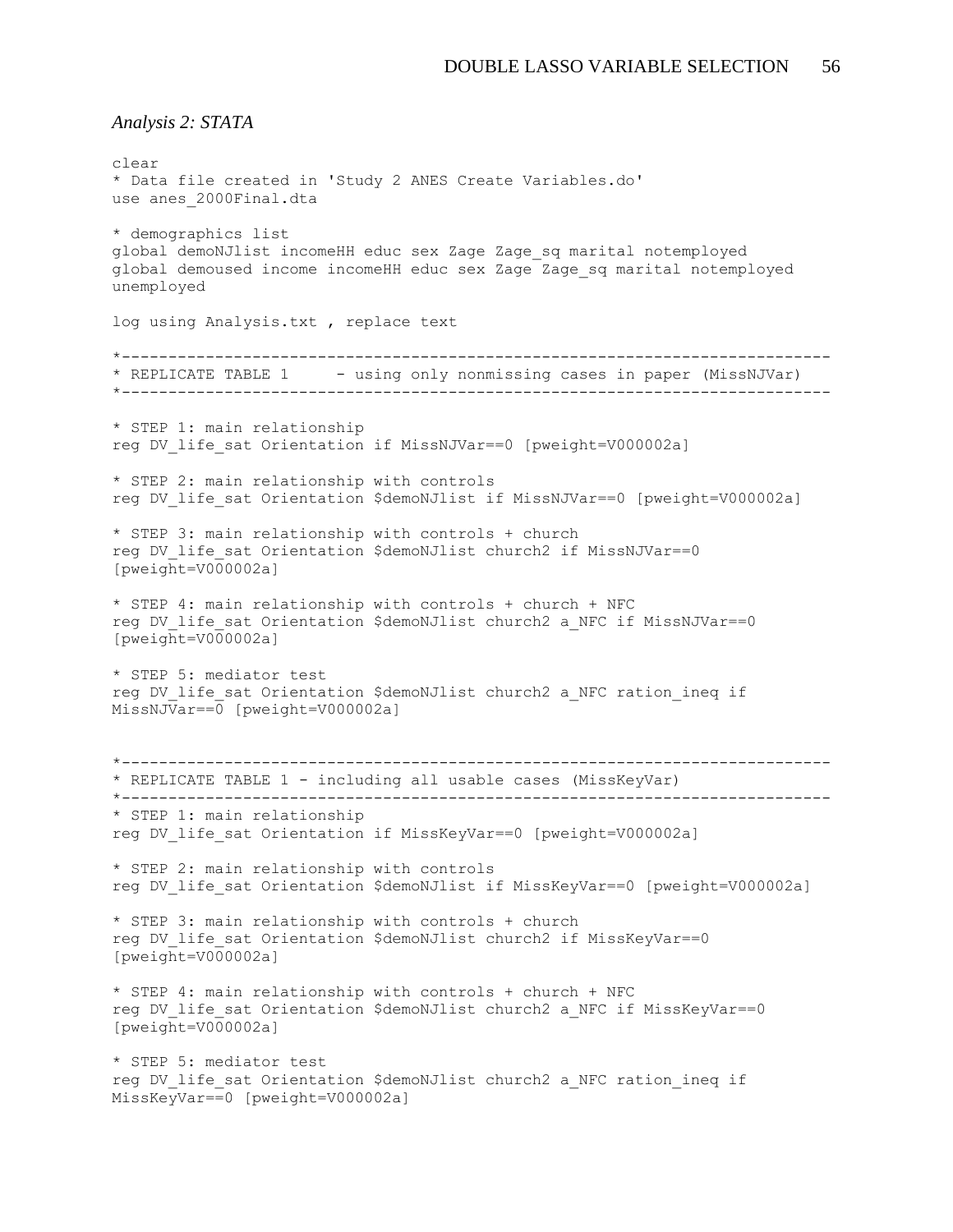```
*---------------------------------------------------------------------------
* DOUBLE LASSO ANALYSIS A - using only nonmissing cases in paper (MissNJVar)
*---------------------------------------------------------------------------
gen tempRI=ration_ineq
* Select variables that predict the outcome ;
lassoShooting DV life sat $demoused church2 d * ration ineq if MissNJVar==0
, lasiter(100) verbose(0) fdisplay(0) 
global yvSel `r(selected)' 
di "$yvSel" 
reg DV life sat $yvSel if (MissNJVar==0)
* Select variables that predict the treatment ;
lassoShooting Orientation $demoused church2 d * ration ineq if
(MissNJVar==0), lasiter(100) verbose(0) fdisplay(0) 
global x1vSel `r(selected)' 
di "$x1vSel" 
reg Orientation $x1vSel if (MissNJVar==0) 
* Get union of selected instruments ;
global vDSA2="$yvSel " + "$x1vSel " 
di "$vDSA2" 
replace ration_ineq=0
* Mediation Equation with selected controls excluding ration ineq ;
reg DV life sat Orientation $vDSA2 ration ineq if MissNJVar==0
[pweight=V000002a]
replace ration_ineq=tempRI 
* Mediation Equation with selected controls + ration ineq ;
reg DV life sat Orientation $vDSA2 ration ineq if MissNJVar==0
[pweight=V000002a]
*----------------------------------------------------------------------------
* DOUBLE LASSO ANALYSIS B - including all usable cases (MissKeyVar)
*----------------------------------------------------------------------------
* Select variables that predict the outcome ;
lassoShooting DV life sat $demoused church2 d * ration ineq if MissKeyVar==0
, lasiter(100) verbose(0) fdisplay(0) 
global yvSel `r(selected)' 
di "$yvSel" 
reg DV life sat $yvSel if (MissKeyVar==0)
* Select variables that predict the treatment ;
lassoShooting Orientation $demoused church2 d * ration ineq if
(MissKeyVar==0), lasiter(100) verbose(0) fdisplay(0) 
global x1vSel `r(selected)' 
di "$x1vSel" 
reg Orientation $x1vSel if (MissKeyVar==0) 
* Get union of selected instruments ;
global vDSB2="$yvSel " + "$x1vSel " 
di "$vDSB2"
```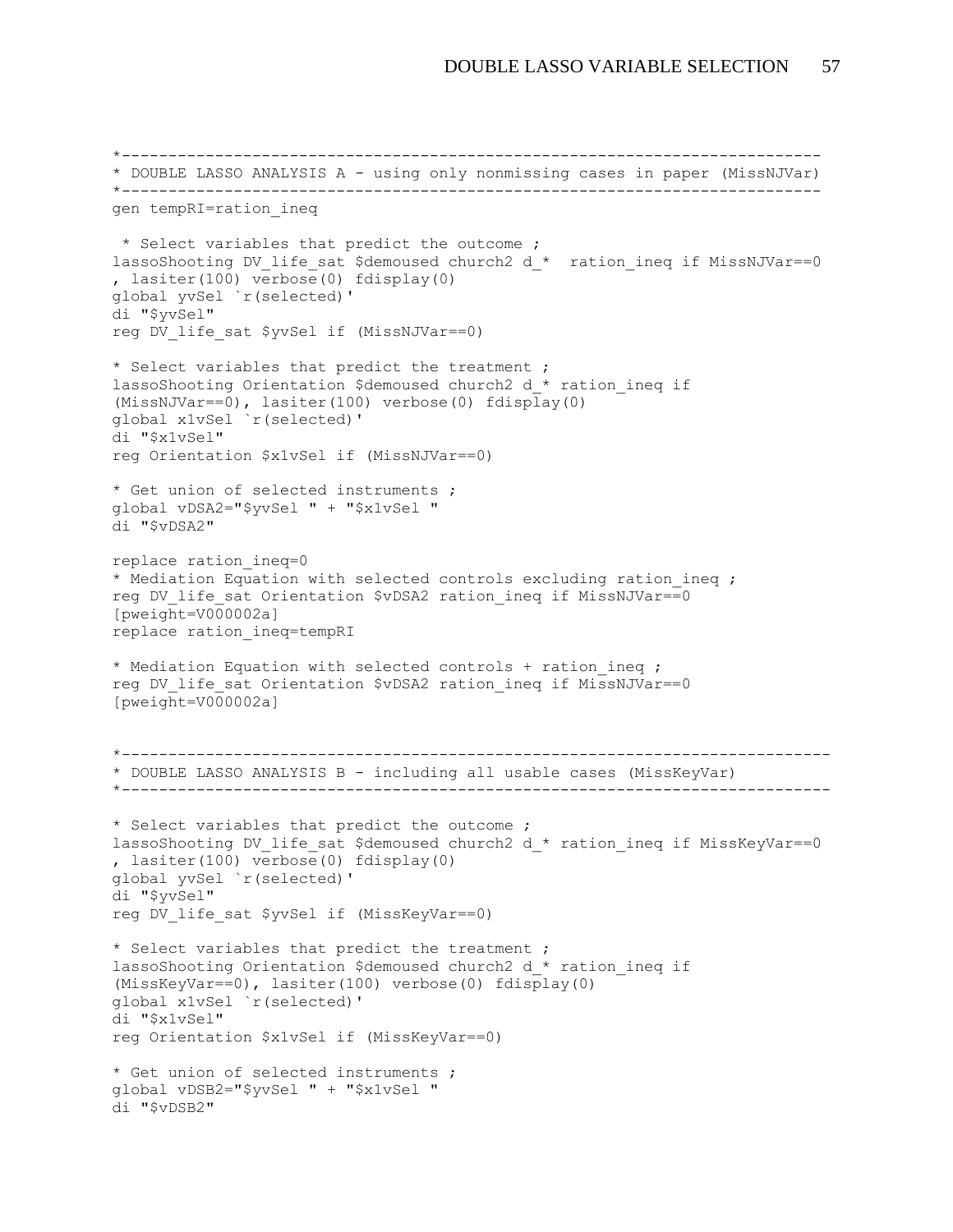replace ration\_ineq=0 \* Mediation Equation with selected controls excluding ration ineq ; reg DV\_life\_sat Orientation \$vDSB2 ration\_ineq if MissKeyVar==0  $[pweight=V000002a]$ replace ration\_ineq=tempRI

\* Mediation Equation with selected controls + ration ineq ; reg DV life sat Orientation \$vDSB2 ration ineq if MissKeyVar==0  $[pweight=V000002a]$ 

log close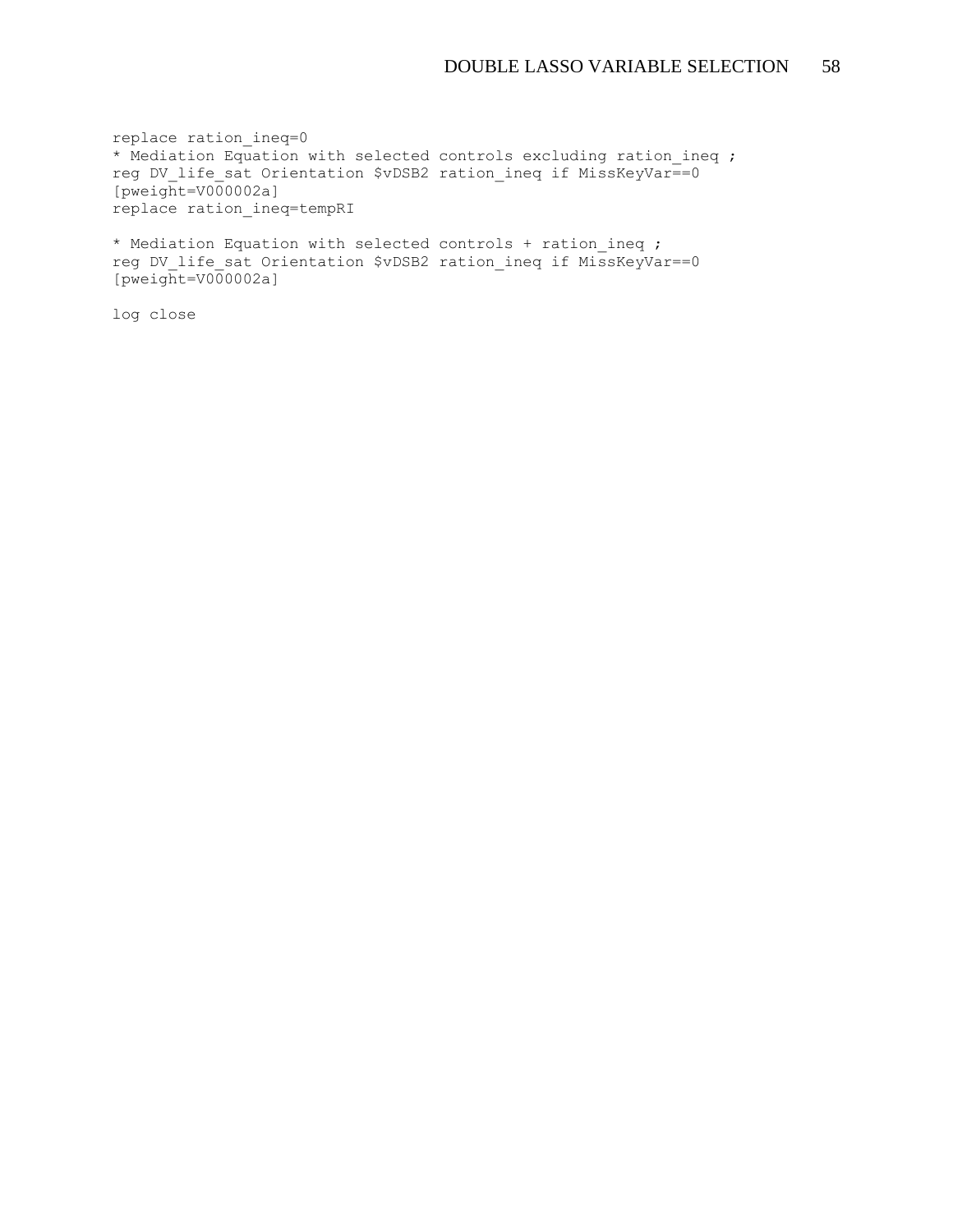*Analysis 2: R*

```
library(glmnet)
study3 = read.csv("dataanes.csv") # read csv file
fixwt <- V000002a/.987761
# REPLICATE REGRESSION ANALYSES
# STEP 1: main relationship.
fitr <- lm(DV life sat \sim Orientation, data=study3, weights=fixwt)
summary(fitr) # show results
# STEP 2: main relationship with controls.
regvar <- as.matrix(subset(study3,select = c(Orientation, incomeHH, educ, 
sex, Zage, Zage sq, marital, notemployed)))
fitr <- lm(DV life sat ~ regvar, data=study3, weights=fixwt)
summary(fitr) # show results
# STEP 3: main relationship with controls + church.
regvar <- as.matrix(subset(study3,select = c(Orientation, incomeHH, educ, 
sex, Zage, Zage sq, marital, notemployed, church2)))
fitr <- lm(DV life sat ~ regvar, data=study3, weights=fixwt)
summary(fitr) + show results
# STEP 4: main relationship with controls + church + NFC.
regvar <- as.matrix(subset(study3,select = c(Orientation, incomeHH, educ, 
sex, Zage, Zage sq, marital, notemployed, church2, a NFC)))
fitr <- lm(DV life sat ~ regvar, data=study3, weights=fixwt)
summary(fitr) # show results
# STEP 5: mediator test.
regvar <- as.matrix(subset(study3,select = c(Orientation, incomeHH, educ, 
sex, Zage, Zage sq, marital, notemployed, church2, a NFC, ration ineq)))
fitr <- lm(DV life sat ~ regvar, data=study3, weights=fixwt)
summary(fitr) \# show results
# DOUBLE LASSSO ANALYSIS -- ALL DEMOGRAPHIC COVARIATES
testvar2 <- as.matrix(study3[,4:187])
# STEP 1: select variables that predict outcomes
n=nrow(testvar2)
p=ncol(testvar2)
sda = sd(residuals(lm(DV life sat \sim Orientation, data=study3)))
lambda1 = sda * (1.1/sqrt(n)) * qnorm(1 - (.1/\log(n)) / (2*p))summary(lambda1)
k = 1while(k < 15){
 fitY = glmnet(testvar2, DV life sat, weights=fixwt, lambda=lambda1)ba = coef(fity, s = lambda1)ea = DV life sat-predict(fitY, testvar2)
  sda = sd(ea)lambda1 = sda * (1.1/sqrt(n)) * qnorm(1 - (.1/\log(n)) / (2*p))k = k+1}
```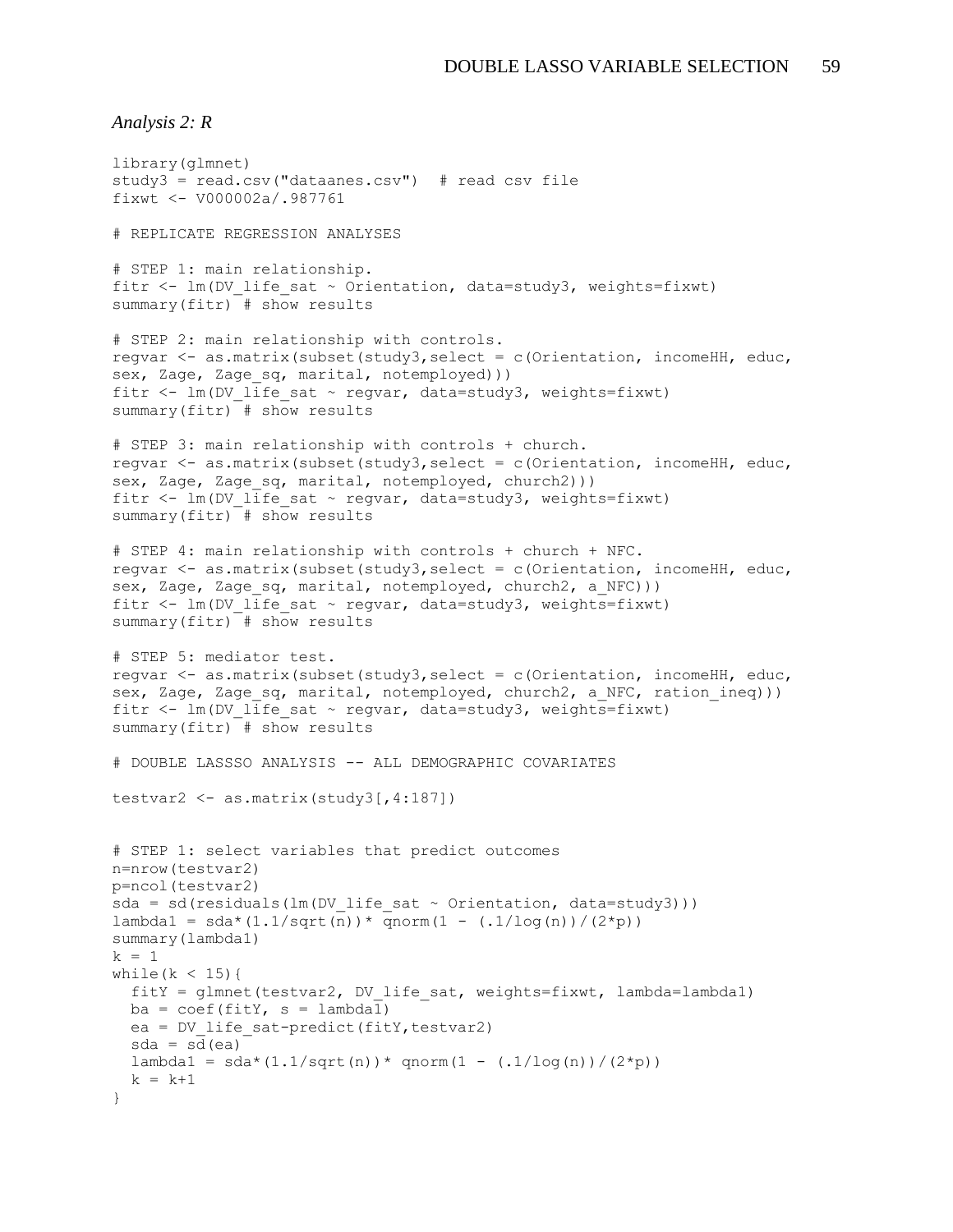```
# STEP 2: select variables that predict treatment
sd1=sd(Orientation)
lambda1 = sd1 * (1.1/sqrt(n)) * qnorm(1 - (.1/log(n)) / (2*p))summary(lambda1)
k = 1while(k < 15){
   fitT1 = glmnet(testvar2, Orientation, weights=fixwt, lambda=lambda1)
  ba = coef(fitT1, s = lambda1)ea = Orientation-predict(fitr1,testvar2)sda = sd(ea)lambda1 = sda * (1.1/sqrt(n)) * qnorm(1 - (.1/\log(n)) / (2*p))k = k+1}
ba
# STEP 3: linear regression with both sets of variables, no mediator
use = union(which(abs(fitY$beta)>.0001),which(abs(fitT1$beta) > .0001))
summary(use)
X = \text{cbind}(\text{Orientation, testvar2})use1 = c(1,use+1)fitr <- lm(DV life sat ~ X[,use1], data=study3, weights=fixwt)
summary(fitr) # show results
# STEP 4: linear regression with both sets of variables, include mediator
X = \text{cbind}(\text{Orientation}, \text{ration ineq}, \text{testvar2})use2 = c(1, 2, use+2)fitr <- lm(DV life sat ~ X[,use2], data=study3, weights=fixwt)
summary(fitr) # show results
# STEP 5: linear regression with both sets of variables, include mediator but 
not IV
X = \text{cbind}(\text{ration ineq}, \text{ testvar2})use3 = c(1,use+1)fitr <- lm(DV life sat ~ X[,use3], data=study3, weights=fixwt)
summary(fitr) # show results
```
ba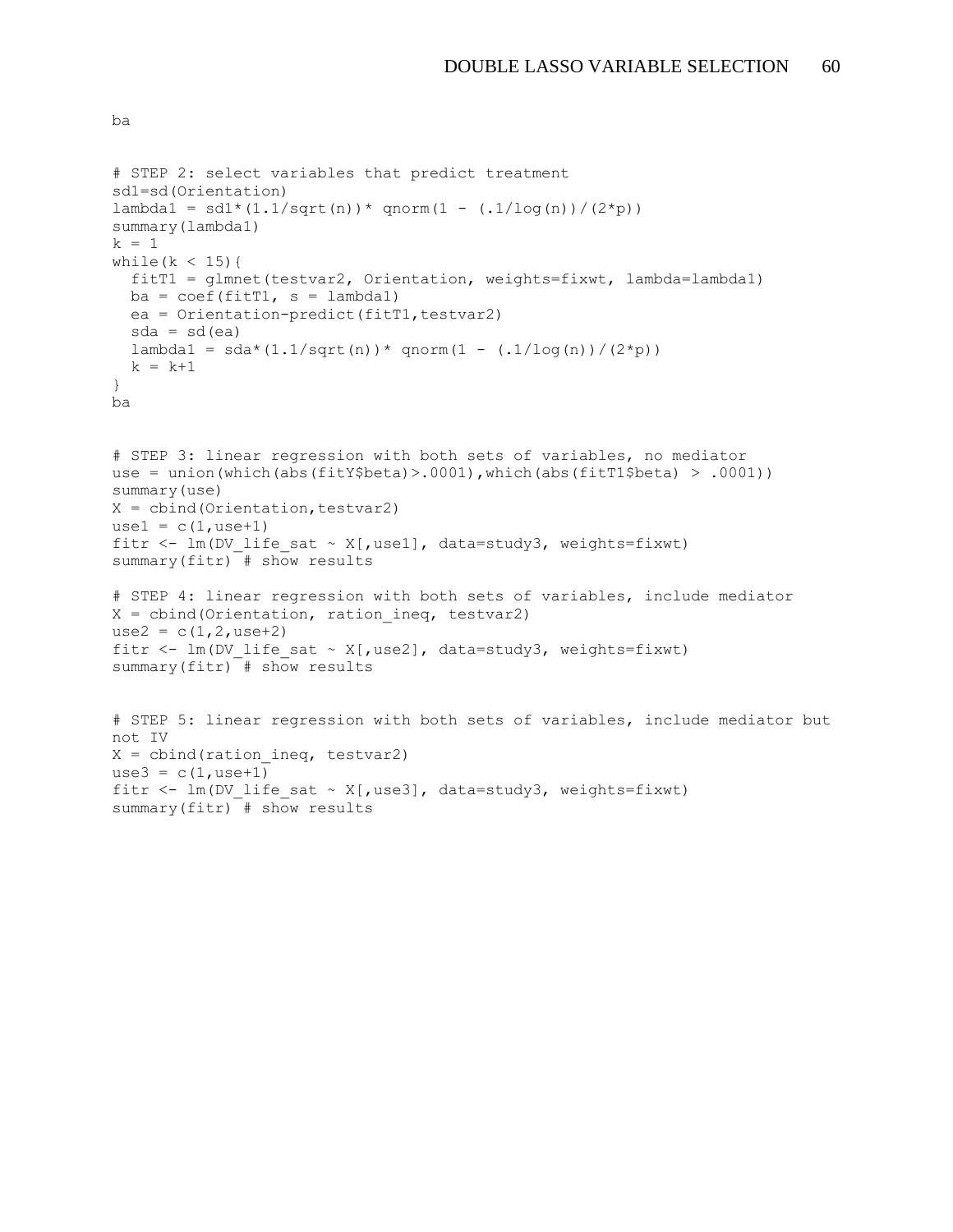*Analysis 2: SPSS* \* Import data file: 'dataanes.csv' \* weight data. compute fixwt=V000002a/.987761. execute. WEIGHT BY fixwt. \*---------------------------------------------------------------------------. \* REPLICATE TABLE 1 \*---------------------------------------------------------------------------. \* STEP 1: main relationship. REGRESSION /MISSING LISTWISE /STATISTICS COEFF OUTS R ANOVA /CRITERIA=PIN(.05) POUT(.10) /NOORIGIN /DEPENDENT DV\_life\_sat /METHOD=ENTER Orientation. \* STEP 2: main relationship with controls. REGRESSION /MISSING LISTWISE /STATISTICS COEFF OUTS R ANOVA /CRITERIA=PIN(.05) POUT(.10) /NOORIGIN /DEPENDENT DV\_life\_sat /METHOD=ENTER Orientation incomeHH educ sex Zage Zage sq marital notemployed . \* STEP 3: main relationship with controls + church. REGRESSION /MISSING LISTWISE /STATISTICS COEFF OUTS R ANOVA /CRITERIA=PIN(.05) POUT(.10) /NOORIGIN /DEPENDENT DV\_life\_sat /METHOD=ENTER Orientation incomeHH educ sex Zage Zage sq marital notemployed church2. \* STEP 4: main relationship with controls + church + NFC. REGRESSION /MISSING LISTWISE /STATISTICS COEFF OUTS R ANOVA /CRITERIA=PIN(.05) POUT(.10) /NOORIGIN /DEPENDENT DV\_life\_sat /METHOD=ENTER Orientation incomeHH educ sex Zage Zage sq marital notemployed church2 a NFC. \* STEP 5: mediator test. REGRESSION /MISSING LISTWISE /STATISTICS COEFF OUTS R ANOVA /CRITERIA=PIN(.05) POUT(.10) /NOORIGIN /DEPENDENT DV\_life\_sat /METHOD=ENTER Orientation incomeHH educ sex Zage Zage sq marital notemployed church2 a NFC ration ineq. \*---------------------------------------------------------------------------. \* VARIABLE SELECTION ANALYSIS \*---------------------------------------------------------------------------. \*  $p=141$  and  $n=1192$ . \* cutoff =  $.1 / [log(n) * 2p] = .00005$ . \* Select variables that predict the outcome . REGRESSION /MISSING LISTWISE /STATISTICS COEFF OUTS R ANOVA /CRITERIA=PIN(.00005) POUT(0.00006) /NOORIGIN /DEPENDENT DV\_life\_sat /METHOD=FORWARD income incomeHH educ sex Zage Zage\_sq marital notemployed unemployed church2 a NFC d employ1 to d Internet. \* three variable selected: d workedforpay1 marital Zage sq.

\* Select variables that predict the treatment.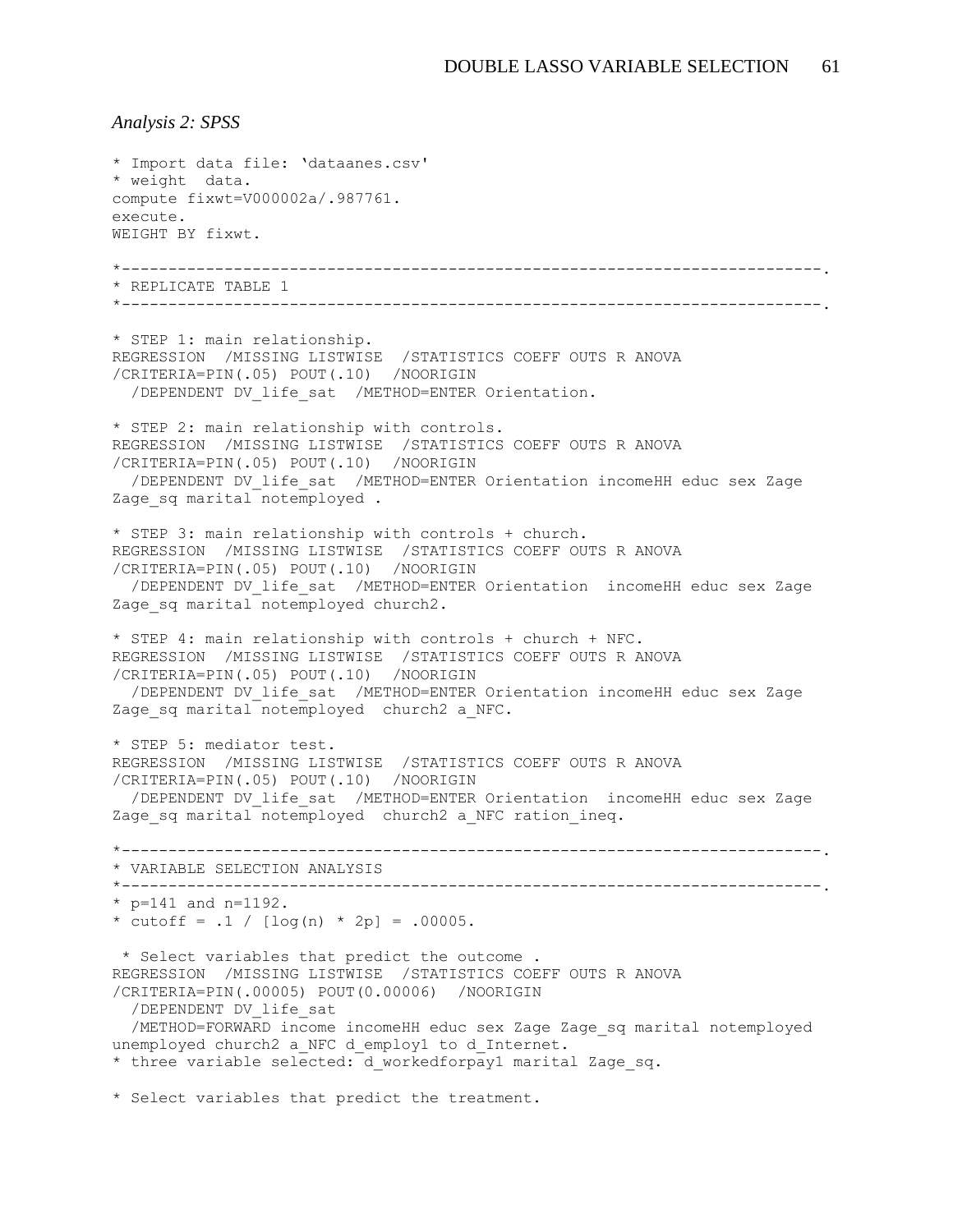REGRESSION /MISSING LISTWISE /STATISTICS COEFF OUTS R ANOVA /CRITERIA=PIN(.00005) POUT(0.00006) /NOORIGIN /DEPENDENT Orientation /METHOD=FORWARD income incomeHH educ sex Zage Zage\_sq marital notemployed unemployed church2 a NFC d employ1 to d Internet. \* four variables selected: d\_Race2 church2 d\_marital2 d\_UnionHH2.

\* Main Equation with selected controls, excluding mediator. REGRESSION /MISSING LISTWISE /STATISTICS COEFF OUTS R ANOVA /CRITERIA=PIN(.05) POUT(.10) /NOORIGIN

 /DEPENDENT DV\_life\_sat /METHOD=ENTER Orientation d\_workedforpay1 marital Zage sq d Race2 church2 d marital2 d UnionHH2 .

\* Main Equation with selected controls, including mediator. REGRESSION /MISSING LISTWISE /STATISTICS COEFF OUTS R ANOVA /CRITERIA=PIN(.05) POUT(.10) /NOORIGIN

 /DEPENDENT DV\_life\_sat /METHOD=ENTER Orientation d\_workedforpay1 marital Zage sq d Race2 church2 d marital2 d UnionHH2 ration  $\overline{ineq}$ .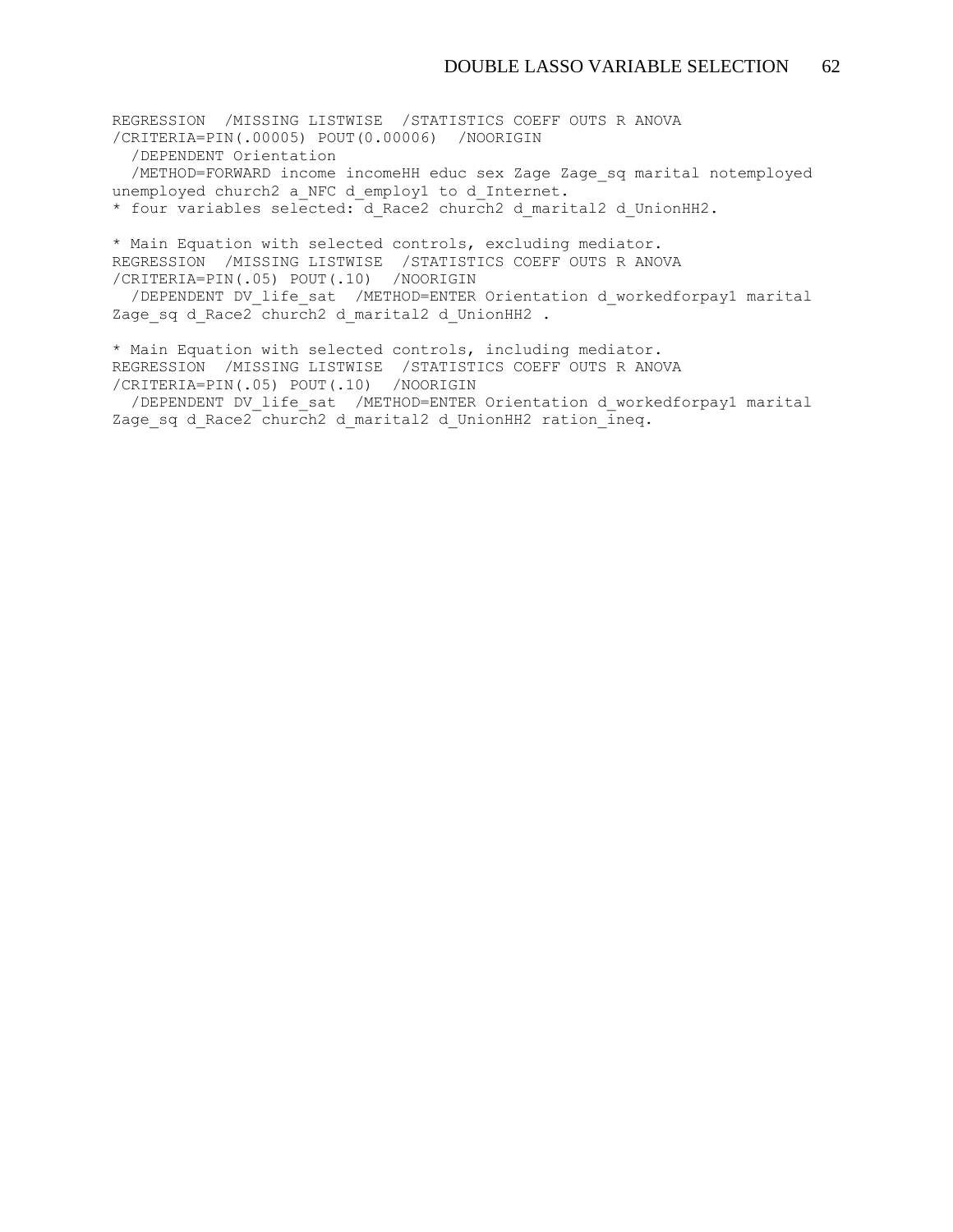*Analysis 3: STATA*

```
# delimit ;
set more off;
clear ;
capture log close ;
log using SimmonsFinalStata.txt, replace text;
* Import and code data ;
import excel using "Study 2.xls" , first ;
keep if cond != "potato" ;
replace olddays = olddays - 10 ;
xi i.quarterback ;
 * REPLICATE ANALYSES ;
* Replicate regression with controls ;
regress aged when64 if cond != "potato" ; 
* Replicate regression with controls ;
regress aged when64 dad if cond != "potato" ; 
 * VARIABLE SELECTION ;
* Select variables that predict the outcome ;
lassoShooting aged dad mom female bird political olddays computer diner I*
if cond != "potato", lasiter(100) verbose(0) fdisplay(0);
local yvSel `r(selected)' ;
di "`yvSel'" ;
* Select variables that predict the treatment ;
lassoShooting when64 dad mom female bird political olddays computer diner I*
if cond != "potato", lasiter(100) verbose(0) fdisplay(0);
local xvSel `r(selected)' ;
di "`xvSel'" ;
* Get union of selected instruments ;
local vDS : list yvSel | xvSel ;
* Equation with selected controls ;
reg aged when64 `vDS' if cond != "potato" ; 
clear ;
log close ;
```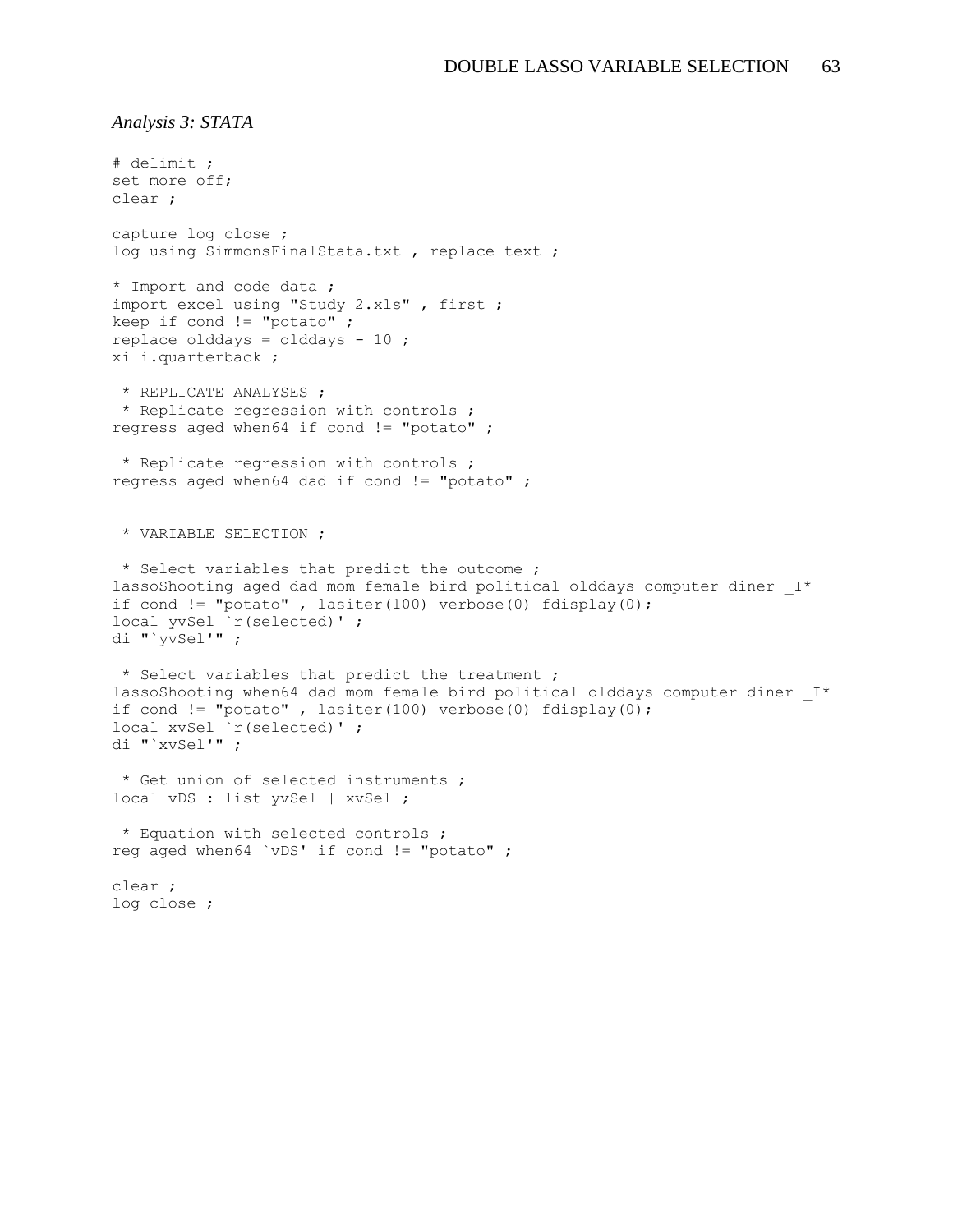```
Analysis 3: R
```

```
library(glmnet)
study2 = read.csv("study2.csv") # read csv file
# REPLICATE REGRESSION ANALYSES
# Linear Regression
fitr \langle -\lim(\text{aged } \sim \text{when} 64, \text{ data} = \text{study2})\ranglesummary(fitr) # show results
# Linear Regression with covariate
fitr \leftarrow lm(aged \sim when64 + dad, data=study2)
summary(fitr) # show results
summary(study2$quarterback)
quarterback.f=factor(study2$quarterback)
qm = model.matrix(~quarterback.f)
summary(qm)
# DOUBLE LASSSO ANALYSIS
xall <- as.matrix(subset(study2,select = -c(aged, root, quarterback, potato, 
when64, kaimba, feelold, cond, aged365)))
summary(xall)
xall1 < - \text{cbind}(xall, qm[, 2:4])summary(xall1)
aged <- as.matrix(study2$aged)
summary(aged)
when64 <- as.matrix(study2$when64)
summary(when64)
# STEP 1: select variables that predict outcomes
n=nrow(xall1)
p=ncol(xall1)
sd1=sd(aged)
lambda1 = .5 * sd1 * (1.1/sqrt(n)) * qnorm(1 - (.1/\log(n)) / (2*p))summary(lambda1)
k = 1while(k < 15){
   fitY = glmnet(xall1, aged, lambda=lambda1)
  ba = \text{coeff}(\text{fitY}, s = \text{lambda1})ea = aged-predict(fity, xall1)sda = sd(ea)lambda1 = sda * (1.1/sqrt(n)) * qnorm(1 - (.1/\log(n)) / (2*p))k = k+1}
ba
# STEP 2: select variables that predict treatment
n=nrow(xall1)
p=ncol(xall1)
sd1=sd(when64)
lambda1 = .5*sd1*(1.1/sqrt(n))*qnorm(1 - (.1/log(n))/(2*pi))summary(lambda1)
```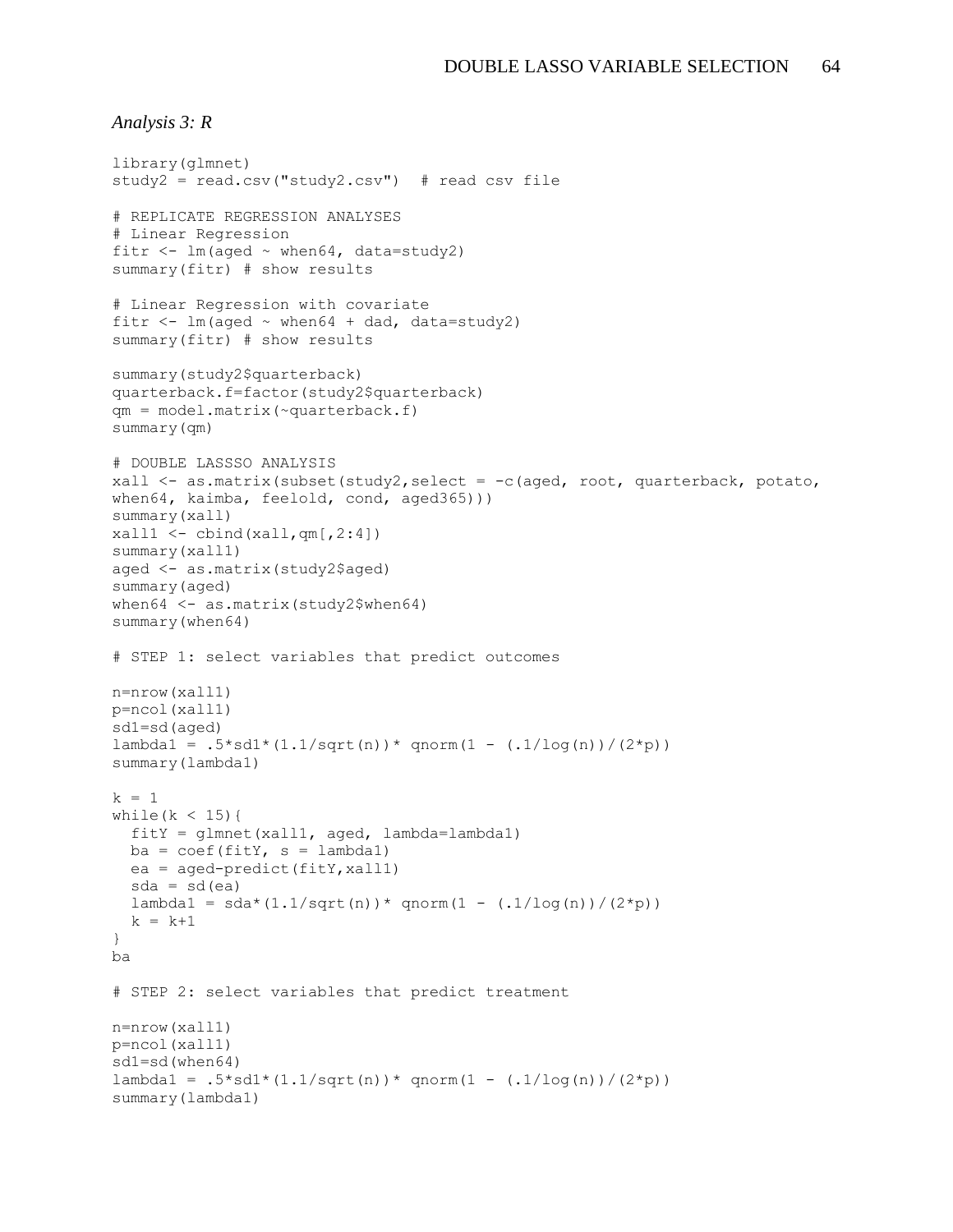```
k = 1while(k < 15){
   fitT = glmnet(xall1, when64, lambda=lambda1)
 ba = coef(fitr, s = lambda1) ea = aged-predict(fitT,xall1)
 sda = sd(ea)lambda1 = sda * (1.1/sqrt(n)) * qnorm(1 - (.1/\log(n)) / (2*p))k = k+1}
ba
# STEP 3: linear regression with both sets of variables
use = union(which(abs(fitY$beta)>0), which(abs(fitT$beta) > 0))
X = \text{cbind}(\text{when}64, \text{xall1})use = c(1,use+1)fitr \leftarrow lm(aged \sim X[, use], data=study2)
summary(fitr) # show results
```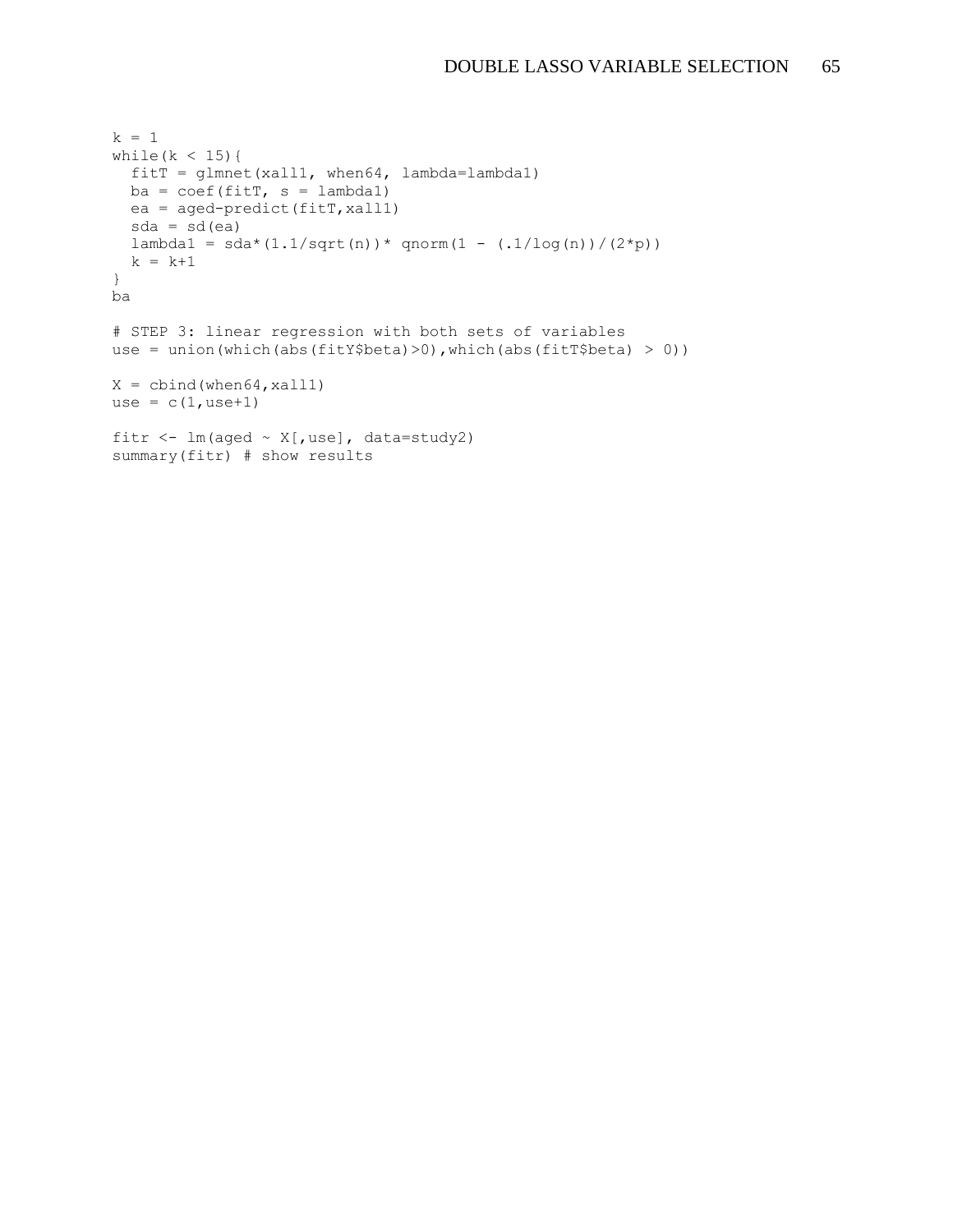```
Analysis 3: SPSS
* Import data file: Study 2.xls'
* select 'when I'm 64' and control conditions.
USE ALL.
COMPUTE filter_$=(cond<>"potato").
FILTER BY filter $.
EXECUTE.
compute QB1=0.
compute QB2=0.
compute QB3=0.
if (quarterback eq 1) QB1=1.
if (quarterback eq 2) QB2=1.
if (quarterback eq 3) QB3=1.
execute.
* replicate basic regression.
REGRESSION /MISSING LISTWISE /STATISTICS COEFF OUTS R ANOVA 
/CRITERIA=PIN(.05) POUT(.10) /NOORIGIN 
   /DEPENDENT aged
   /METHOD=ENTER when64 dad.
REGRESSION /MISSING LISTWISE /STATISTICS COEFF OUTS R ANOVA 
/CRITERIA=PIN(.05) POUT(.10) /NOORIGIN 
   /DEPENDENT aged
   /METHOD=ENTER when64 dad mom female bird political olddays computer diner 
QB1 QB2 QB3.
* VARIABLE SELECTION.
* p=11 and n=20.
* cutoff = .1 / [\log(n) * 2p] = .0015.
* predict dependent variable.
REGRESSION /MISSING LISTWISE /STATISTICS COEFF OUTS R ANOVA 
/CRITERIA=PIN(.0015) POUT(.002) /NOORIGIN 
   /DEPENDENT aged
   /METHOD=FORWARD when64 dad mom female bird political olddays computer 
diner.
* predict treatment.
REGRESSION /MISSING LISTWISE /STATISTICS COEFF OUTS R ANOVA 
/CRITERIA=PIN(.0015) POUT(.002) /NOORIGIN 
   /DEPENDENT when64
   /METHOD=FORWARD dad mom female bird political olddays computer diner.
* no variables selected for inclusion.
* final model.
REGRESSION /MISSING LISTWISE /STATISTICS COEFF OUTS R ANOVA 
/CRITERIA=PIN(.05) POUT(.10) /NOORIGIN 
   /DEPENDENT aged
   /METHOD=ENTER when64.
```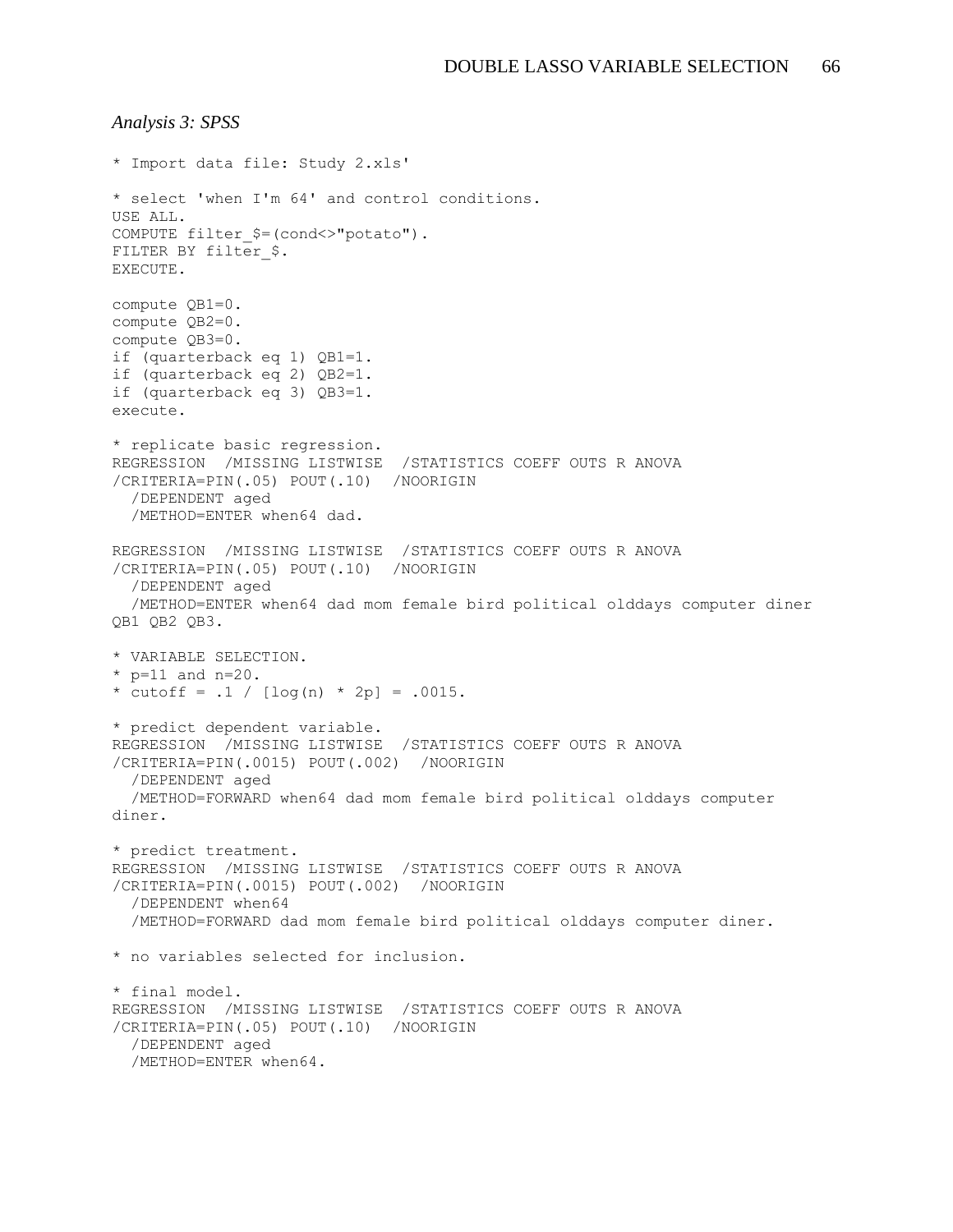*Analysis 4: STATA*

```
# delimit ;
set more off;
clear all;
log using RunDonations.txt, replace text;
* note: new variables were coded in 'donations data prep.do';
import delimited Study3Data.csv;
* Define variable lists;
global maniplist manip deflvl low manip deflvl med manip deflvl high
manip numopt5 manip prevremind;
display "$maniplist";
global demolist white asian ethnicity missing gender male prospect zage
age missing zyrsofassos yrsassocmissing zafconsyog zboothaflifetimegiving
zboothlifetimegiving lybunt sybunt otherseg;
display "$demolist";
* Basic Regressions;
reg dvln donamt manip deflvl low if (manip deflvl med==0 &
manip deflvl high == 0);
reg dvln donamt $maniplist ;
* Variable Selection;
* Select variables that predict the outcome ;
lassoShooting dvln donamt $demolist sq * ln * int* , lasiter(100) verbose(0)
fdisplay(0) ;
global yvSel `r(selected)' ;
di "$yvSel" ;
* Select variables that predict the treatments ;
lassoShooting manip deflvl low $demolist sq * ln * int* , lasiter(100)
verbose(0) fdisplay(0) ;
global x1vSel `r(selected)' ;
di "$x1vSel" ;
lassoShooting manip deflvl med $demolist sq * ln * int* , lasiter(100)
verbose(0) fdisplay(0) ;
global x2vSel `r(selected)' ;
di "$x2vSel" ;
lassoShooting manip deflvl high $demolist sq * ln * int* , lasiter(100)
verbose(0) fdisplay(0) ;
global x3vSel `r(selected)' ;
di "$x3vSel" ;
* Get union of selected instruments ;
global vDS="$yvSel " + "$x1vSel " + "$x2vSel " + "$x3vSel ";
di "$vDS" ;
* Regression with selected controls ;
reg dvln donamt $maniplist $vDS ;
clear ;
log close ;
```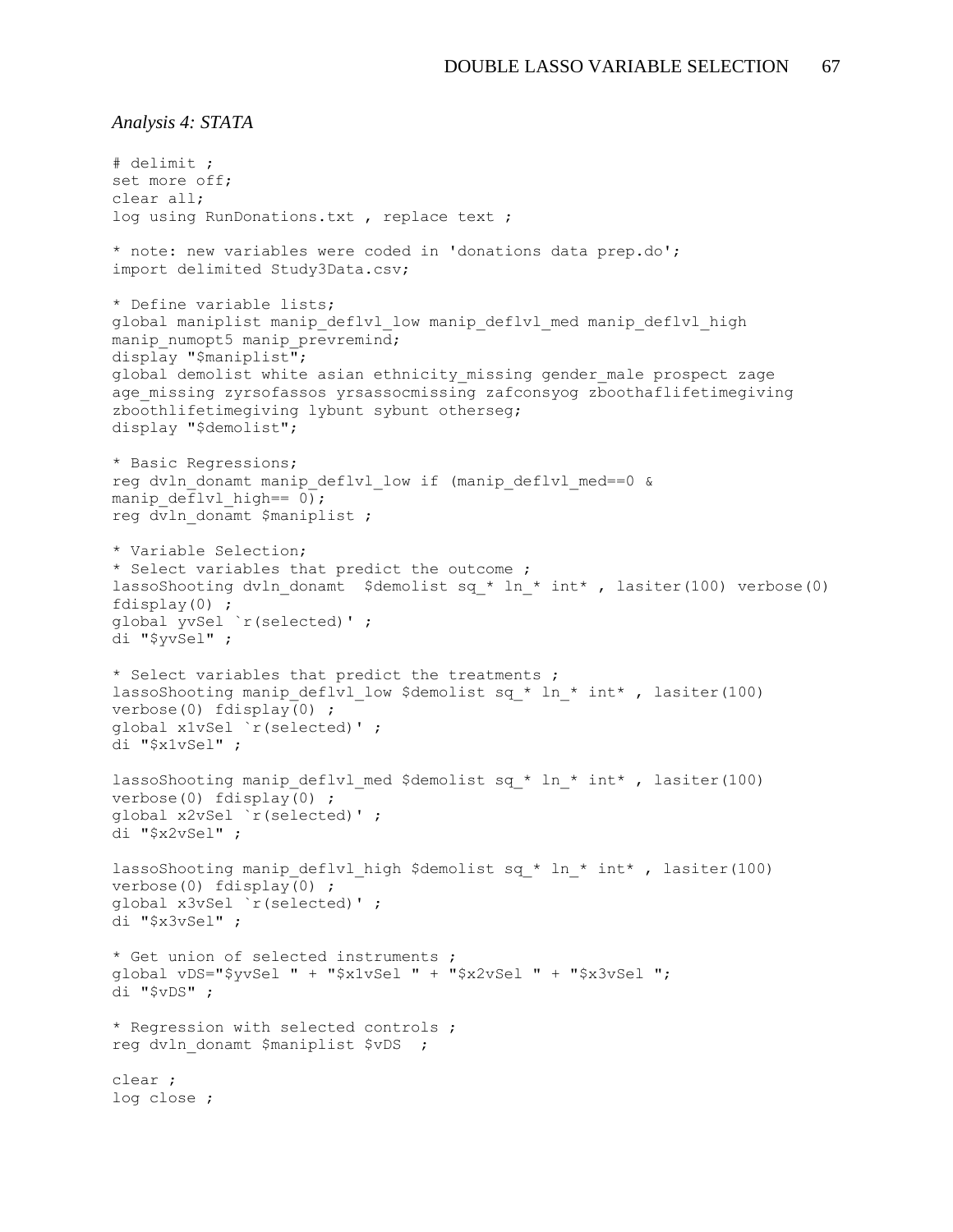```
Analysis 4: R
```

```
library(glmnet)
study3 = read.csv("Study3Data.csv") # read csv file
# REPLICATE REGRESSION ANALYSES
# Linear Regression
manip \leq as.matrix(subset(study3, select = c(Manip defLvl Low,
Manip defLvl Med, Manip defLvl High, Manip numOpt5, Manip prevRemind)))
summary(manip)
fitr \leq lm(DVln DonAmt \sim Manip defLvl Low, data=study3)
summary(fitr) # show results
fitr \leq - \ln(DV \ln D \text{on} A m t \sim \text{manip}, data=study3)
summary(fitr) # show results
# DOUBLE LASSSO ANALYSIS
test1 <- as.matrix(subset(study3, select = c(White, Asian, Ethnicity Missing,
Gender Male, Prospect, Age missing, LYBUNT, SYBUNT, OtherSeg)))
test2 <-as.matrix(subset(study3[,28:217],select= -c(int43, int63, int73)))
testvar <- cbind(test1, test2)
DVln_DonAmt <- as.matrix(study3$DVln_DonAmt)
Manip defLvl Low <- as.matrix(study3$Manip defLvl Low)
Manip defLvl Med <- as.matrix(study3$Manip defLvl Med)
Manip defLvl High <- as.matrix(study3$Manip defLvl High)
summary(DVln_DonAmt)
# STEP 1: select variables that predict outcomes
n=nrow(testvar)
p=ncol(testvar)
sda = sd(residuals(lm(DVln DonAmt ~ manip, data=study3)))lambda1 = sda * (1.1/sqrt(n)) * qnorm(1 - (.1/\log(n)) / (2*p))summary(lambda1)
k = 1while(k < 15){
  fitY = glmnet(testvar, DVln_DonAmt, lambda=lambda1)
 ba = coef(fitY, s = lambda1)ea = DVln DonAmt-predict(fitY, testvar)
 sda = sd(ea)lambda1 = sda * (1.1/sqrt(n)) * qnorm(1 - (.1/\log(n)) / (2*p))k = k+1}
ba
# STEP 2: select variables that predict treatment
n=nrow(testvar)
p=ncol(testvar)
sd1=sd(Manip_defLvl_Low)
lambda1 = sd1*(1.1/sqrt(n))*qnorm(1 - (.1/\log(n))/(2*pi))summary(lambda1)
```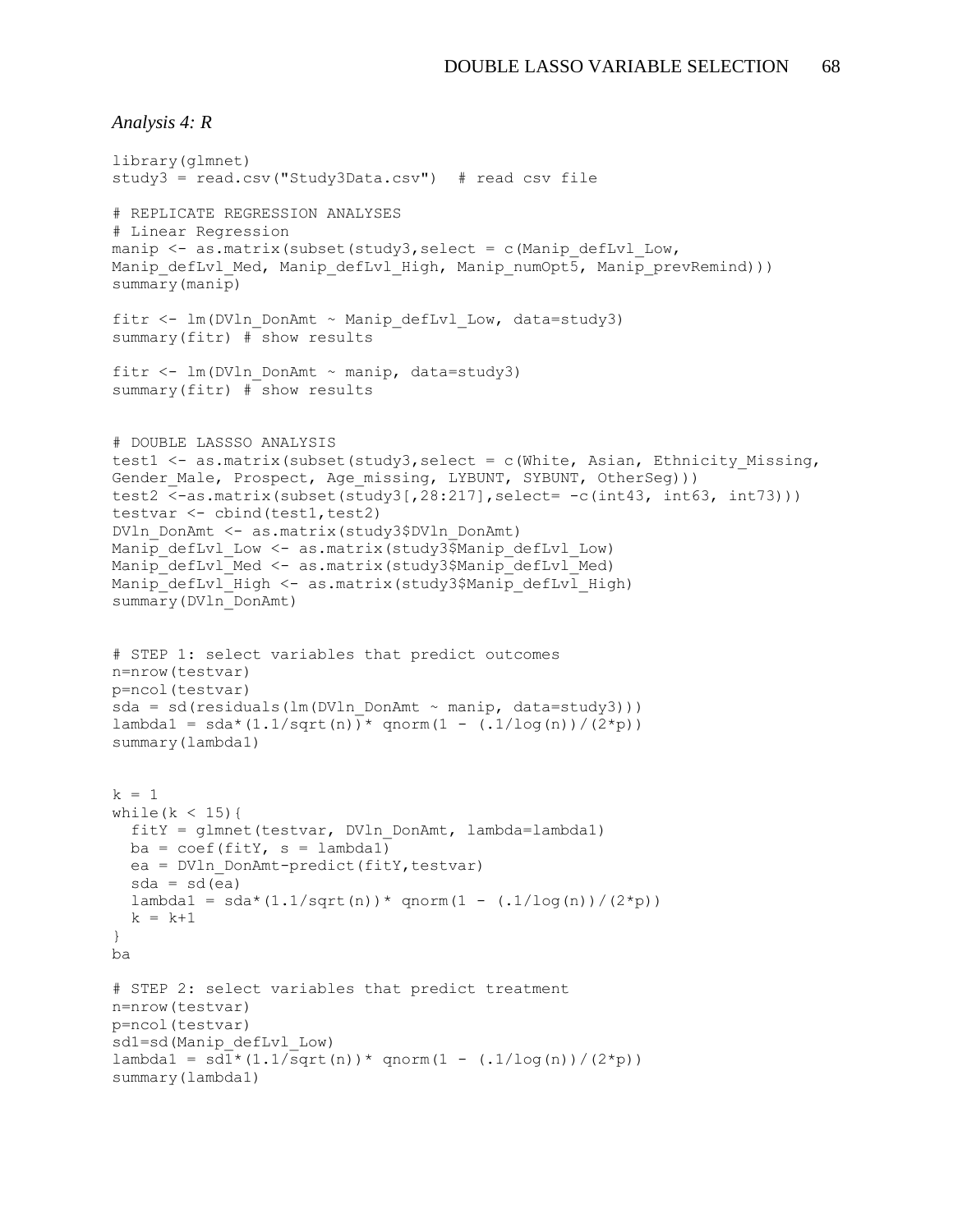```
k = 1while(k < 15){
  fitT1 = glmnet(testvar, Manip defLvl Low, lambda=lambda1)ba = coef(fitT1, s = lambda1) ea = Manip_defLvl_Low-predict(fitT1,testvar)
  sda = sd(ea)lambda1 = sda * (1.1/sqrt(n)) * qnorm(1 - (.1/\log(n)) / (2*p))k = k+1}
ba
n=nrow(testvar)
p=ncol(testvar)
sd1=sd(Manip_defLvl_Med)
lambda1 = sd1*(1.1/sqrt(n))*qnorm(1 - (.1/\log(n))/(2*pi))summary(lambda1)
k = 1while(k < 15){
 fitT2 = qlmnet(testvar, Manip defLvl Med, lambda=lambda1)ba = coef(fitT2, s = lambda1) ea = Manip_defLvl_Med-predict(fitT2,testvar)
  sda = sd(ea)lambda1 = sda * (1.1/sqrt(n)) * qnorm(1 - (.1/\log(n)) / (2*p))k = k+1}
ba
n=nrow(testvar)
p=ncol(testvar)
sd1=sd(Manip_defLvl_High)
lambda1 = sd1*(1.1/sqrt(n))*qnorm(1 - (.1/\log(n))/(2*pi))summary(lambda1)
k = 1while(k < 15){
  fitT3 = glmnet(testvar, Manip_defLvl_High, lambda=lambda1)
 ba = coef(fitT3, s = lambda1) ea = Manip_defLvl_High-predict(fitT3,testvar)
 sda = sd(ea)lambda1 = sda * (1.1/sqrt(n)) * qnorm(1 - (.1/log(n)) / (2*p))k = k+1}
ba
# STEP 3: linear regression with both sets of variables
use1 = union(which(abs(fitY$beta)>.0001),which(abs(fitT1$beta) > .0001))
use2 = union(which(abs(fitT2$beta) > .0001),which(abs(fitT3$beta) > .0001))
use = union (use1, use2)
summary(use)
X = cbind (manip, testvar)
use = c(1, 2, 3, 4, 5,use+5)
#final regression model
fitr \leq - \ln(DV \ln DonAmt \sim X[, use], data=study3)
summary(fitr) # show results
```